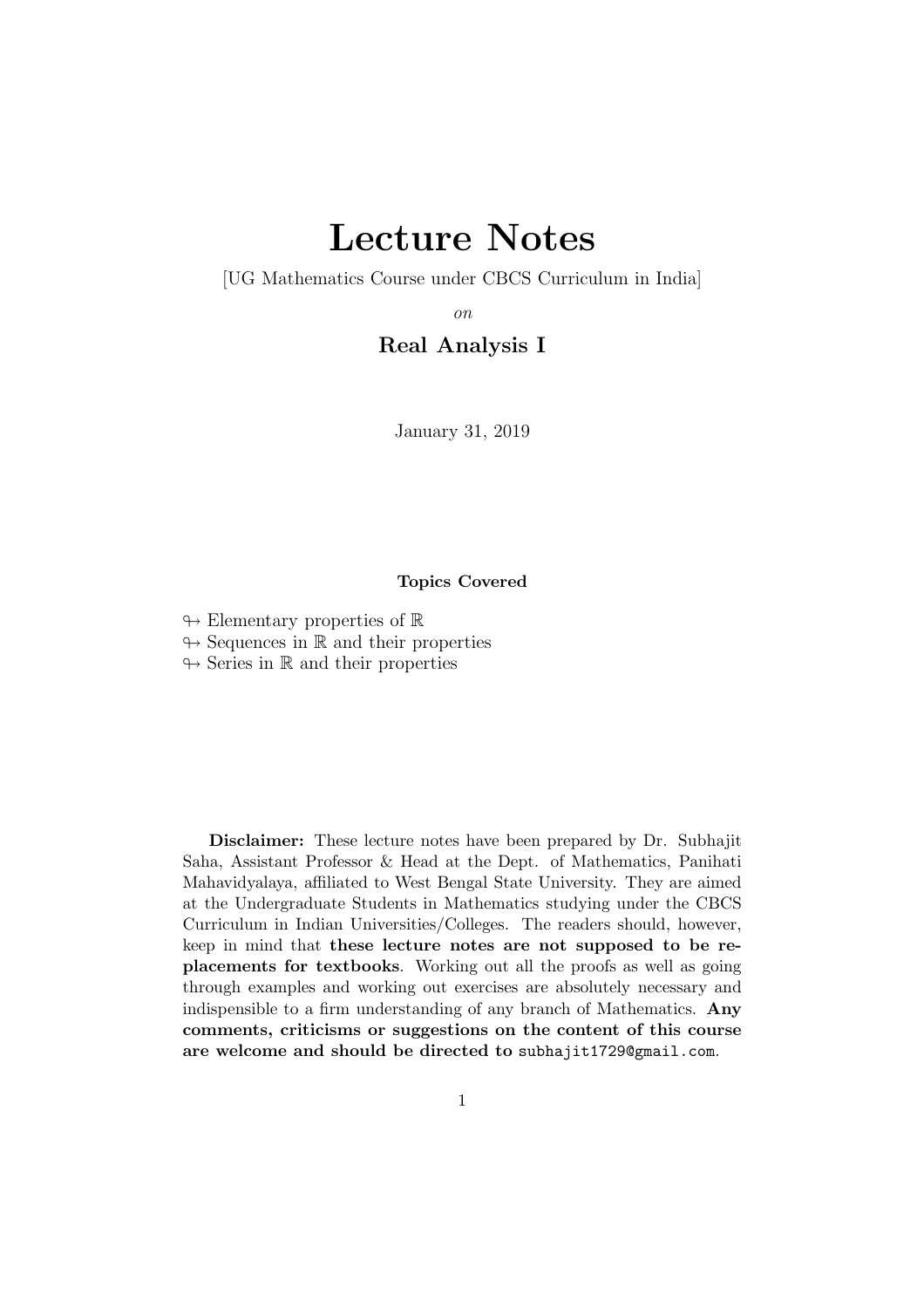#### Course Outline:

- 1. Review of Algebraic and Order Properties of  $\mathbb{R}$ ,  $\epsilon$ -neighbourhood of a point in R. Idea of countable sets, uncountable sets and uncountability of R. Bounded above sets, Bounded below sets, Bounded Sets, Unbounded sets. Suprema and Infima. Completeness Property of R and its equivalent properties. The Archimedean Property, Density of Rational (and Irrational) numbers in R, Intervals. Limit points of a set, Isolated points, Open set, closed set, derived set, Illustrations of Bolzano-Weierstrass theorem for sets, compact sets in R, Heine-Borel Theorem.
- 2. Sequences, Bounded sequence, Convergent sequence, Limit of a sequence, lim inf, lim sup. Limit Theorems. Monotone Sequences, Monotone Convergence Theorem. Subsequences, Divergence Criteria. Monotone Subsequence Theorem (statement only), Bolzano Weierstrass Theorem for Sequences. Cauchy sequence, Cauchy's Convergence Criterion.
- 3. Infinite series, convergence and divergence of infinite series, Cauchy Criterion, Tests for convergence: Comparison test, Limit Comparison test, Ratio Test, Cauchy's nth root test, Integral test. Alternating series, Leibniz test. Absolute and Conditional convergence.

#### Recommended Book(s):

- 1. R.G. Bartle and D. R. Sherbert, Introduction to Real Analysis, John Wiley and Sons (Singapore 2002).
- 2. S. K. Mapa, Introduction to Real Analysis, Sarat Book Distributors (2006).

#### Other Useful References:

- 1. T. Tao, Analysis I, Hindustan Book Agency (2006).
- 2. W. Rudin, Priciples of Mathematical Analysis, Mc Graw Hill Book Co. (1976).
- 3. S. Abbot, Understanding Analysis, Springer (2001).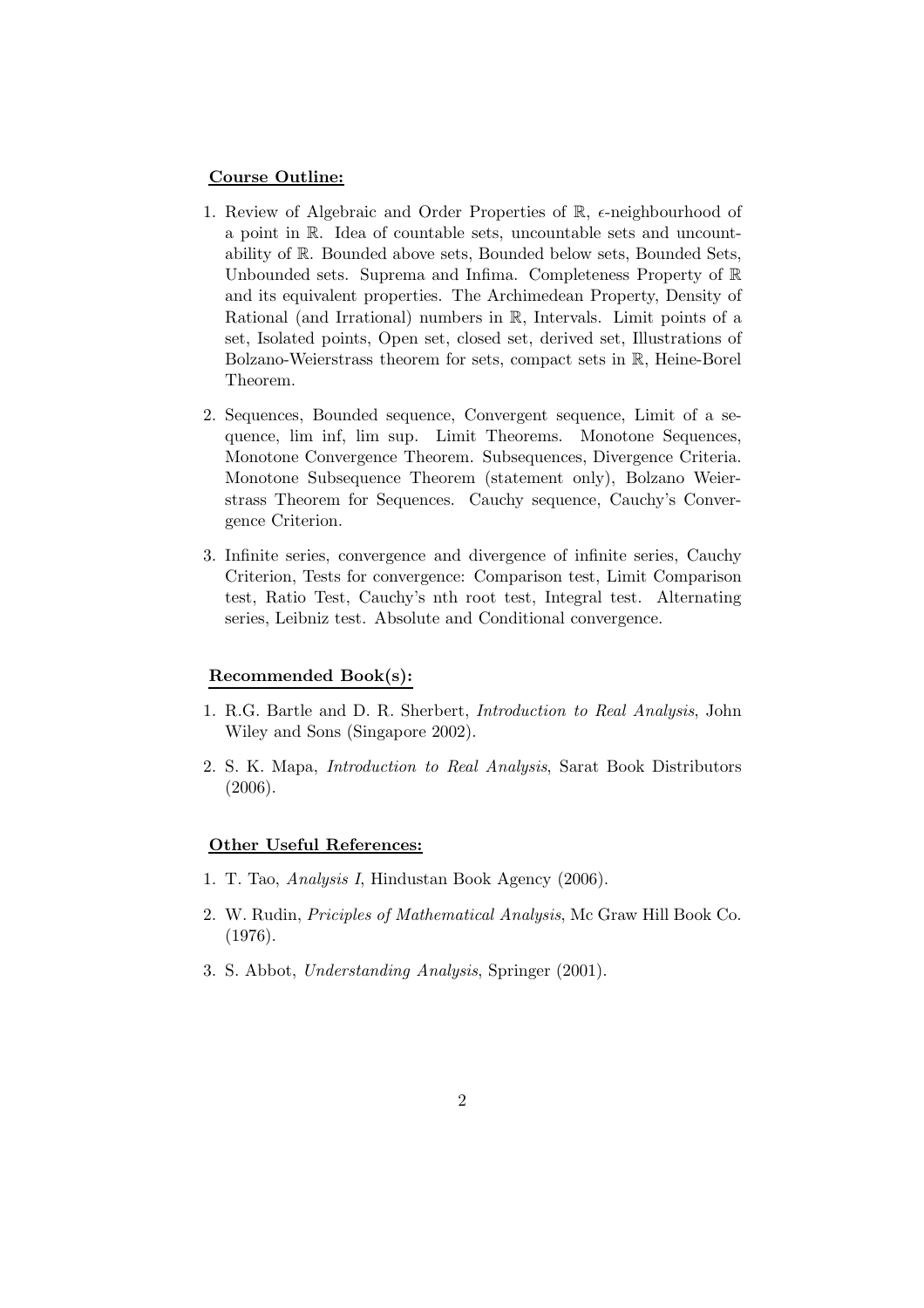# Contents

|          |     | Course Outline & Recommended Books                                              | $\overline{2}$          |
|----------|-----|---------------------------------------------------------------------------------|-------------------------|
| 1        |     | Motivation                                                                      | $\overline{\mathbf{4}}$ |
|          | 1.1 | What is Analysis? $\dots \dots \dots \dots \dots \dots \dots \dots \dots \dots$ | $\overline{4}$          |
|          | 1.2 |                                                                                 | $\overline{5}$          |
|          | 1.3 | Open Problems in Real Analysis                                                  | 9                       |
| $\bf{2}$ |     | <b>Fundamentals of Real Analysis</b>                                            | 10                      |
|          | 2.1 | Algebraic and Order Properties of $\mathbb R$                                   | <b>10</b>               |
|          |     | 2.1.1                                                                           | 11                      |
|          |     | 2.1.2                                                                           | 13                      |
|          | 2.2 | Absolute Value and the Real Line                                                | 15                      |
|          | 2.3 |                                                                                 | <b>16</b>               |
|          | 2.4 | Supremum and Infimum $\ldots \ldots \ldots \ldots \ldots \ldots \ldots$         | 17                      |
|          | 2.5 | Completeness Property of $\mathbb R$ and its Applications $\ldots \ldots$       | 19                      |
|          | 2.6 |                                                                                 | 25                      |
|          | 2.7 | Density of Rational Numbers in $\mathbb R$                                      | 29                      |
|          | 2.8 | Geometrical Representation of Real Numbers                                      | 29                      |
|          | 2.9 |                                                                                 | 30                      |
|          |     | 2.10 Countable & Uncountable Sets $\ldots \ldots \ldots \ldots \ldots$          | 33                      |
|          |     |                                                                                 | 35                      |
|          |     | 2.12 Neighbourhood of a point in $\mathbb{R}$                                   | 37                      |
|          |     | 2.13 Interior Point, Limit Point, Isolated Point, and Interior of a Set         | 38                      |
|          |     |                                                                                 | 44                      |
|          |     | 2.15 Adherent Point, Exterior Point, and Closure of a Set                       | 47                      |
|          |     |                                                                                 |                         |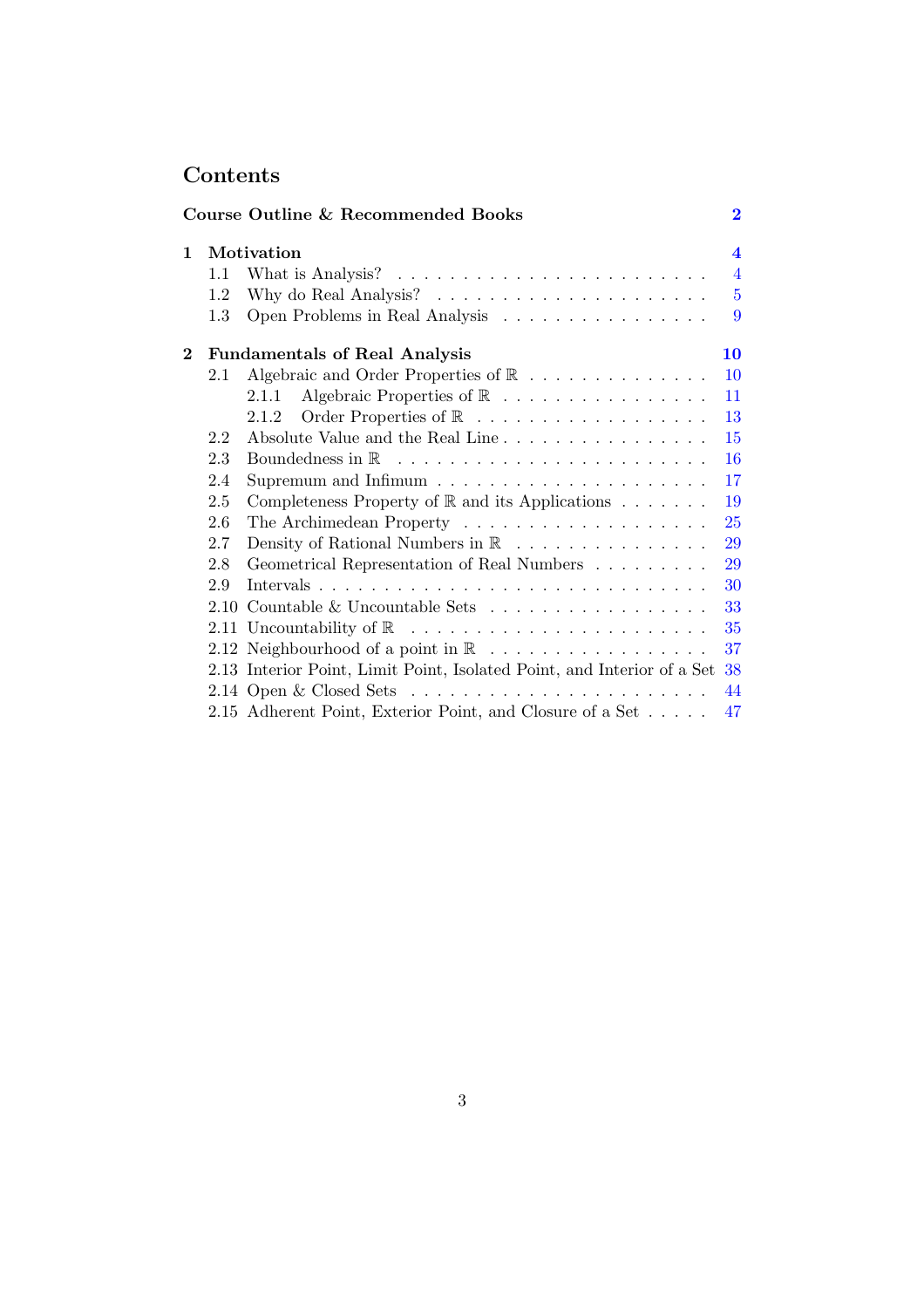# <span id="page-3-1"></span><span id="page-3-0"></span>1 Motivation

### 1.1 What is Analysis?

Mathematical analysis is the rigourous study of certain objects, with a focus on trying to pin down precisely and accurately the qualitative and quantitative behavior of these objects. Real analysis is the branch of mathematical analysis which studies the behavior of real numbers, sequences and series of real numbers, and real-valued functions. Some particular properties of real-valued sequences and functions that real analysis studies include convergence, limits, continuity, smoothness, differentiability, and integrability. We already have a great deal of experience of computing with these objects from elementary calculus courses; however here we shall be focused more on the underlying theory for these objects. In this and subsequent real analysis courses, we shall be dealing with questions such as the following:

- 1. What is a real number? Is there a largest real number? What is the "next" real number after 0 (i.e., what is the smallest positive real number)? Can you cut a real number into pieces infinitely many times? Why does a number such as 2 have a square root, while a number such as  $-2$  does not? If there are infinitely many reals and infinitely many rationals, how come there are "more" real numbers than rational numbers?
- 2. How do you take the limit of a sequence of real numbers? Which sequences have limits and which ones don't? If you can stop a sequence from escaping to infinity, does this mean that it must eventually settle down and converge? Can you add infinitely many real numbers together and still get a finite real number? Can you add infinitely many rational numbers together and end up with a non-rational number? If you rearrange the elements of an infinite sum, is the sum still the same?
- 3. What is a function? What does it mean for a function to be continuous? differentiable? integrable? bounded? Can you add infinitely many functions together? What about taking limits of sequences of functions? Can you differentiate an infinite series of functions? What about integrating? If a function  $f(x)$  takes the value 3 when  $x = 0$ and 5 when  $x = 1$  (i.e.,  $f(0) = 3$  and  $f(1) = 5$ ), does it have to take every intermediate value between 3 and 5 when  $x$  goes between 0 and 1? Why?

You may already know how to answer some of these questions from your calculus classes, but most likely these sorts of issues were only of secondary importance to those courses; the emphasis was on getting you to perform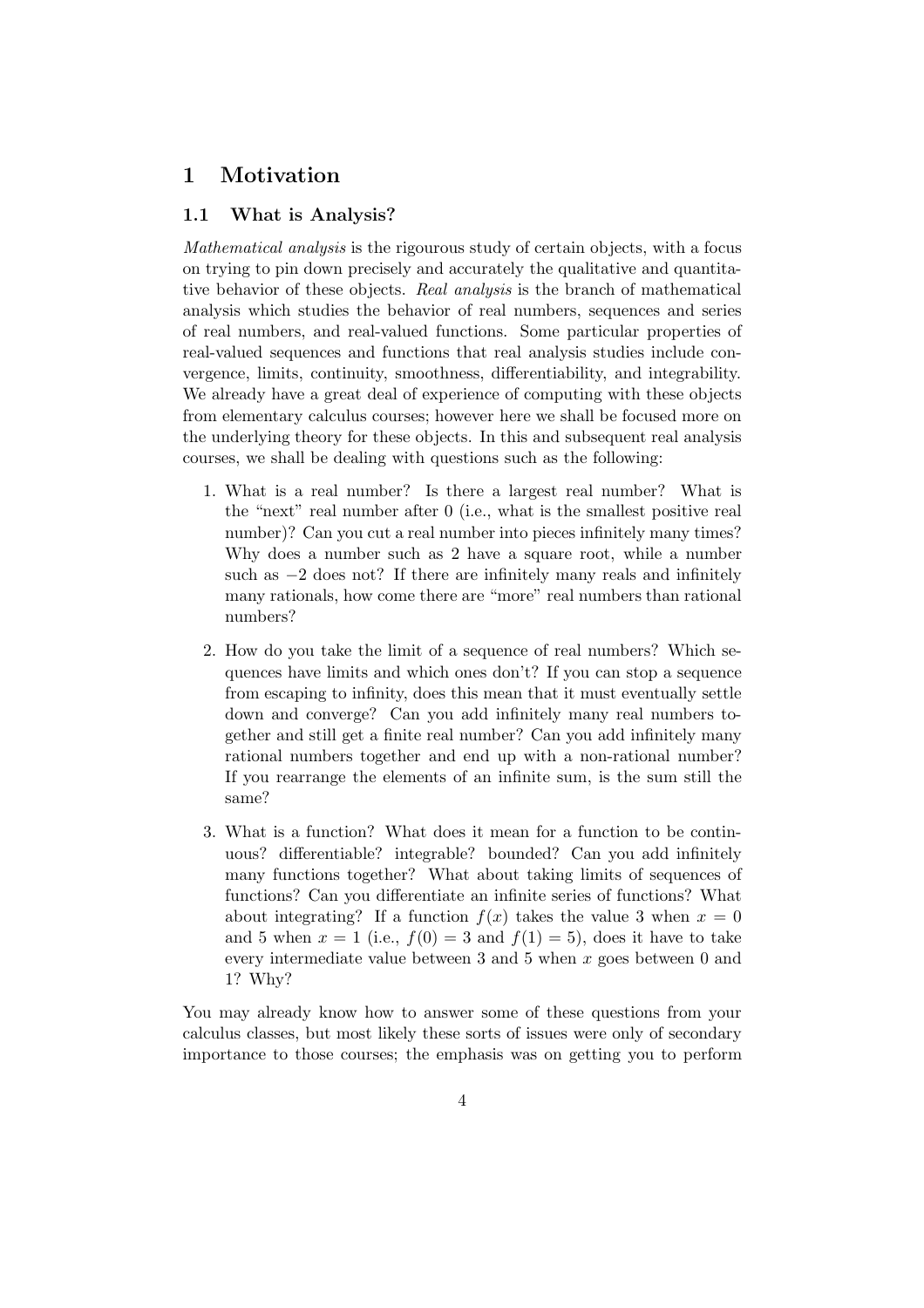computations, such as computing the integral of  $x\sin(x^2)$  from  $x = 0$  to  $x = 1$ . But now that you are comfortable with these objects and already know how to do all the computations, we will go back to the theory and try to really understand what is going on.

#### <span id="page-4-0"></span>1.2 Why do Real Analysis?

It is a fair question to ask, "why bother?", when it comes to analysis (or any other branch of pure mathematics). There is a certain philosophical satisfaction in knowing why things work, but a pragmatic person may argue that one only needs to know how things work to do real-life problems. The calculus training you receive in introductory classes is certainly adequate for you to begin solving many problems in physics, chemistry, biology, economics, computer science, finance, engineering, or whatever else you end up doing — and you can certainly use things like the chain rule, L'Hopital's rule, or integration by parts without knowing why these rules work, or whether there are any exceptions to these rules. However, one can get into trouble if one applies rules without knowing where they came from and what the limits of their applicability are. Let us consider some examples in which several of these familiar rules, if applied blindly without knowledge of the underlying analysis, can lead to disaster.

Example 1.1 (Division by zero): This is a very familiar one. The cancellation law  $ac = bc \implies a = b$  does not work when  $c = 0$ . For instance, the identity  $1 \times 0 = 2 \times 0$  is true, but if one blindly cancels the 0 then one obtains  $1 = 2$ , which is false. In this case it was obvious that one was dividing by zero; but in other cases it can be more hidden.

Example 1.2 (Interchanging sums): Consider the following fact of arithmetic. Consider any matrix of numbers, e.g.

$$
\begin{pmatrix}\n1 & 2 & 3 \\
4 & 5 & 6 \\
7 & 8 & 9\n\end{pmatrix}
$$

and compute the sums of all the rows and the sums of all the columns, and then total all the row sums and total all the column sums. In both cases you will get the same number, 45, which is the total sum of all the entries in the matrix. To put it in another way, if you want to add all the entries in an  $m \times n$  matrix together, it doesn't matter whether you sum the rows first or sum the columns first, you end up with the same answer (before the invention of computers, accountants and book-keepers would use this fact to guard against making errors when balancing their books). In series notation,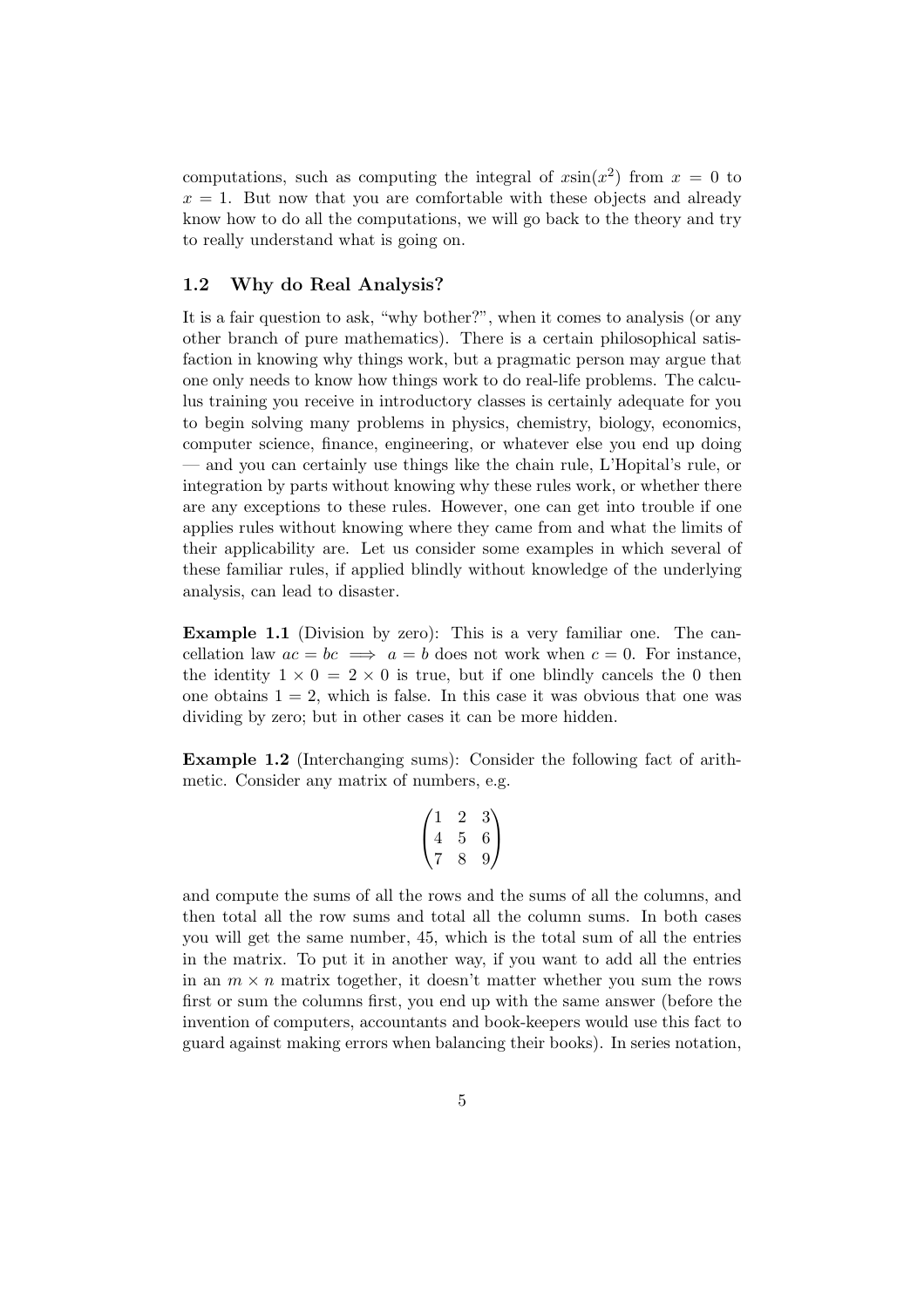this fact would be expressed as

$$
\sum_{i=1}^{m} \sum_{j=1}^{n} a_{ij} = \sum_{j=1}^{n} \sum_{1=1}^{m} a_{ij},
$$

if  $a_{ij}$  denotes the entry in the  $i^{th}$  row and  $j^{th}$  column of the matrix. Now one might speculate that this rule should extend easily to infinite series:

$$
\sum_{i=1}^{\infty} \sum_{j=1}^{\infty} a_{ij} = \sum_{j=1}^{\infty} \sum_{1=1}^{\infty} a_{ij}.
$$

Indeed, if you use infinite series a lot in your work, you will find yourself having to switch summations like this fairly often. Another way of saying this fact is that in an infinite matrix, the sum of the row-totals should equal the sum of the column-totals. However, despite the reasonableness of this statement, it is actually false! Here is a counterexample:

$$
\begin{pmatrix}\n1 & 0 & 0 & 0 & \dots \\
-1 & 1 & 0 & 0 & \dots \\
0 & -1 & 1 & 0 & \dots \\
0 & 0 & -1 & 1 & \dots \\
0 & 0 & 0 & -1 & \dots \\
\vdots & \vdots & \vdots & \vdots & \ddots\n\end{pmatrix}
$$

If you sum up all the rows, and then add up all the row totals, you get 1; but if you sum up all the columns, and add up all the column totals, you get 0! So, does this mean that summations for infinite series should not be swapped, and that any argument using such a swapping should be distrusted?

Example 1.3 (Interchanging limits): Suppose we start with the plausible looking statement

$$
\lim_{x \to 0} \lim_{y \to 0} \frac{x^2}{x^2 + y^2} = \lim_{y \to 0} \lim_{x \to 0} \frac{x^2}{x^2 + y^2}.
$$

But we have

$$
\lim_{y \to 0} \frac{x^2}{x^2 + y^2} = \frac{x^2}{x^2 + 0^2} = 1,
$$

so the lhs of the given statement is 1; on the other hand, we have

$$
\lim_{x \to 0} \frac{x^2}{x^2 + y^2} = \frac{0^2}{0^2 + y^2} = 0,
$$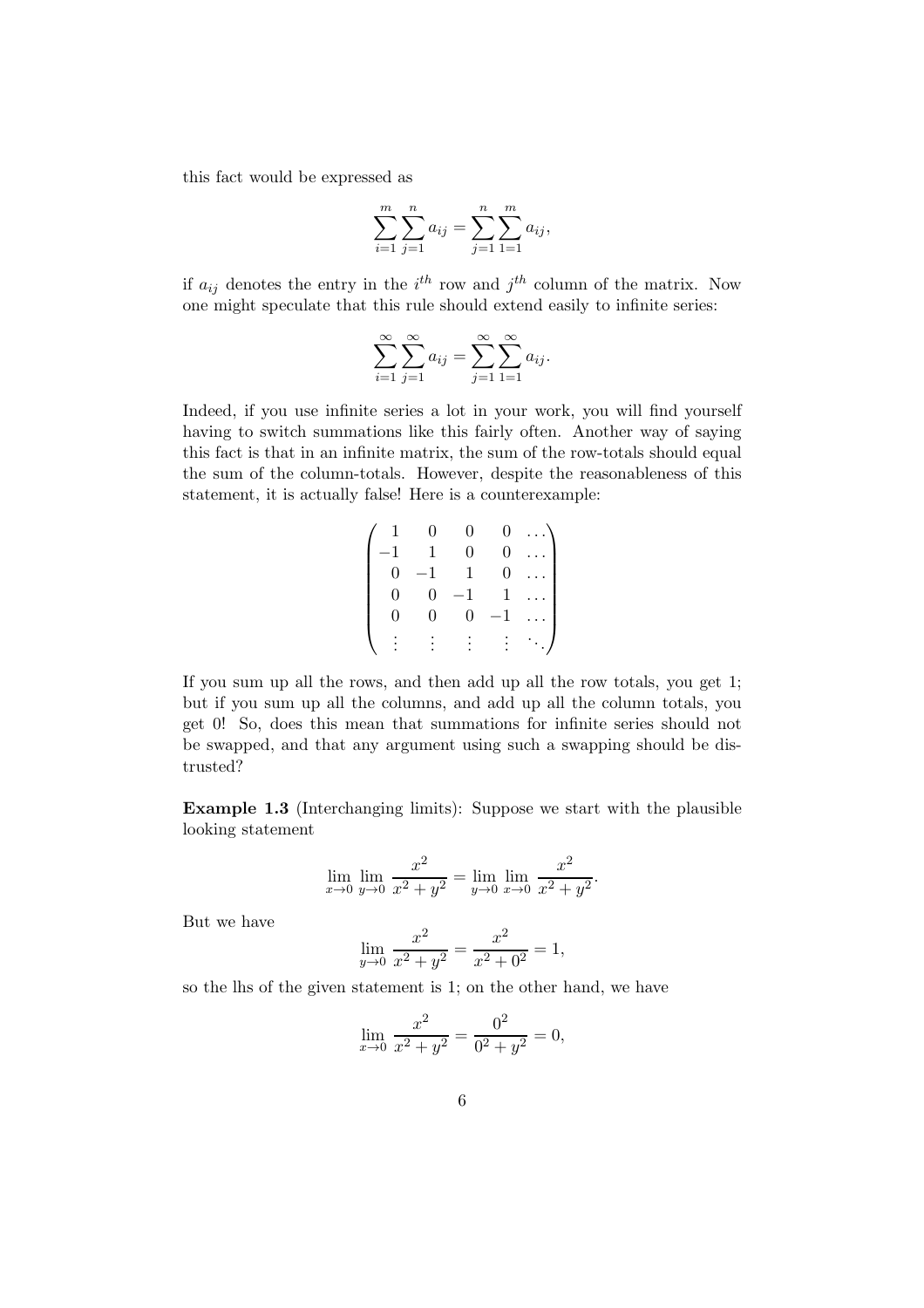so the rhs of the given statement is 0. Since 1 is clearly not equal to 0, this suggests that interchange of limits is untrustworthy.

Example 1.4 (Divergent Series): You have probably seen geometric series such as the infinite sum

$$
S = 1 + \frac{1}{2} + \frac{1}{4} + \frac{1}{8} + \frac{1}{16} + \dots
$$

You have probably seen the following trick to sum this series: if we call the above sum  $S$ , then if we multiply both sides by 2, we obtain

$$
2S = 2 + 1 + \frac{1}{2} + \frac{1}{4} + \frac{1}{8} + \dots = 2 + S
$$

and hence  $S = 2$ , so the series sums to 2. However, if you apply the same trick to the series

$$
S = 1 + 2 + 4 + 8 + 16 + \cdots
$$

one gets nonsensical results:

$$
2S = 2 + 4 + 8 + 16 + 32 + \dots = S - 1 \implies S = -1.
$$

So the same reasoning that shows that  $1 + \frac{1}{2} + \frac{1}{4} + \frac{1}{8} + \frac{1}{16} + \cdots = 2$  also gives that  $1+2+4+8+16+\cdots = -1$ . Why is it that we trust the first equation but not the second?

Example 1.5 (Limiting values of functions): Start with the expression lim sin x, make the change of variable  $x = y + \pi$  and recall that  $sin(y + \pi) =$  $-\sin y$  to obtain

$$
\lim_{x \to \infty} \sin x = \lim_{y + \pi \to \infty} \sin(y + \pi) = \lim_{y \to \infty} (-\sin y) = -\lim_{y \to \infty} \sin y.
$$

Since  $\lim_{x \to \infty} \sin x = \lim_{y \to \infty}$  $y \rightarrow \infty$  $sin y$ , we thus have

$$
\lim_{x \to \infty} \sin x = -\lim_{x \to \infty} \sin x
$$

and hence

$$
\lim_{x \to \infty} \sin x = 0.
$$

If we then make the change of variables  $x = \frac{\pi}{2} - z$  and recall that  $\sin\left(\frac{\pi}{2} - z\right) =$ cos z, we conclude that

$$
\lim_{x \to \infty} \cos x = 0.
$$

Squaring both of the limits and adding, we have

$$
\lim_{x \to \infty} (\sin^2 x + \cos^2 x) = 0^2 + 0^2 = 0.
$$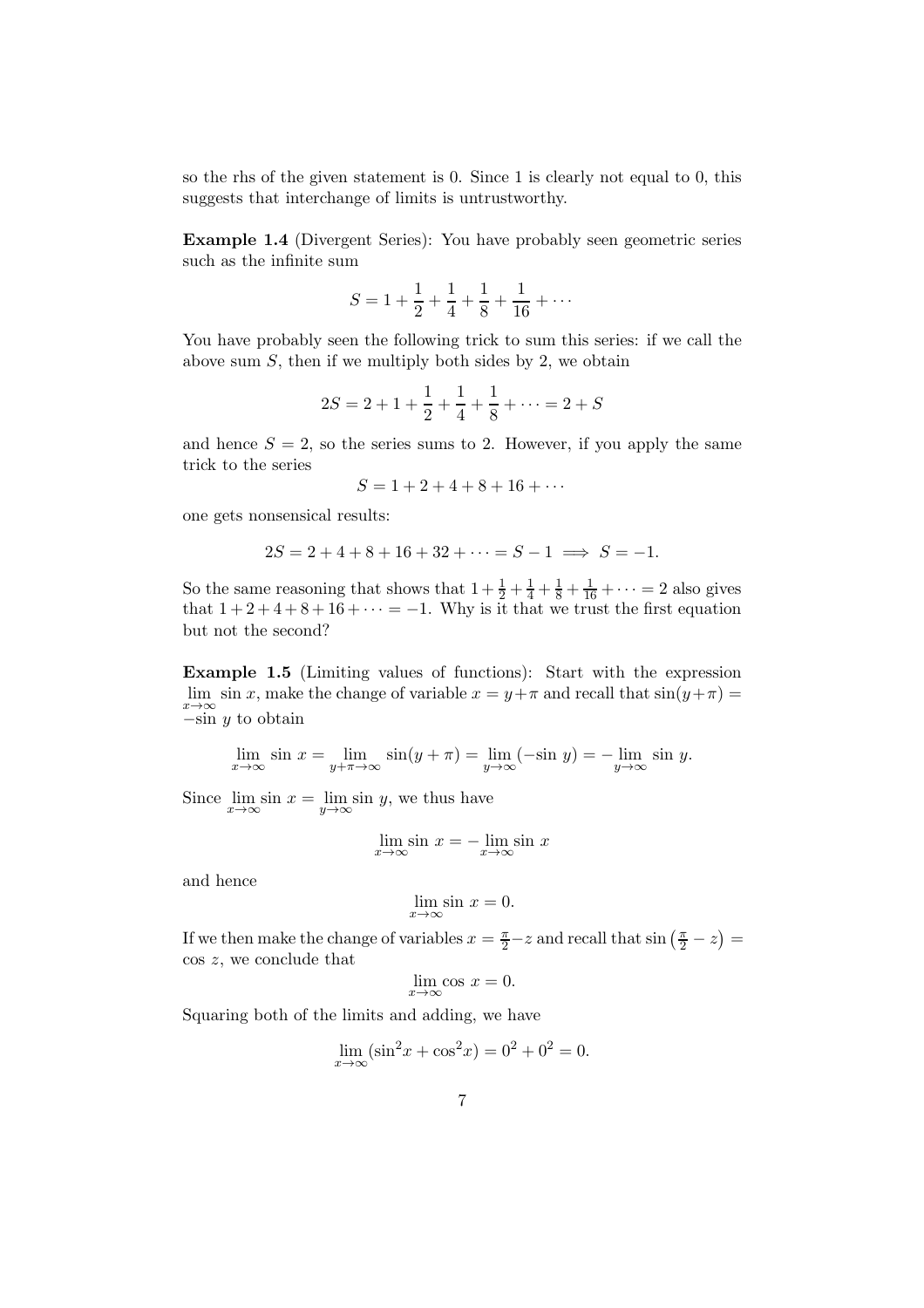On the other hand, we have  $\sin^2 x + \cos^2 x = 1$  for all x. Thus we have shown that  $1 = 0$ . What is the difficulty here?

Example 1.6 (Interchanging integrals): The interchanging of integrals is a trick which occurs in mathematics just as commonly as the interchanging of sums. Indeed, people swap integral signs all the time, because sometimes one variable is easier to integrate in first than the other. However, just as infinite sums sometimes cannot be swapped, integrals are also sometimes dangerous to swap. An example is with the integrand  $e^{-xy} - xye^{-xy}$ . Suppose we believe that we can swap the integrals:

$$
\int_0^{\infty} \int_0^1 (e^{-xy} - xye^{-xy}) \, dy dx = \int_0^1 \int_0^{\infty} (e^{-xy} - xye^{-xy}) \, dx dy.
$$

It is an exercise to the reader to show that the lhs equals 1 while the rhs equals 0. Clearly  $1 \neq 0$ , so there is an error somewhere; but you won't find one anywhere except in the step where we interchanged the integrals. So how do we know when to trust the interchange of integrals?

Example 1.7 (Limits and lengths): When you learn about integration and how it relates to the area under a curve, you were probably presented with some picture in which the area under the curve was approximated by a bunch of rectangles, whose area was given by a Riemann sum, and then one somehow "took limits" to replace that Riemann sum with an integral, which then presumably matched the actual area under the curve. Perhaps a little later, you learnt how to compute the length of a curve by a similar method — approximate the curve by a bunch of line segments, compute the length of all the line segments, then take limits again to see what you get. However, it should come as no surprise by now that this approach also can lead to nonsense if used incorrectly. Consider the right-angled triangle with vertices  $(0, 0)$ ,  $(1, 0)$ , and  $(0, 1)$ , and suppose we wanted to compute the length of the hypotenuse of this triangle. Pythagoras' theorem tells us that this hypotenuse has length  $\sqrt{2}$ , but suppose for some reason that we did not know about Pythagoras' theorem, and wanted to compute the length using calculus methods. Well, one way to do so is to approximate the hypotenuse by horizontal and vertical edges. Pick a large number  $N$ , and approximate the hypotenuse by a "staircase" consisting of N horizontal edges of equal length, alternating with  $N$  vertical edges of equal length. Clearly these edges all have length  $\frac{1}{N}$ , so the total length of the staircase is  $\frac{2N}{N} = 2$ . If one takes limits as  $N$  goes to infinity, the staircase clearly approaches the hypotenuse, and so in the limit we should get the length of the hypotenuse. However, as  $N \longrightarrow \infty$ , the limit of  $\frac{2N}{N}$  is 2, not  $\sqrt{2}$ , so we have an incorrect value for the length of the hypotenuse. How did this happen?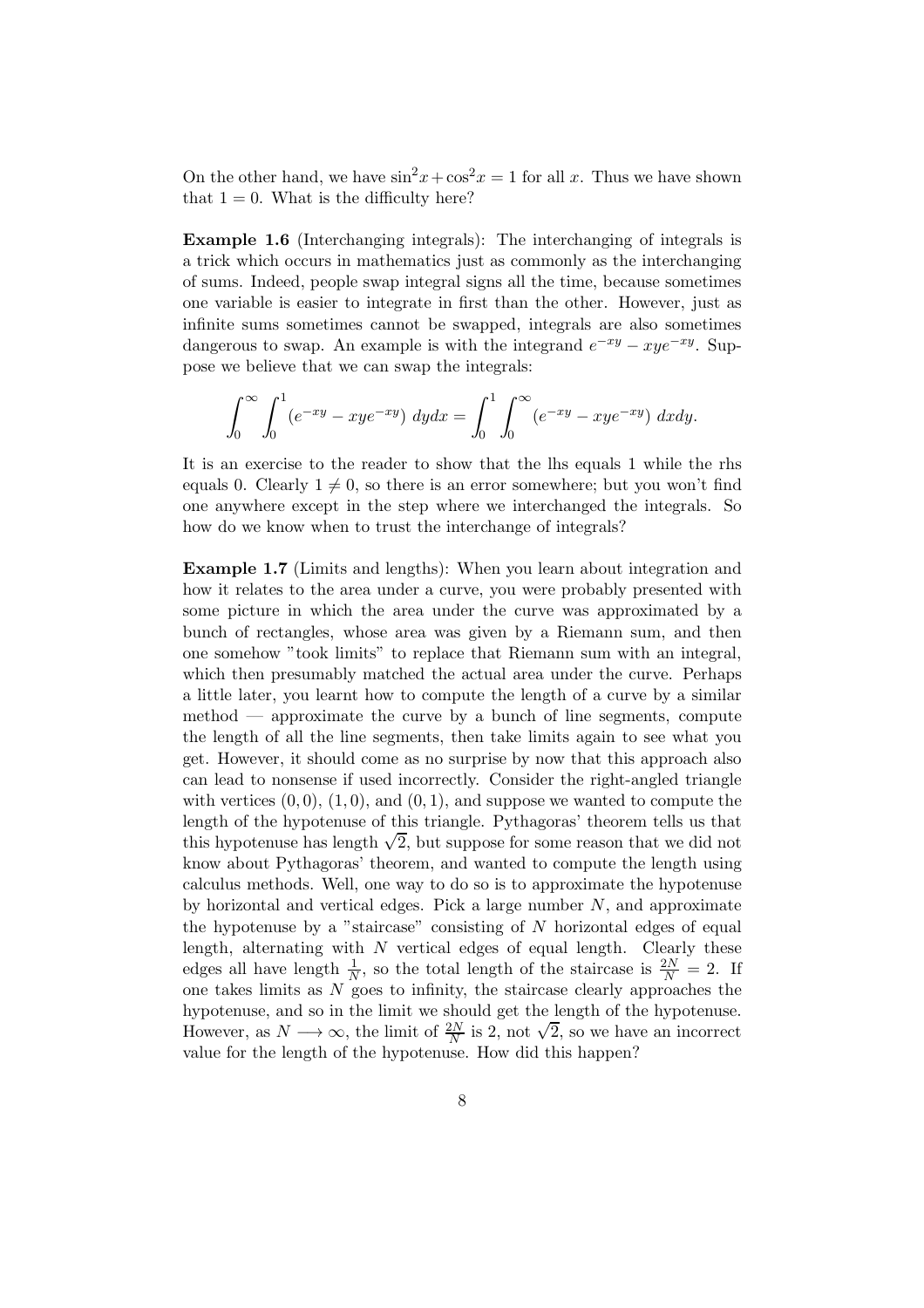The analysis you learn in this text will help you resolve these questions, and will let you know when these rules (and others) are justified, and when they are illegal, thus separating the useful applications of these rules from the nonsense. Thus they can prevent you from making mistakes, and can help you place these rules in a wider context. Moreover, as you learn analysis you will develop an "analytical way of thinking", which will help you whenever you come into contact with any new rules of mathematics, or when dealing with situations which are not quite covered by the standard rules, For instance, what if your functions are complex-valued instead of real-valued? What if you are working on the sphere instead of the plane? What if your functions are not continuous, but are instead things like square waves and delta functions? What if your functions, or limits of integration, or limits of summation, are occasionally infinite? You will develop a sense of why a rule in mathematics (e.g., the chain rule) works, how to adapt it to new situations, and what its limitations (if any) are; this will allow you to apply the mathematics you have already learnt more confidently and correctly.

#### <span id="page-8-0"></span>1.3 Open Problems in Real Analysis

There are many unsolved problems in real analysis. We mention two such problems which you can appreciate at this level of learning:

- 1. It is still not known whether the real numbers  $\pi + e$ ,  $\pi e$ ,  $2^e$ ,  $\pi^e$ ,  $\pi^{\sqrt{2}}$ , Euler's constant  $\gamma$  are rational or not.
- 2. Riemann hypothesis: First published in Riemann's groundbreaking 1859 paper, the Riemann hypothesis is a deep mathematical conjecture which states that the nontrivial zeros of the Riemann zeta function (s is any complex number with real part greater than 1)

$$
\zeta(s) = \sum_{n=1}^{\infty} \frac{1}{n^s}
$$

occur at the complex numbers with real part  $\frac{1}{2}$ . This problem is also central to the mathematical branch of complex analysis.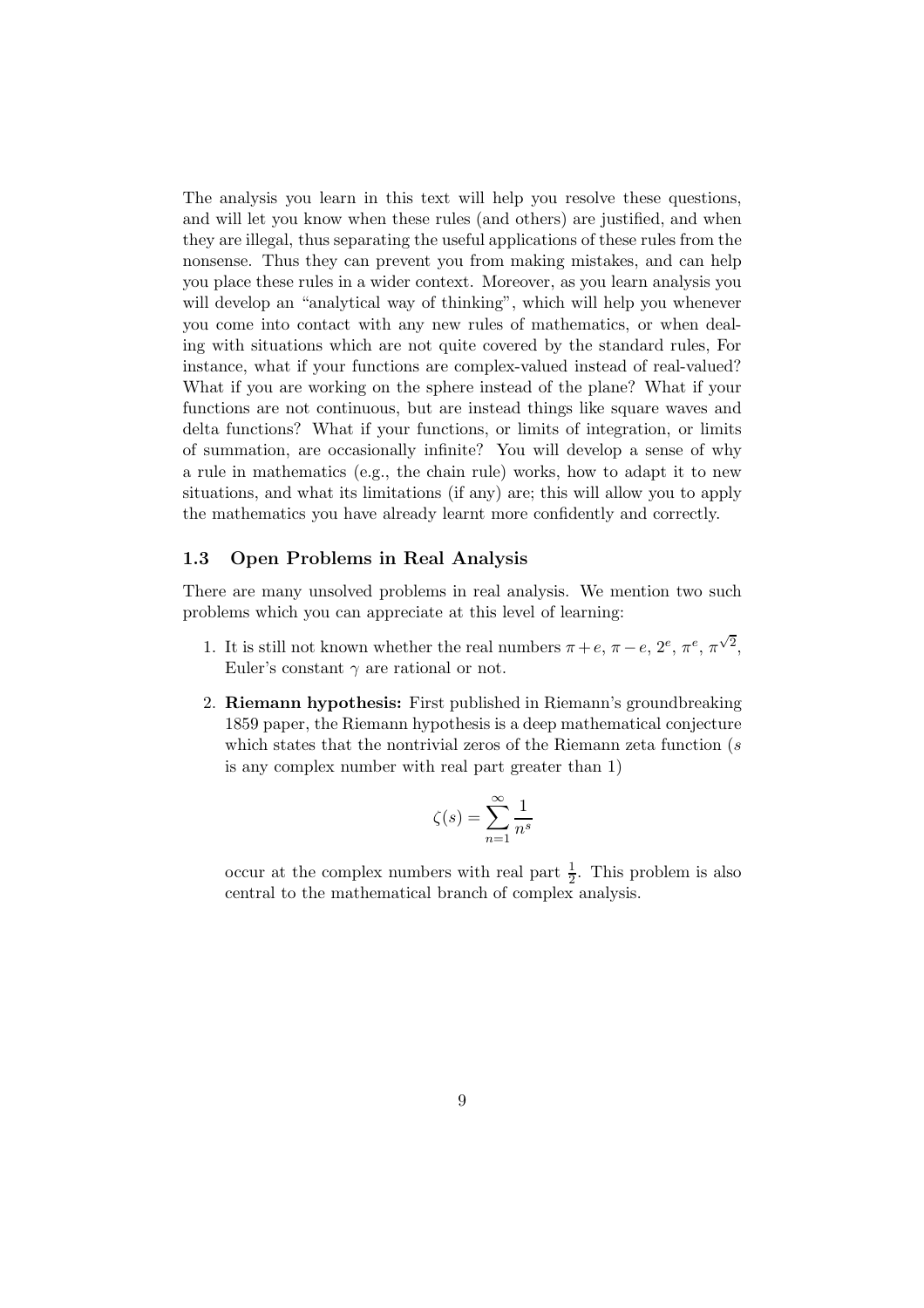# <span id="page-9-0"></span>2 Fundamentals of Real Analysis

In this Chapter, we will discuss the essential properties of the real number system R. Although it is possible to give a formal construction of this system on the basis of a more primitive set (such as the set N of natural numbers, the set  $\mathbb Z$  of integers, or the set  $\mathbb Q$  of rational numbers)<sup>[1](#page-9-2)</sup>, we have chosen not to do so. Instead, we exhibit a list of fundamental properties associated with the real numbers and show how further properties can be deduced from them. This kind of activity is much more useful in learning the tools of analysis than examining the logical difficulties of constructing a model for R. The natural numbers N are constructed using five axioms, known as the Peano's Axioms. One could then recursively define addition and multiplication, and verify that they obeyed the usual laws of algebra. Next, the integers  $\mathbb Z$  are constructed by taking differences of the natural numbers,  $a - b$ . Then, the rationals  $\mathbb Q$  are constructed by taking quotients of the integers,  $\frac{a}{b}$ , although we need to exclude division by zero in order to keep the laws of algebra reasonable. Readers interested in learning about the explicit constructions of N,  $\mathbb{Z}$ , and  $\mathbb{Q}$  may go through **Chapters 1, 3,** 4 of the book by T. Tao.

There are three methods that are often used to construct the real numbers. Each method has its advantages and disadvantages. Each method leads to a model for the real numbers, that is, a set with addition, multiplication, and ordering that satisfy the axioms for *complete ordered field*. The three models are respectively referred to as the Weierstrass-Stolz model (decimal expansions, the most intuitive model), the Dedekind model (Dedekind cuts, the slickest model), and the Meray-Cantor model (completion of a metric space, the most far-reaching model). W. Rudin, in his renowned book, has stated that "it is pedagogically unsound (though logically correct) to start off with the construction of the real numbers from the rational numbers. At the beginning, most students simply fail to appreciate the need for doing this." Following his words, we introduce the real number system simply as an ordered field with the least upper bound (supremum) property, and then go on to learn a few interesting applications of this property.

#### <span id="page-9-1"></span>2.1 Algebraic and Order Properties of R

The real numbers  $\mathbb R$  have some rather unexpected properties. In fact, there are many things that are difficult to prove rigorously. For example, how do we know that  $\sqrt{2}$  exists? In other words, how can we be sure that there is

<span id="page-9-2"></span><sup>&</sup>lt;sup>1</sup>The symbols N, Q, and R stand for "natural", "quotient", and "real" respectively.  $\mathbb Z$ stands for "Zahlen", the German word for number. There is also the complex numbers C, which obviously stands for "complex".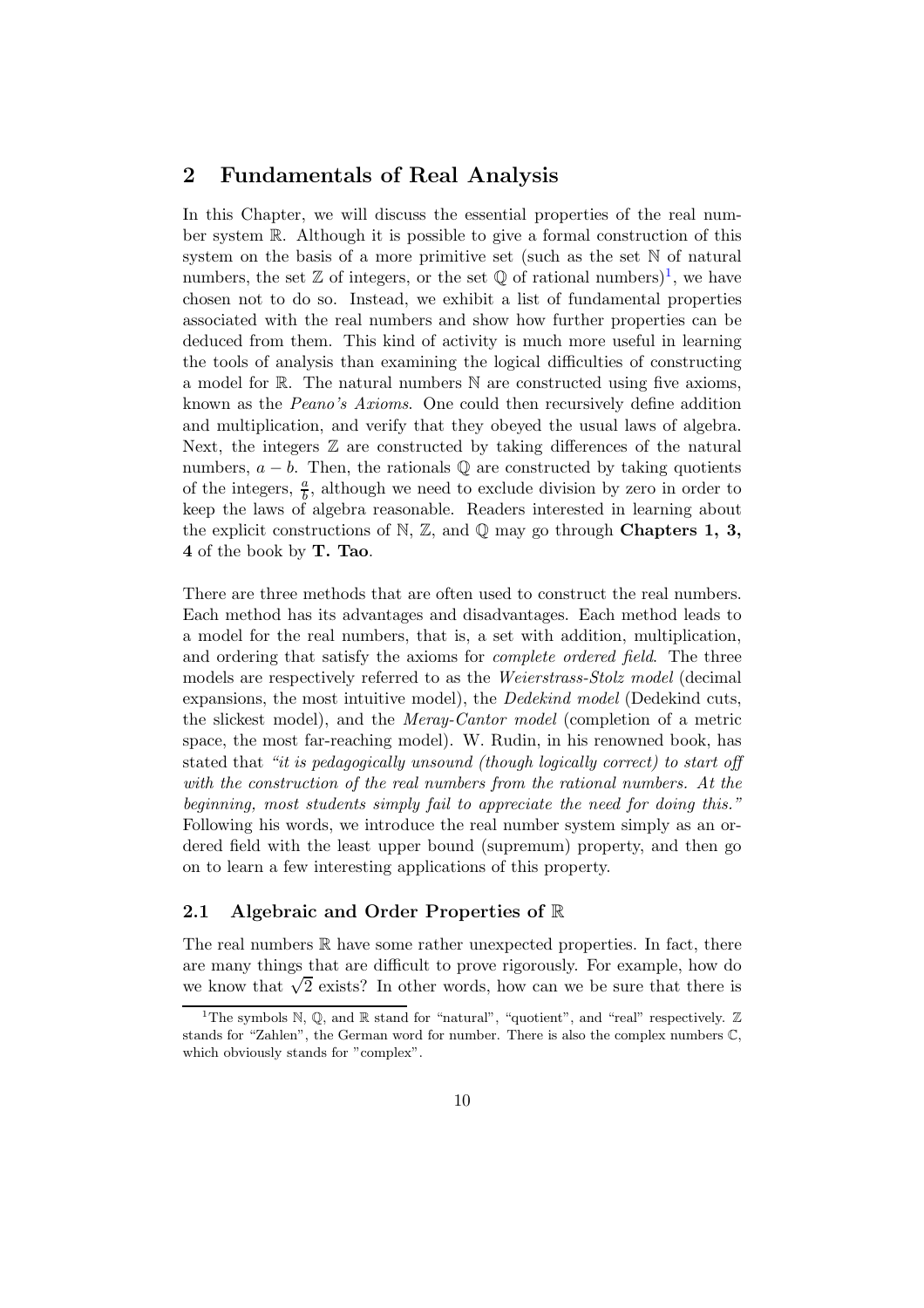some real number whose square is 2? Also, it is easy to convince yourself that 2+3 = 3+2. Can you be so sure about  $\sqrt{2} + \sqrt{3} = \sqrt{3} + \sqrt{2}$  or  $e + \pi = \pi + e$ , if you can really write down what those numbers are? In fact, our intuition works pretty well about what should be true for  $\mathbb N$  or  $\mathbb Z$  or even for  $\mathbb Q$ . Things don't get hard until we are forced to admit the existence of irrationals. There are constructive methods for making the full set  $\mathbb R$  from  $\mathbb O$ . The first rigorous construction was given by Richard Dedekind in 1872. He developed the idea first in 1858 though he did not publish it until 1872. This is what he wrote at the beginning of the article: "As professor in the Polytechnic School in Zürich I found myself for the first time obliged to lecture upon the ideas of the differential calculus and felt more keenly than ever before the lack of a really scientific foundation for arithmetic. In discussing the notion of the approach of a variable magnitude to a fixed limiting value, and especially in proving the theorem that every magnitude which grows continuously but not beyond all limits, must certainly approach a limiting value, I had recourse to geometric evidences. . . . This feeling of dissatisfaction was so overpowering that I made the fixed resolve to keep mediating on the question till I should find a purely arithmetic and perfectly rigorous foundation for the principles of infinitesimal analysis." Dedekind was one of the last research students of Gauss. His arithmetization of analysis was his most important contribution to Mathematics, although it was not enthusiastically received by leading mathematicians of his day. Readers interested in learning briefly about Dedekind cuts and related concepts may go through Section 8.4 of the book by S. Abbot. Readers interested in learning briefly about the decimal representation of real numbers and related concepts may go through Section 2.5 of the book by Bertle & Sherbert.

In Section 2.1.1, we introduce the algebraic properties of  $\mathbb R$  that are based on the two binary operations of addition  $(+)$  and multiplication  $(·)$ . Next, we introduce the order properties of  $\mathbb R$  in **Section 2.1.2** which are based on the notion of positivity and then we derive some consequences of these properties and illustrate their use in working with inequalities.

#### <span id="page-10-0"></span>2.1.1 Algebraic Properties of R

We begin with a brief discussion of the *algebraic (or field)* properties of  $\mathbb{R}$ with respect to the binary operations of addition  $(+)$  and multiplication  $(.)$ . All other algebraic properties can be derived from these basic properties. In the terminology of abstract algebra, the system of real numbers is a field with respect to addition and multiplication. The basic properties listed below are known as the field axioms:

(A1)  $a + b = b + a$  for all a, b in R (commutative property of addition);

 $(A2)$   $(a + b) + c = a + (b + c)$  for all  $a, b, c$  in R (associative property of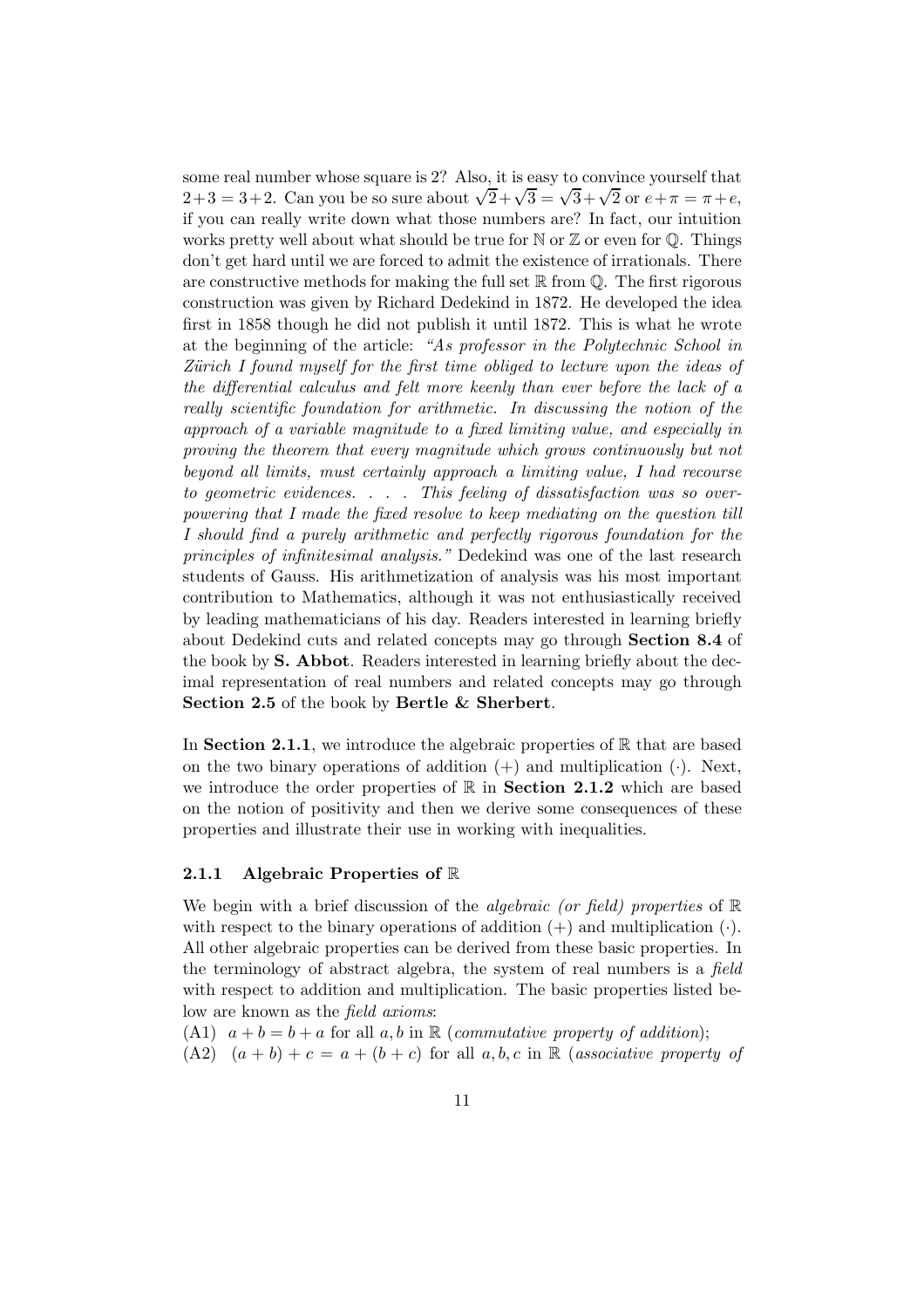addition);

(A3) there exists an element 0 in R such that  $0 + a = a$  and  $a + 0 = a$  for all  $a$  in  $\mathbb R$  (existence of a zero element);

(A4) for each a in R, there exists an element  $-a$  in R such that  $a+(-a)=0$ and  $(-a) + a = 0$  (existence of negative elements);

(M1)  $a \cdot b = b \cdot a$  for all  $a, b$  in  $\mathbb R$  (commutative property of multiplication); (M2)  $(a \cdot b) \cdot c = a \cdot (b \cdot c)$  for all  $a, b, c$  in R (associative property of multiplication);

(M3) there exists an element 1 in R such that  $1 \cdot a = a$  and  $a \cdot 1 = a$  for all a in  $\mathbb R$  (existence of a unit element);

(M4) for each a in R, there exists an element  $\frac{1}{a}$  in R such that  $a \cdot \frac{1}{a} = 1$  and  $\frac{1}{a} \cdot a = 1$  (existence of reciprocals);

(D)  $a \cdot (b+c) = (a \cdot b) + (a \cdot c)$  and  $(b+c) \cdot a = (b \cdot a) + (c \cdot a)$  for all  $a, b, c$ in  $\mathbb R$  (distributive property of multiplication over addition).

These properties should be familiar to the reader. The first four are concerned with addition, the next four with multiplication, and the last one connects the two operations. We now present a few simple results. All other properties can be deduced from the nine properties listed above.

**Theorem 2.1:** (a) If z and a are elements in R with  $z + a = a$ , then  $z = 0$  (0 is unique).

(b) If u and  $b \neq 0$  are elements in R with  $u \cdot b = b$ , then  $u = 1$  (1 is unique).

(c) If  $a \in \mathbb{R}$ , then  $a \cdot 0 = 0$  (*multiplication by* 0 *always results in* 0).

Proof: Exercise!

**Theorem 2.2:** (a) If  $a \neq 0$  and b in R are such that  $a \cdot b = 1$ , then  $b = \frac{1}{a}$  (uniqueness of reciprocals). (b) If  $a \cdot b = 0$ , then either  $a = 0$  or  $b = 0$ .

Proof: Exercise!

The operation of subtraction is defined by  $a - b = a + (-b)$  for a, b in R. Similarly, division is defined for  $a, b$  in R with  $b \neq 0$  by  $\frac{a}{b} = a \cdot (\frac{1}{b})$ . In the following, we will use this customary notation for subtraction and division, and we will use all the familiar properties of these operations. We will ordinarily drop the use of the "dot" to indicate multiplication and write ab for  $a \cdot b$ . Similarly, we will use the usual notation for exponents and write  $a^2$  for aa,  $a^3$  for  $(a^2)a$ ; and, in general, we define  $a^{n+1} = (a^n)a$  for  $n \in \mathbb{N}$ . We agree to adopt the convention that  $a^1 = a$ . Further, if  $a \neq 0$ , we write  $a^0 = 1$  and  $a^{-1}$  for  $\frac{1}{a}$ , and if  $n \in \mathbb{N}$ , we will write  $a^{-n}$  for  $\left(\frac{1}{a}\right)^n$ , when it is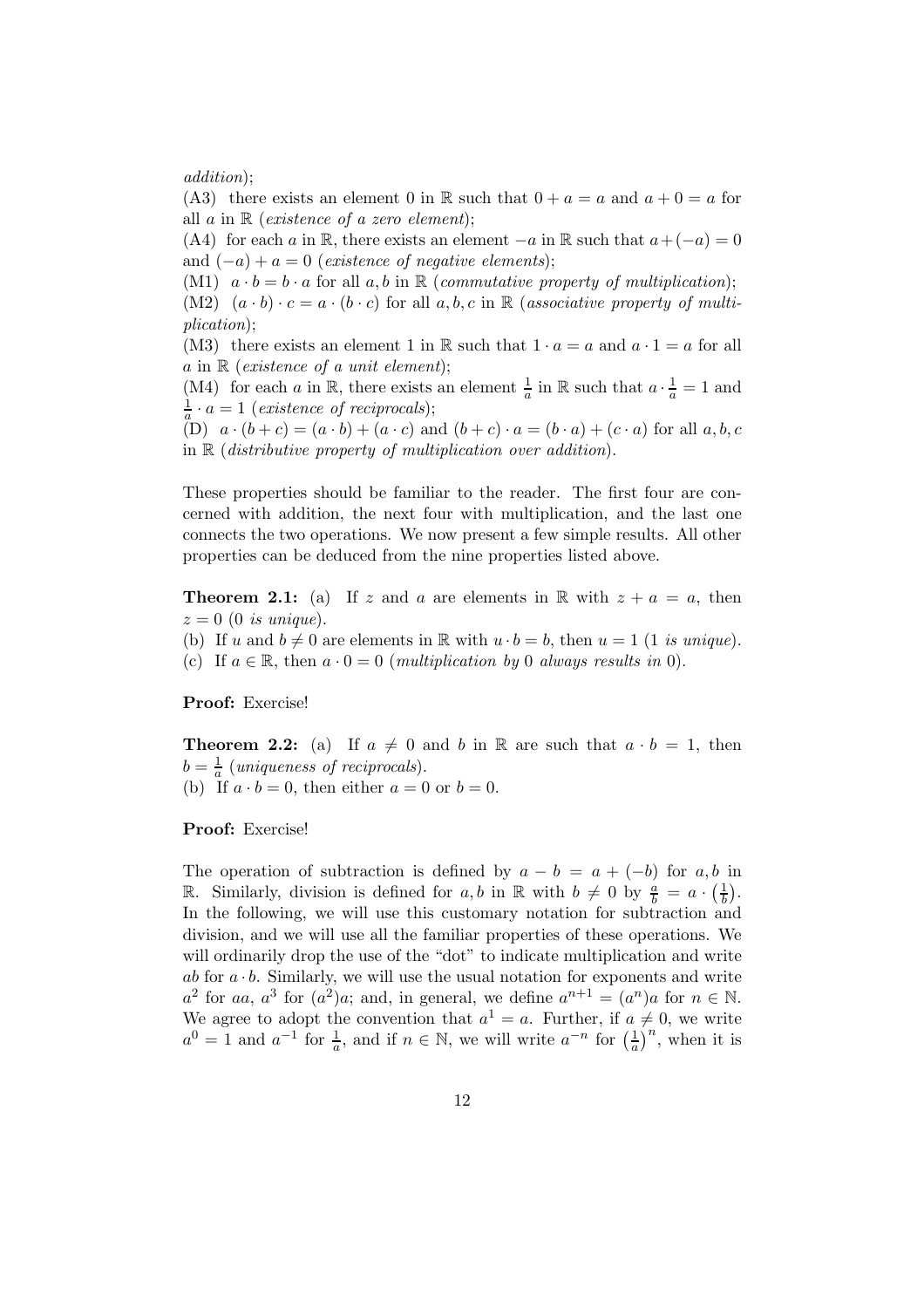convenient to do so. In general, we will freely apply all the usual techniques of algebra without further elaboration.

#### <span id="page-12-0"></span>2.1.2 Order Properties of R

The *order properties* of  $\mathbb R$  refer to the notions of positivity and inequalities between real numbers. As with the algebraic structure of R, we proceed by isolating three basic properties from which all other order properties and calculations with inequalities can be deduced. The simplest way to do this is to identify a special subset of  $\mathbb R$  by using the notion of positivity.

There is a non-empty subset  $P$  of  $\mathbb{R}$ , called the set of positive real numbers, that satisfies the following properties:

- (a) If  $a, b$  belong to  $P$ , then  $a + b$  belongs to  $P$ .
- (b) If  $a, b$  belong to  $P$ , then  $ab$  belongs to  $P$ .
- (c) If a belongs to  $\mathbb R$ , then exactly one of the following holds:

 $a \in P$ ,  $a = 0$ ,  $-a \in P$ .

The first two properties ensure the compatibility of order with the operations of addition and multiplication, respectively. Property (c) is usually called the *Trichotomy Property*, since it divides  $\mathbb R$  into three distinct types of elements. It states that the set  $\{-a : a \in P\}$  of negative real numbers has no elements in common with the set P of positive real numbers, and, moreover, the set  $\mathbb R$  is the union of three disjoint sets.

If  $a \in P$ , we write  $a > 0$  and say that a is a positive (or a strictly pos*itive*) real number. If  $a \in P \cup \{0\}$ , we write  $a \geq 0$  and say that a is a *nonnegative* real number. Similarly, if  $-a \in P$ , we write  $a < 0$  and say that a is a negative (or a strictly negative) real number. If  $-a \in P \cup \{0\}$ , we write  $a \leq 0$  and say that a is a *nonpositive* real number.

The notion of inequality between two real numbers will now be defined in terms of the set P of positive elements.

**Definition 2.1:** Let  $a, b$  be elements of  $\mathbb{R}$ . (a) If  $a - b \in P$ , then we write  $a > b$  or  $b < a$ . (b) If  $a - b \in P \cup \{0\}$ , then we write  $a \geq b$  or  $b \leq a$ .

The Trichotomy Property implies that for  $a, b \in \mathbb{R}$ , exactly one of the following will hold:

 $a > b$ ,  $a = b$ ,  $a < b$ .

Therefore, if both  $a \leq b$  and  $b \leq a$ , then  $a = b$ .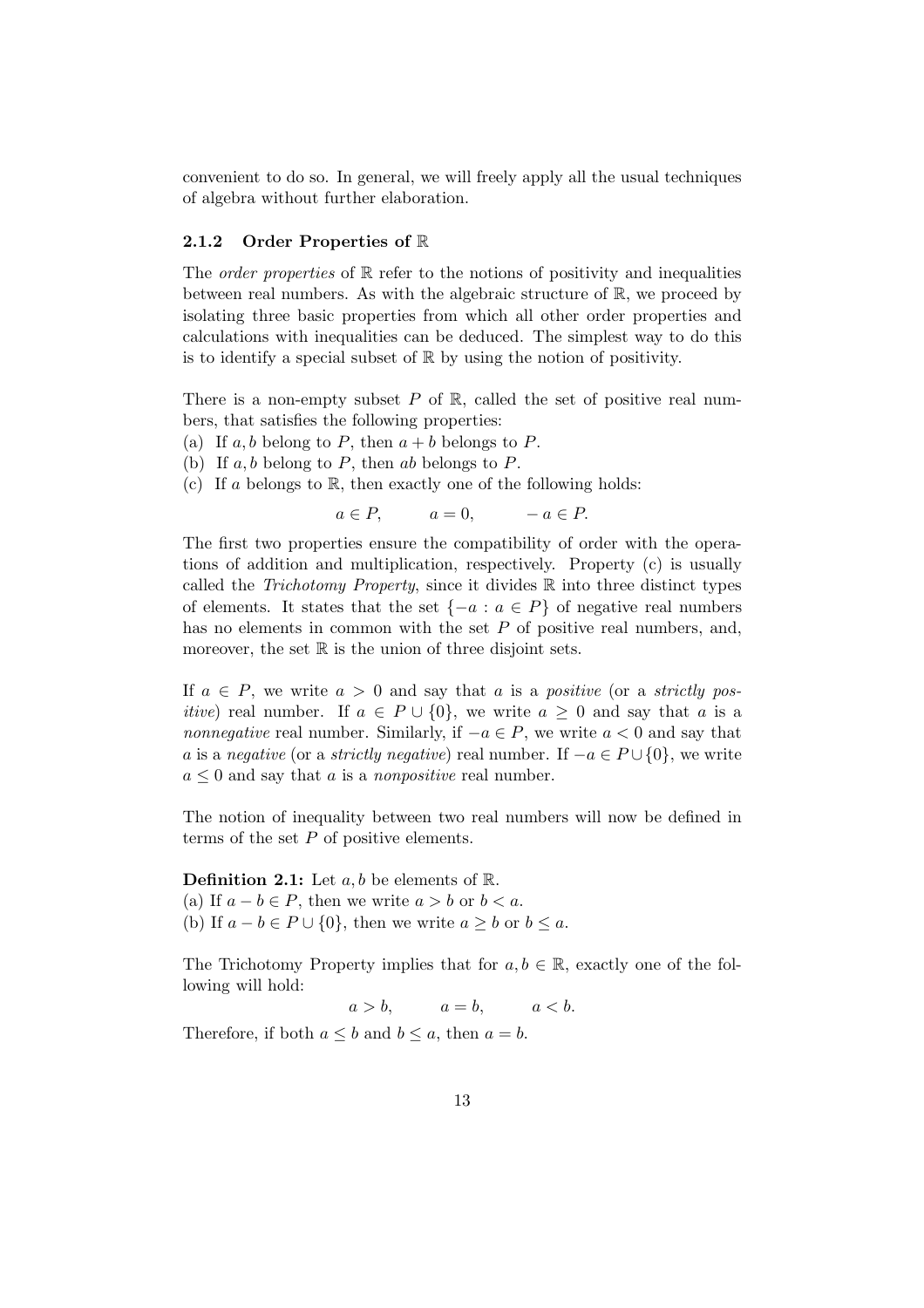For notational convenience, we will write  $a < b < c$  to mean that both  $a < b$  and  $b < c$  are satisfied. The other similar inequalities  $a \leq b < c$ ,  $a \leq b \leq c$ , and  $a < b \leq c$  are defined in a similar manner.

To illustrate how the basic order properties are used to derive the rules of inequalities, we will now establish several results which you may have used in earlier mathematics courses.

**Theorem 2.3:** Let  $a, b, c$  be any elements of  $\mathbb{R}$ .

- (a) If  $a > b$  and  $b > c$ , then  $a > c$ .
- (b) If  $a > b$ , then  $a + c > b + c$ .
- (c) If  $a > b$  and  $c > 0$ , then  $ca > cb$ .
- (d) If  $a > b$  and  $c < 0$ , then  $ca < cb$ .

Proof: Exercise!

**Theorem 2.4:** (a) If  $a \in \mathbb{R}$  and  $a \neq 0$ , then  $a^2 > 0$ . (b)  $1 > 0$ . (c) If  $n \in \mathbb{N}$ , then  $n > 0$ .

Proof: Exercise!

It is worth noting that no smallest positive real number can exist. This follows by observing that if  $a > 0$ , then since  $\frac{1}{2} > 0$ , we have that  $0 < \frac{1}{2}$  $\frac{1}{2}a < a.$ Thus, if it is claimed that  $a$  is the smallest positive real number, we can exhibit a smaller positive number  $\frac{1}{2}a$ . This observation leads us to the next result, which will be used frequently as a method of proof. For instance, to prove that a number  $a \geq 0$  is actually equal to zero, we see that it suffices to show that a is smaller than an arbitrary positive number.

**Theorem 2.5:** (a) If  $a \in \mathbb{R}$  is such that  $0 \le a \le \epsilon$  for every  $\epsilon > 0$ , then  $a = 0$ .

(b) If  $a \in \mathbb{R}$  is such that  $0 \le a \le \epsilon$  for every  $\epsilon > 0$ , then  $a = 0$ .

**Proof:** (a) Suppose to the contrary that  $a > 0$ . Then if we take  $\epsilon_0 = \frac{1}{2}$  $\frac{1}{2}$ , we have  $0 < \epsilon_0 < a$ . Therefore, it is false that  $a < \epsilon$  for every  $\epsilon > 0$  and we conclude that  $a = 0$ .

(b) Exercise!

The product of two positive numbers is positive. However, the positivity of a product of two numbers does not imply that each factor is positive. The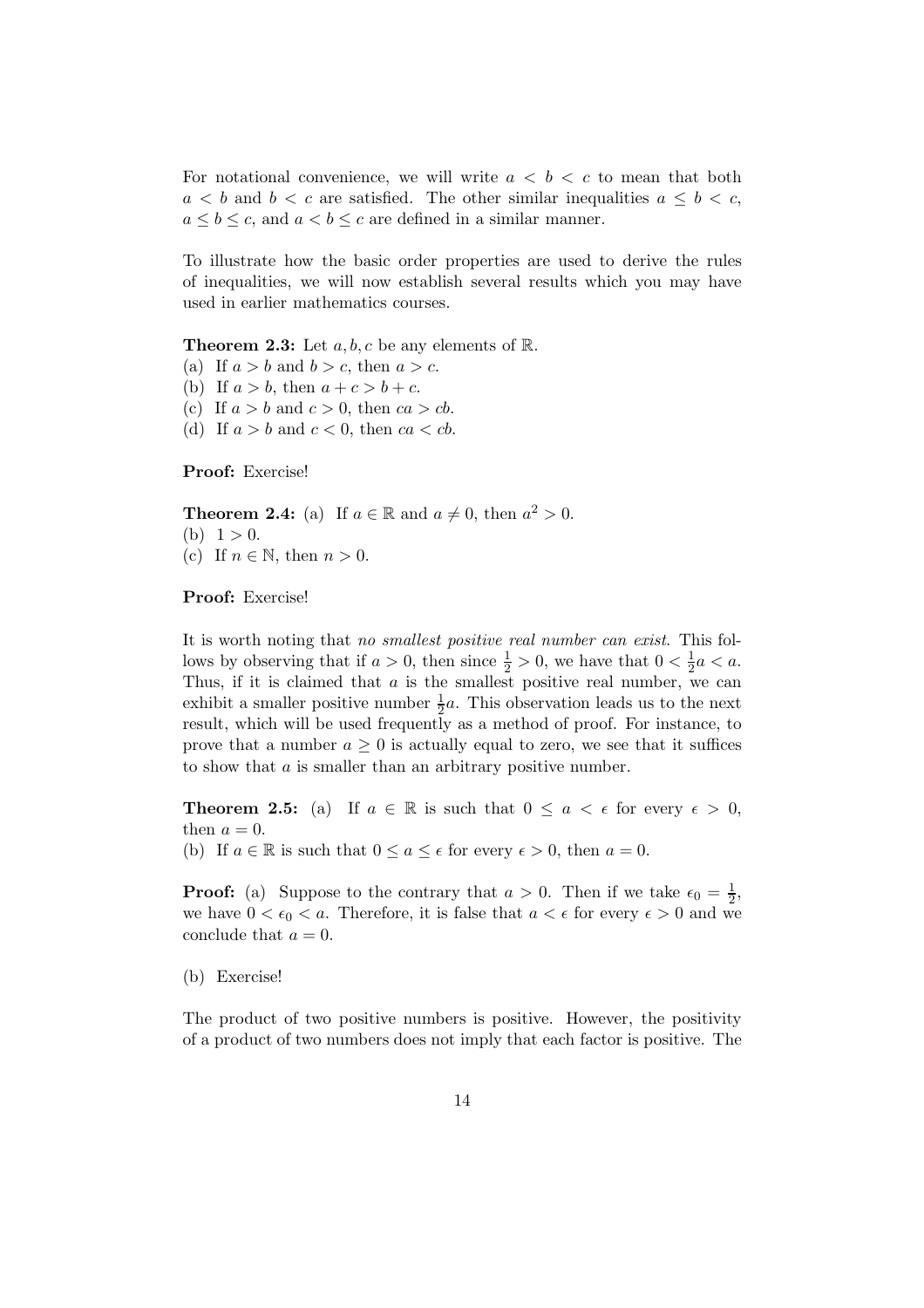correct conclusion is given in the next theorem. It is an important tool in working with inequalities.

**Theorem 2.6:** If  $ab > 0$ , then either (a)  $a > 0$  and  $b > 0$ , or (b)  $a < 0$  and  $b < 0$ .

Proof: Exercise!

**Corollary 2.6:** If  $ab < 0$ , then either (a)  $a < 0$  and  $b > 0$ , or

(b)  $a > 0$  and  $b < 0$ .

<span id="page-14-0"></span>Proof: Exercise!

#### 2.2 Absolute Value and the Real Line

From the Trichotomy Property, we are assured that if  $a \in \mathbb{R}$  and  $a \neq 0$ , then exactly one of the numbers  $a$  and  $-a$  is positive. The absolute value of  $a \neq 0$  is defined to be the positive one of these two numbers. The absolute value of 0 is defined to be 0.

**Definition 2.2:** The absolute value of a real number a, denoted by  $|a|$ , is defined by

$$
|a| = \begin{cases} a & \text{if } a > 0, \\ -a & \text{if } a < 0. \end{cases}
$$

We see from the definition that  $|a| \geq 0$  for all  $a \in \mathbb{R}$ , and that  $|a| = 0$  if and only if  $a = 0$ . Also,  $|-a| = |a|$  for all  $a \in \mathbb{R}$ . Some additional properties are as follows.

**Theorem 2.7:** (a)  $|ab| = |a||b|$  for all  $a, b \in \mathbb{R}$ . (b)  $|a|^2 = a^2$  for all  $a \in \mathbb{R}$ . (c) If  $c \geq 0$ , then  $|a| \leq c$  if and only if  $-c \leq a \leq c$ . (d)  $-|a| \le a \le |a|$  for all  $a \in \mathbb{R}$ .

Proof: Exercise!

Theorem 2.8 (Triangle Inequality): If  $a, b \in \mathbb{R}$ , then  $|a + b| \leq |a| + |b|$ .

Proof: Exercise!

Corollary 2.8.1: If  $a, b \in \mathbb{R}$ , then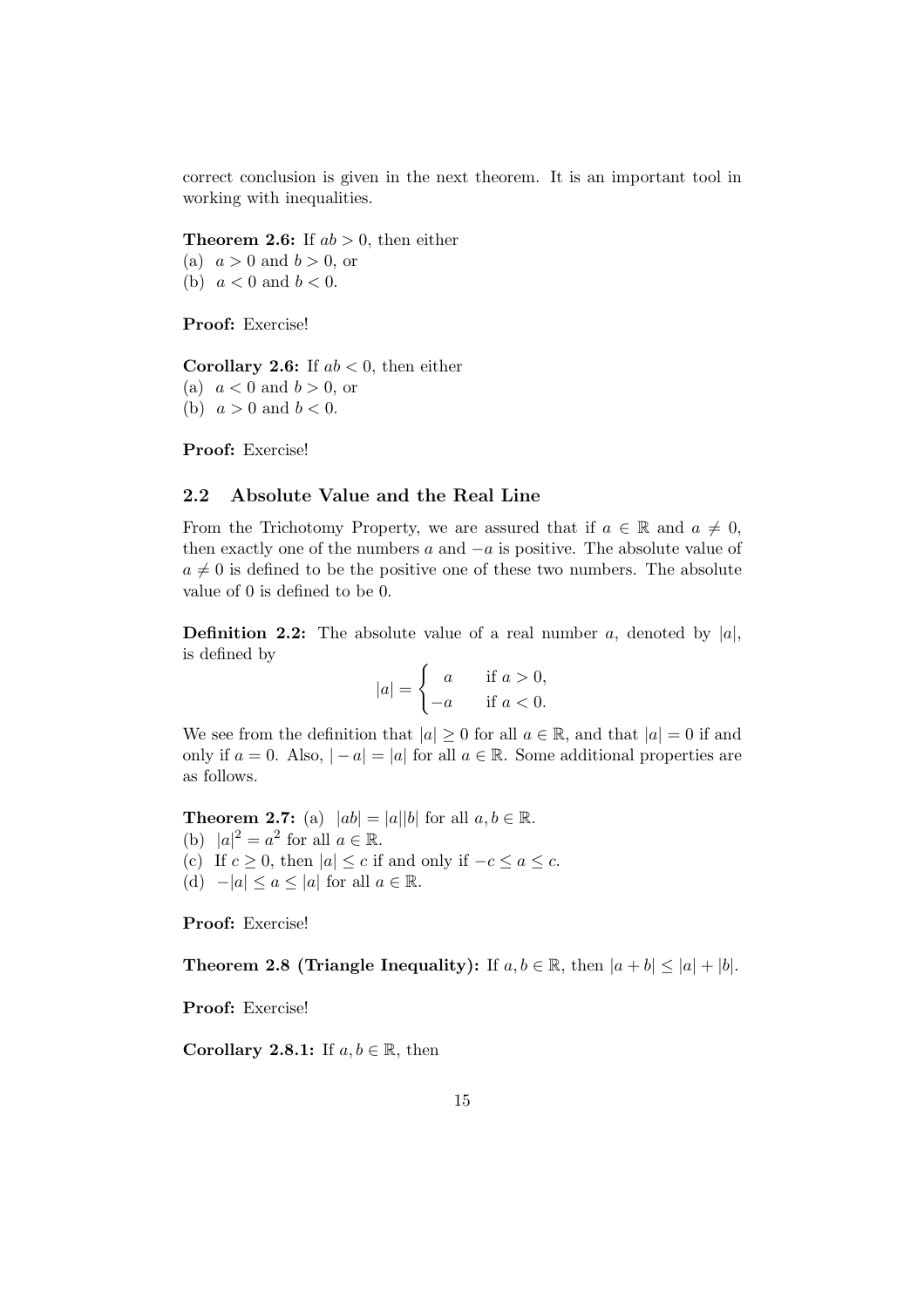(a)  $||a|-|b|| \leq |a-b|$ . (b)  $|a - b| < |a| + |b|$ .

Proof: Exercise!

A straightforward application of Mathematical Induction extends the Triangle Inequality to any finite number of elements of R.

**Corollary 2.8.2:** If  $a_1, a_2, \ldots, a_n$  are any real numbers, then

 $|a_1 + a_2 + \cdots + a_n| \leq |a_1| + |a_2| + \cdots + |a_n|.$ 

Proof: Exercise!

A convenient and familiar geometric interpretation of the real number system is the *real line*. In this interpretation, the absolute value  $|a|$  of an element a in  $\mathbb R$  is regarded as the distance from a to the origin 0. More generally, the distance between elements a and b in  $\mathbb R$  is  $|a-b|$ .

#### <span id="page-15-0"></span>2.3 Boundedness in R

Thus far, we have discussed the algebraic and the order properties of R. In this section, we shall present one more property of  $\mathbb R$  that is often called the *Completeness Property*. The system  $\mathbb Q$  of rational numbers also has the algebraic and order properties but we know that  $\sqrt{2}$  cannot be represented as a rational number; therefore  $\sqrt{2}$  does not belong to Q. This observation shows the necessity of an additional property to characterize the real number system. This additional property, the Completeness Property, is an essential property of  $\mathbb{R}$ , and with this final assumption on  $\mathbb{R}$ , we say that  $\mathbb{R}$  is a complete ordered field. It is this special property that permits us to define and develop the various limiting procedures that will be discussed in the courses that follow. There are several different ways to describe the Completeness Property. We choose to give what is probably the most efficient approach by assuming that each non-empty bounded subset of R has a supremum.

We now introduce the notions of upper bound and lower bound for a set of real numbers. These ideas will be of utmost importance in later sections.

**Definition 2.3:** Let S be a non-empty subset of  $\mathbb{R}$ .

(a) The set S is said to be *bounded above* if there exists a number  $u \in \mathbb{R}$ such that  $s \leq u$  for all  $s \in S$ . Each such number u is called an upper bound of S.

(b) The set S is said to be *bounded below* if there exists a number  $w \in \mathbb{R}$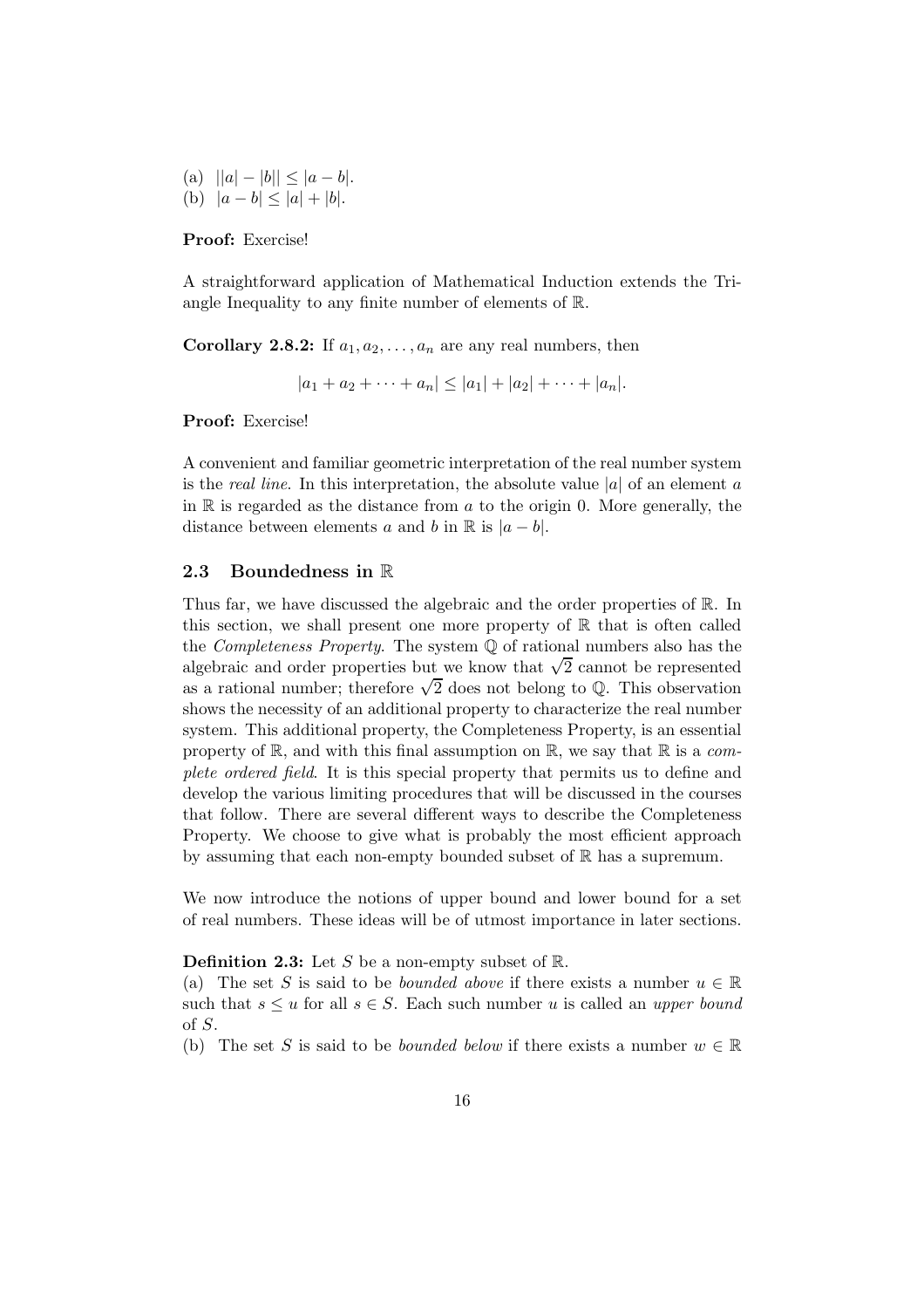such that  $w \leq s$  for all  $s \in S$ . Each such number w is called an *lower bound* of S.

(c) A set is said to be bounded if it is both bounded above and bounded below. A set is said to be unbounded if it is not bounded.

**Example 2.1:** The set  $S = \{x \in \mathbb{R} : x < 2\}$  is bounded above; the number 2 and any number larger than 2 is an upper bound of S. This set has no lower bounds, so that the set is not bounded below. Thus it is unbounded (even though it is bounded above).

#### <span id="page-16-0"></span>2.4 Supremum and Infimum

Note that if a set has one upper bound, then it has infinitely many upper bounds, because if u is an upper bound of S, then the numbers  $u+1, u+2, \ldots$ are also upper bounds of S (a similar observation is valid for lower bounds). In the set of upper bounds of S and the set of lower bounds of  $S$ , we single out their least and greatest elements, respectively, for special attention in the following definition.

**Definition 2.4:** Let S be a non-empty subset of  $\mathbb{R}$ .

(a) If S is bounded above, then a number  $u$  is said to be a supremum (or a least upper bound) of  $S$ , denoted sup  $S$ , if it satisfies the conditions:

 $(1)$  u is an upper bound of S, and

(2) if v is any upper bound of S, then  $u \leq v$ .

(b) If S is bounded below, then a number w is said to be a  $\text{infimum}$  (or a greatest lower bound) of S, denoted inf S, if it satisfies the conditions:

 $(1)$  w is a lower bound of S, and

(2) if t is any upper bound of S, then  $t \leq w$ .

It is not difficult to see that there can be only one supremum of a given subset S of R. Then we can refer to the supremum of a set instead of a supremum. For, suppose that  $u_1$  and  $u_2$  are both suprema of S. If  $u_1 < u_2$ , then the hypothesis that  $u_2$  is a supremum implies that  $u_1$  cannot be an upper bound of S. Similarly, we see that  $u_2 < u_1$  is not possible. Therefore, we must have  $u_1 = u_2$ . A similar argument can be given to show that the infimum of a set is uniquely determined. Note that the empty set is bounded above by every real number, so it has no supremum.

It needs to be emphasized that in order for a non-empty set S in  $\mathbb R$  to have a supremum, it must have an upper bound. Thus, not every subset of  $\mathbb R$  has a supremum; similarly, not every subset of  $\mathbb R$  has an infimum. Indeed, there are four possibilities for a non-empty subset  $S$  of  $\mathbb{R}$ ; it can have (a) both a supremum and an infimum,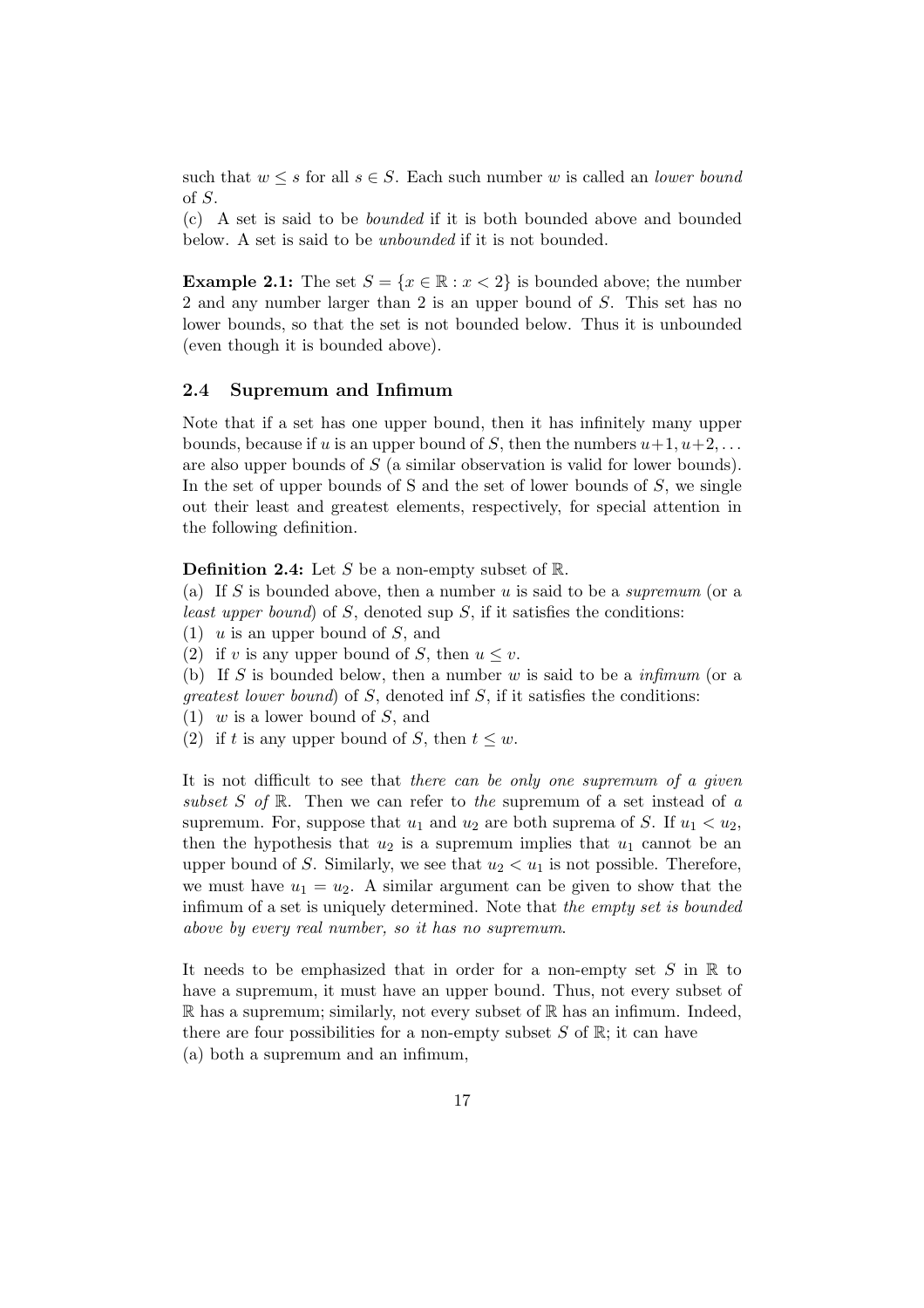- (b) a supremum but no infimum,
- (c) a infimum but no supremum,
- (d) neither a supremum nor an infimum.

It is also important to note that that in order to show that  $u = \sup S$ for some non-empty subset S of R, we need to show that both  $(1)$  and  $(2)$  of Definition 2.4 (a) hold. It will be instructive to reformulate these statements. First, the reader should see that the following two statements about a number  $u$  and a set  $S$  are equivalent:

- $(1a)$  u is an upper bound of S,
- (1b)  $s \leq u$  for all  $s \in S$ .

Also, the following statements about an upper bound  $u$  of a set  $S$  are equivalent:

(2a) if v is any upper bound of S, then  $u \leq v$ ,

(2b) if  $z < u$ , then z is not an upper bound of S,

- (2c) if  $z < u$ , then there exists  $s_1 \in S$  such that  $z < s_1$ ,
- (2d) if  $\epsilon > 0$ , then there exists  $s_2 \in S$  such that  $u \epsilon < s_2$ .

Therefore, we can state two alternate formulations for the supremum. We now state two important lemmas.

**Lemma 2.1:** A number u is the supremum of a non-empty subset  $S$  of  $\mathbb R$  if and only if u satisfies the conditions:

(1)  $s \leq u$  for all  $s \in S$ ,

(2) if  $v < u$ , then there exists  $s' \in S$  such that  $v < s'$ .

Proof: Exercise!

**Lemma 2.2:** An upper bound u of a non-empty set S in  $\mathbb{R}$  is the supremum of S if and only if for every  $\epsilon > 0$ , there exists an  $s_0 \in S$  such that  $u - \epsilon < s_0$ .

**Proof:** If u is an upper bound of S that satisfies the stated condition and if  $v < u$ , then we put  $\epsilon = u - v$ . Then  $s > 0$ , so there exists  $s_0 \in S$  such that  $v = u - \epsilon < s_0$ . Therefore, v is not an upper bound of S, and we conclude that  $u = \sup S$ .

Conversely, suppose that  $u = \sup S$  and let  $\epsilon > 0$ . Since  $u - \epsilon < u$ , then  $u - \epsilon$  is not an upper bound of S. Therefore, some element  $s_0 \in S$  must be greater than  $u - \epsilon$ ; that is,  $u - \epsilon < s_0$ .

It is important to realize that the supremum of a set may or may not be an element of the set. Sometimes it is and sometimes it is not, depending on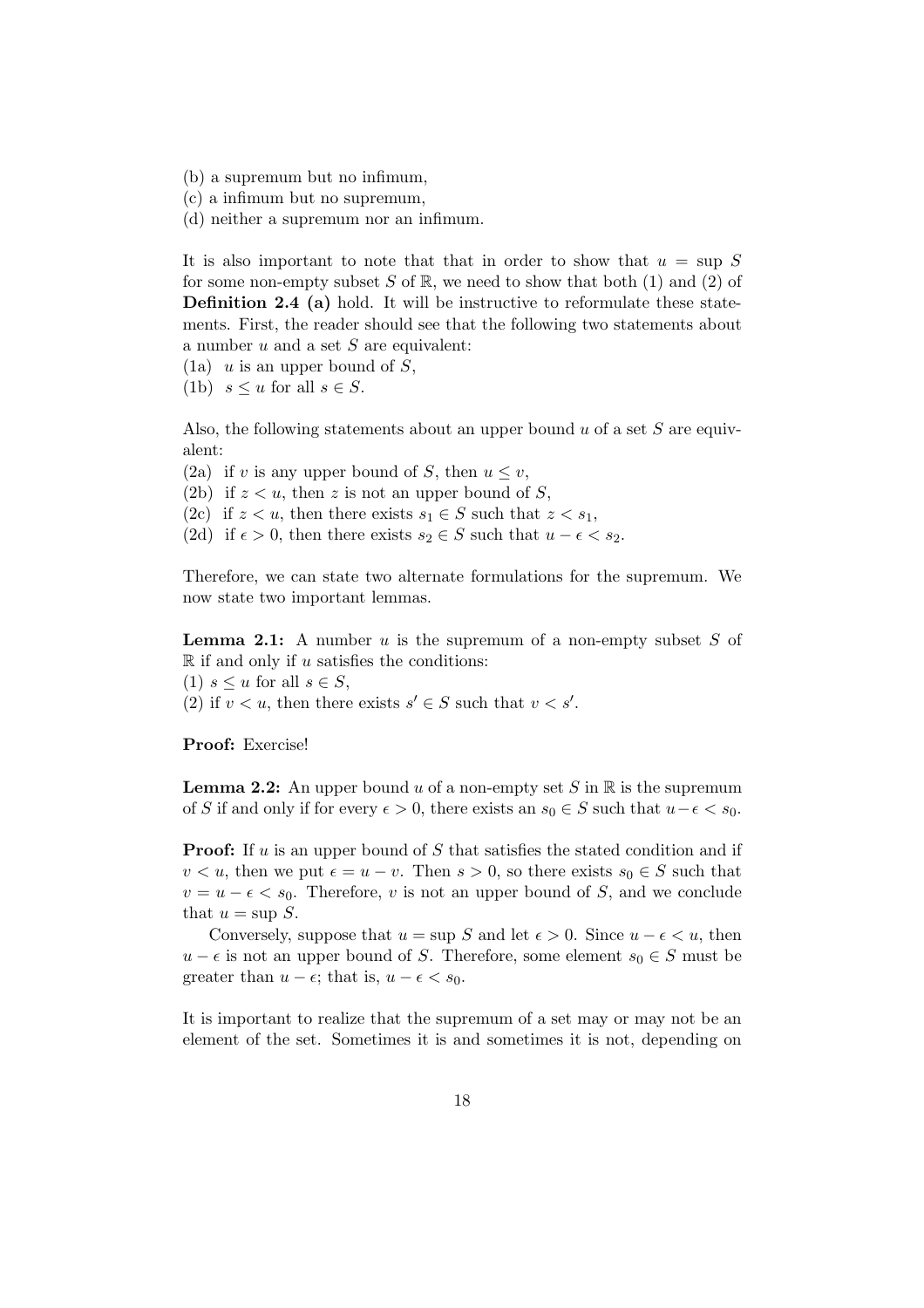the particular set. We consider a few examples.

**Example 2.2:** If a non-empty set  $S_1$  has a finite number of elements, then it can be shown that  $S_1$  has a largest element u and a least element w. Then  $u = \sup S_1$  and  $w = \inf S_1$ , and they are both members of  $S_1$  (this is clear if  $S_1$  has only one element, and it can be proved by induction on the number of elements in  $S_1$ ).

**Example 2.3:** The set  $S_2 = \{x : 0 \le x \le 1\}$  clearly has 1 for an upper bound. We prove that 1 is its supremum as follows. If  $v < 1$ , there exists an element  $s' = \frac{v+1}{2}$  $\frac{+1}{2} \in S_2$  such that  $v < s'$ . Therefore v is not an upper bound of  $S_2$  and, since v is an arbitrary number  $v < 1$ , we conclude that sup  $S_2 = 1$ . It is similarly shown that inf  $S_2 = 0$ . Note that both the supremum and the infimum of  $S_2$  are contained in  $S_2$ .

**Example 2.4:** The set  $S_3 = \{x : 0 < x < 1\}$  clearly has 1 for an upper bound. Using the same argument as given in Example 2.3, we see that sup  $S_3 = 1$ . In this case, the set  $S_3$  does not contain its supremum. Similarly, inf  $S_3 = 0$  is not contained in  $S_3$ .

#### <span id="page-18-0"></span>2.5 Completeness Property of  $\mathbb R$  and its Applications

It is not possible to prove on the basis of the algebraic and order properties of  $\mathbb R$  (discussed in **Sections 2.1.1 & 2.1.2** respectively) that every non-empty subset of  $\mathbb R$  that is bounded above has a supremum in  $\mathbb R$ . However, it is a deep and fundamental property of the real number system that this is indeed the case. We will make frequent and essential use of this property, especially in our discussion of limiting processes. The property can be formally stated as follows.

The Completeness Property of R: Every non-empty set of real numbers that has an upper bound also has a supremum in R.

This property is also called the *Supremum Property* of  $\mathbb{R}$  or sometimes the Least Upper Bound Property of R. The analogous property for infimum, known as the Infimum Property of R or sometimes the Greatest Lower Bound Property of R, can be deduced from the Completeness Property as follows. Suppose that S is a non-empty subset of  $\mathbb R$  that is bounded below. Then the non-empty set  $T = \{-s : s \in S\}$  is bounded above, and the Supremum Property implies that  $u = \sup T$  exists in R. It can be easily verified that  $-u$  is the infimum of S (**Proof!**).

It can be shown that the real number system is essentially the only com-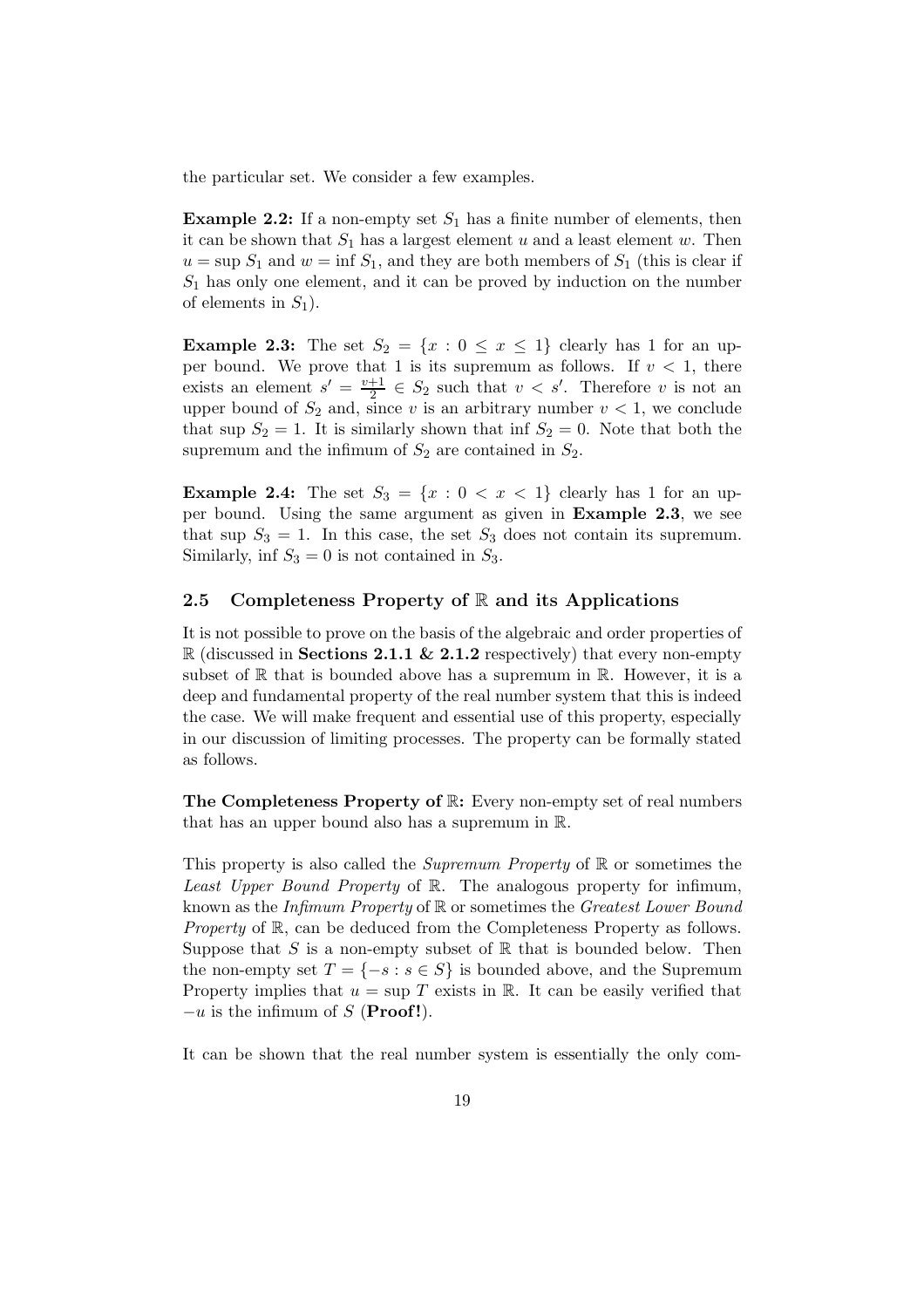plete ordered field (an ordered field in which the Completeness Property holds); that is, if an alien from another planet were to construct a mathematical system with the algebraic, order, and the completeness properties, the alien's system would differ from the real number system only in that the alien might use different symbols for the real numbers and  $+$ ,  $\cdot$ ,  $\lt$ , etc... Note that Q does not have the Supremum Property. For example, the subset  $S = \{x \in \mathbb{Q} : x > 0 \text{ and } x^2 < 2\}$  of  $\mathbb{Q}$  is a non-empty subset of  $\mathbb{Q}$  bounded above but sup  $S$  does not belong to  $\mathbb Q$ . Another interesting example is the subset  $S = \{1, 1 + \frac{1}{1!}, 1 + \frac{1}{1!} + \frac{1}{2!}, \dots\}$  of  $\mathbb{Q}$  which is bounded above because each element of the set is less than 3, but there is no rational number which is the supremum of  $S$ . In fact, the supremum of the set is  $e$ , an irrational number.

We will now discuss how to work with suprema and infima. We will also give some very important applications of these concepts to derive fundamental properties of R. We begin with examples that illustrate useful techniques in applying the ideas of supremum and infimum.

It is an important fact that taking suprema and infima of sets is compatible with the algebraic properties of R. The following example establishes the compatibility of taking suprema and addition.

**Example 2.5:** Let S be a non-empty subset of  $\mathbb{R}$  that is bounded above, and let a be any number in R. Define the set  $a + S = \{a + s : s \in S\}$ . Prove that

$$
\sup(a+S) = a + \sup S.
$$

**Solution:** If we let  $u = \sup S$ , then  $x \le u$  for all  $x \in S$ , so that  $a + x \le a + u$ . Therefore,  $a + u$  is an upper bound for the set  $a + S$ ; consequently, we have  $\sup(a + S) \le a + u$ . Now if v is any upper bound of the set  $a + S$ , then  $a + x \leq v$  for all  $x \in S$ . Consequently  $x \leq v - a$  for all  $x \in S$ , so that  $v - a$  is an upper bound of S. Therefore,  $u = \sup S \le v - a$ , which gives us  $a + u \leq v$ . Since v is any upper bound of  $a + S$ , we can replace v by  $\sup(a + S)$  to get  $a + u \leq \sup(a + S)$ . Combining these inequalities, we conclude that  $\sup(a + S) = a + u = a + \sup S$ .

**Example 2.6:** If A, B are subsets of R such that  $A \subseteq B$  and  $c \in \mathbb{R}$ , we define

$$
cA = \{d : d = cx \text{ for some } x \in A\}.
$$

Prove that

(a) sup  $cA = c$  sup A and inf  $cA = c$  inf A, if  $c \geq 0$ , (b) sup  $cA = c$  inf A and inf  $cA = c$  sup A, if  $c < 0$ .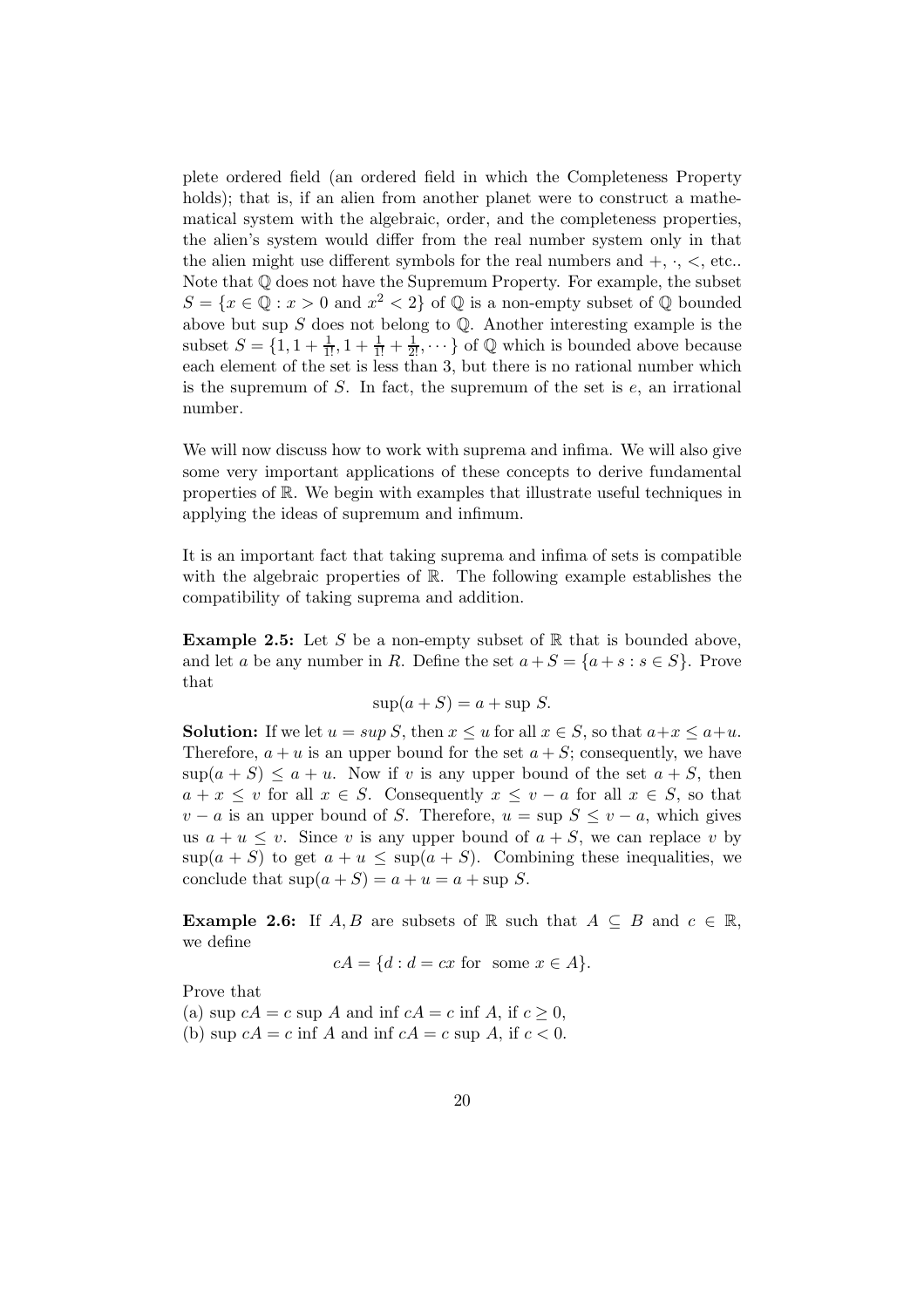**Solution:** The result is obvious if  $c = 0$ . If  $c > 0$ , then  $cx \leq M$  if and only if  $x \leq \frac{M}{c}$  $\frac{Q}{c}$ , which shows that M is an upper bound of cA if and only if M  $\frac{a}{c}$  is an upper bound of A, so sup  $cA = c$  sup A. If  $c < 0$ , then  $cx \leq M$ if and only if  $x \geq \frac{M}{c}$ , so M is an upper bound of cA if and only if  $\frac{M}{c}$  is a lower bound of A, so sup  $cA = c$  inf A. The remaining results follow similarly.

**Example 2.7:** Suppose that A, B are subsets of R and  $A \subseteq B$ . Prove that if sup A, sup B exist, then sup  $A \leq \sup B$ , and if inf A, inf B exist, then inf  $A \geq \inf B$ .

**Solution:** Since sup B is an upper bound of B and  $A \subseteq B$ , it follows that sup B is an upper bound of A, so sup  $A \leq \sup B$ . The proof for the infimum is similar, or we may apply the result for the supremum to  $-A \subseteq -B$ .

The above example suggests that for subsets A, B of R such that  $A \subseteq B$ , we have inf  $B \le \inf A \le \sup A \le \sup B$ .

**Example 2.8:** Suppose that A and B are non-empty subsets of  $\mathbb{R}$  that satisfy the property:  $a \leq b$  for all  $a \in A$  and all  $b \in B$ . Prove that

sup  $A \leq \inf B$ .

**Solution:** Given  $b \in B$ , we have  $a \leq b$  for all  $a \in A$ . This means that b is an upper bound of A, so that sup  $A \leq b$ . Next, since the last inequality holds for all  $b \in B$ , we see that the number sup A is a lower bound for the set B. Therefore, we conclude that sup  $A \leq \inf B$ .

**Example 2.9:** If  $A, B$  be non-empty subsets of  $\mathbb{R}$ , we define

$$
A + B = \{d : d = x + y \text{ for some } x \in A, y \in B\}
$$

and

$$
A - B = \{d : d = x - y \text{ for some } x \in A, y \in B\}.
$$

Prove that

(a)  $\sup(A + B) = \sup A + \sup B$ , (b)  $\sup(A - B) = \sup A - \inf B$ , (c)  $\inf(A + B) = \inf A + \inf B$ , (d)  $\inf(A - B) = \inf A - \sup B$ .

**Solution:** (a) The set  $A + B$  is bounded from above if and only if A and B are both bounded from above,  $\sup(A + B)$  exists if and only if both sup A and sup B exist. In that case, if  $x \in A$  and  $y \in B$ , then

$$
x + y \le \sup A + \sup B,
$$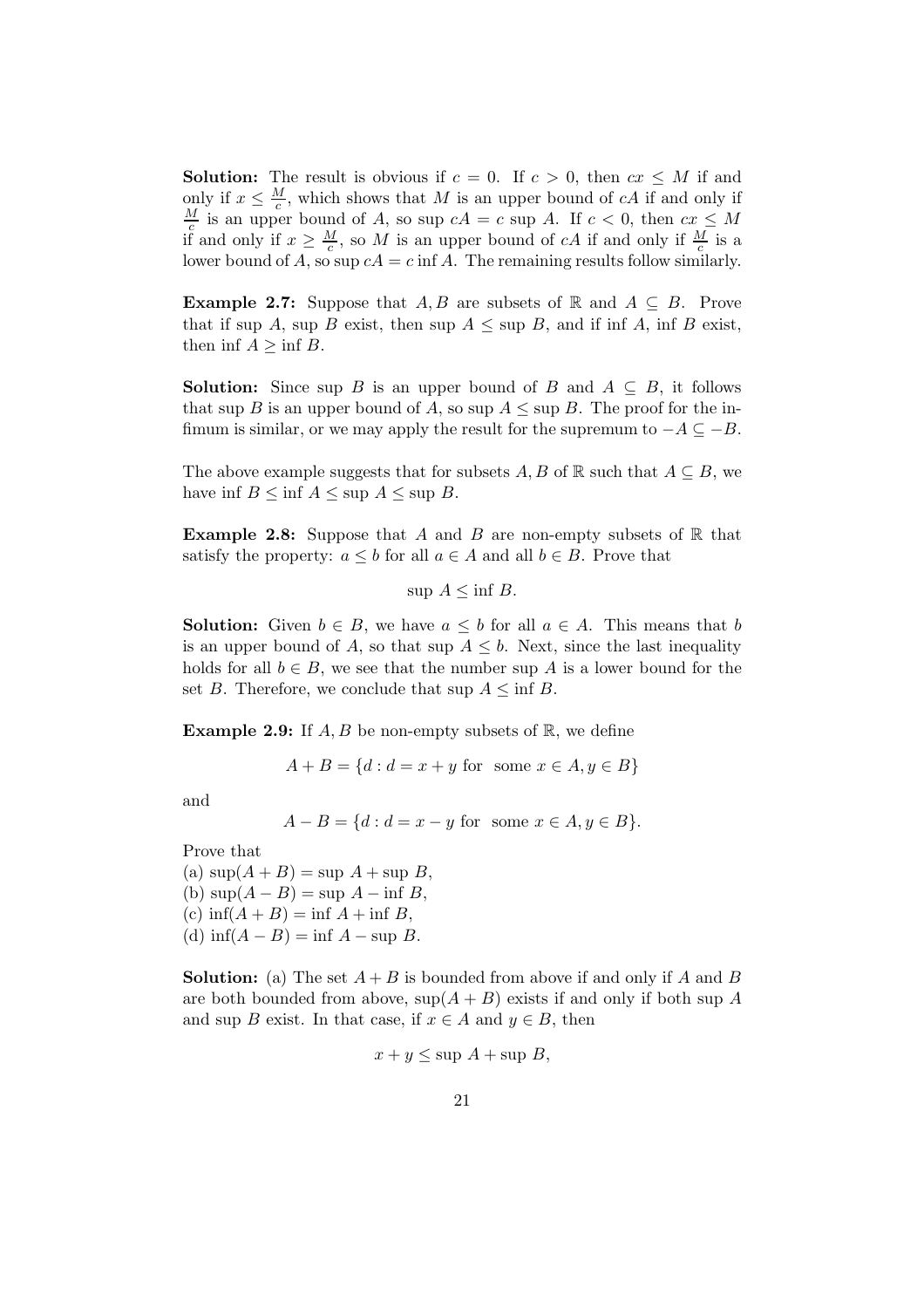so sup  $A$  + sup B is an upper bound of  $A + B$  and therefore

$$
\sup(A+B) \le \sup A + \sup B.
$$

To get the inequality in the opposite direction, suppose that  $\epsilon > 0$ . Then there exists  $x \in A$  and  $y \in B$  such that

$$
x > \sup A - \frac{\epsilon}{2}
$$
 and  $y > \sup B - \frac{\epsilon}{2}$ .

It follows that

 $x + y > \sup A + \sup B - \epsilon$ 

for every  $\epsilon > 0$ , which implies that

$$
\sup(A+B) \ge \sup A + \sup B.
$$

Thus,

$$
\sup(A + B) = \sup A + \sup B.
$$

(b) It follows from (a) and Example 2.6 (b) that

$$
\sup(A - B) = \sup A + \sup(-B) = \sup A - \inf B.
$$

(c) & (d) Exercise!

**Example 2.10:** Let S be a non-empty bounded subset of R with sup  $S = M$ and inf  $S = m$ . Prove that the set  $T = \{ |x - y| : x \in S, y \in S \}$  is bounded above and sup  $T = M - m$ .

**Solution:** For  $x, y \in S$ , we have  $m \leq x \leq M$  and  $m \leq y \leq M$ . Therefore

$$
m-M \le x-y \le M-m
$$
, i.e.,  $|x-y| \le M-m$ .

This shows that the set T is bounded above,  $M - m$  being an upper bound.

Let  $a \in S$ . Then  $|a - a| \in T$  showing that T is non-empty. By the Supremum Property of  $\mathbb R$ , sup T exists. We now prove that no real number less than  $M - m$  is an upper bound of T. If possible, let  $p < M - m$  be an upper bound of T. Let  $(M-m)-p=2\epsilon$ . Then  $\epsilon > 0$  and  $p+\epsilon = M-m-\epsilon$ . Since sup  $S = M$ , there exists an element  $x \in S$  such that

$$
M - \frac{\epsilon}{2} < x \le M.
$$

Again, since inf  $S = m$ , there exists an element  $y \in S$  such that

$$
m \le y < m + \frac{\epsilon}{2}.
$$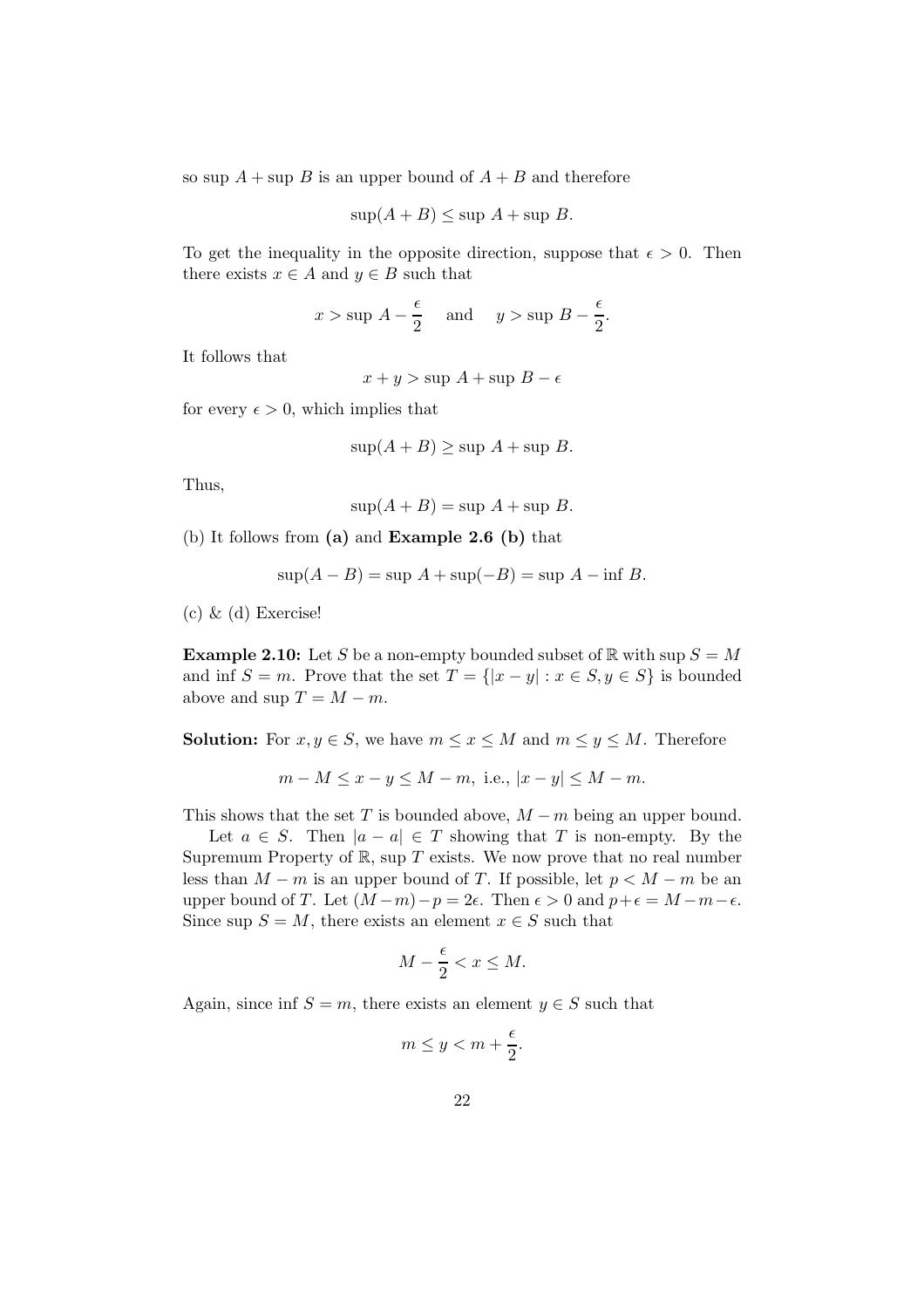Now,  $x - y > M - m - \epsilon$ , i.e.,  $x - y > p + \epsilon$ . This shows that p is not an upper bound of T. Therefore, no real number less than  $M - m$  is an upper bound of T, i.e., sup  $T = M - m$ .

The idea of upper bound and lower bound is applied to functions by considering the range of a function. Given a function  $f: D \to \mathbb{R}$ , we say that f is bounded above if the set  $f(D) = \{f(x) : x \in D\}$  is bounded above in R; that is, there exists  $B \in R$  such that  $f(x) \leq B$  for all  $x \in D$ . Similarly, the function f is bounded below if the set  $f(D)$  is bounded below. We say that f is bounded if it is bounded above and below; this is equivalent to saying that there exists  $B \in \mathbb{R}$  such that  $|f(x)| \leq B$  for all  $x \in D$ . The following examples illustrate how to work with suprema and infima of functions.

**Example 2.11:** Suppose  $D \subseteq \mathbb{R}$  and  $f, q : D \to \mathbb{R}$  and  $f \leq q$ . Prove that if g is bounded from above, then  $\sup_{D} f \leq \sup_{D} g$  and if f is bounded from below, then  $\inf_D f \leq \inf_D g$ .

**Solution:** If  $f \leq g$  and g is bounded from above, then for every  $x \in D$ , we have  $f(x) \le g(x) \le \sup g$ . Thus, f is bounded from above by  $\inf g$ , so sup  $f \leq \sup_D g$ . Similarly,  $\frac{D}{g}$  is bounded from below by  $\inf_D g$ , so  $\inf_D g \leq \inf_D f$ .

Note: The hypothesis  $f(x) \le g(x)$  for all  $x \in D$  in **Example 2.10** does not imply any relation between sup f and inf g. For example, if  $f(x) = x^2$ and  $g(x) = x$  with  $D = \{x : 0 \leq x \leq 1\}$ , then  $f(x) \leq g(x)$  for all  $x \in D$ . However, we see that sup  $f(D) = 1$  and inf  $g(D) = 0$ . Since sup  $g(D) = 1$ , the conclusion of (a) holds.

However<sup>[2](#page-22-0)</sup>, if  $f(x) \leq g(y)$  for all  $x, y \in D$ , then we may conclude that  $\sup f(D) \leq \inf g(D)$ , which we may written as  $\sup_{x \in D} f(x) \leq \inf_{y \in D} g(y)$  (note  $x \in D$ that the functions in the above example do not satisfy this hypothesis). The proof proceeds in two stages as in Example 2.8.

Like limits, the supremum and infimum do not preserve strict inequalities in general. For example, if we define  $f : [0,1] \to \mathbb{R}$  by

$$
f(x) = \begin{cases} x & \text{if } 0 \le x < 1, \\ 0 & \text{if } x = 1, \end{cases}
$$

then  $f < 1$  on [0, 1] but sup  $f = 1$ .  $[0, 1]$ 

<span id="page-22-0"></span><sup>&</sup>lt;sup>2</sup>Note that sup f, sup  $f(x)$ , and sup  $f(D)$  refer to the same quantity although they are notationally different. The same holds for inf also.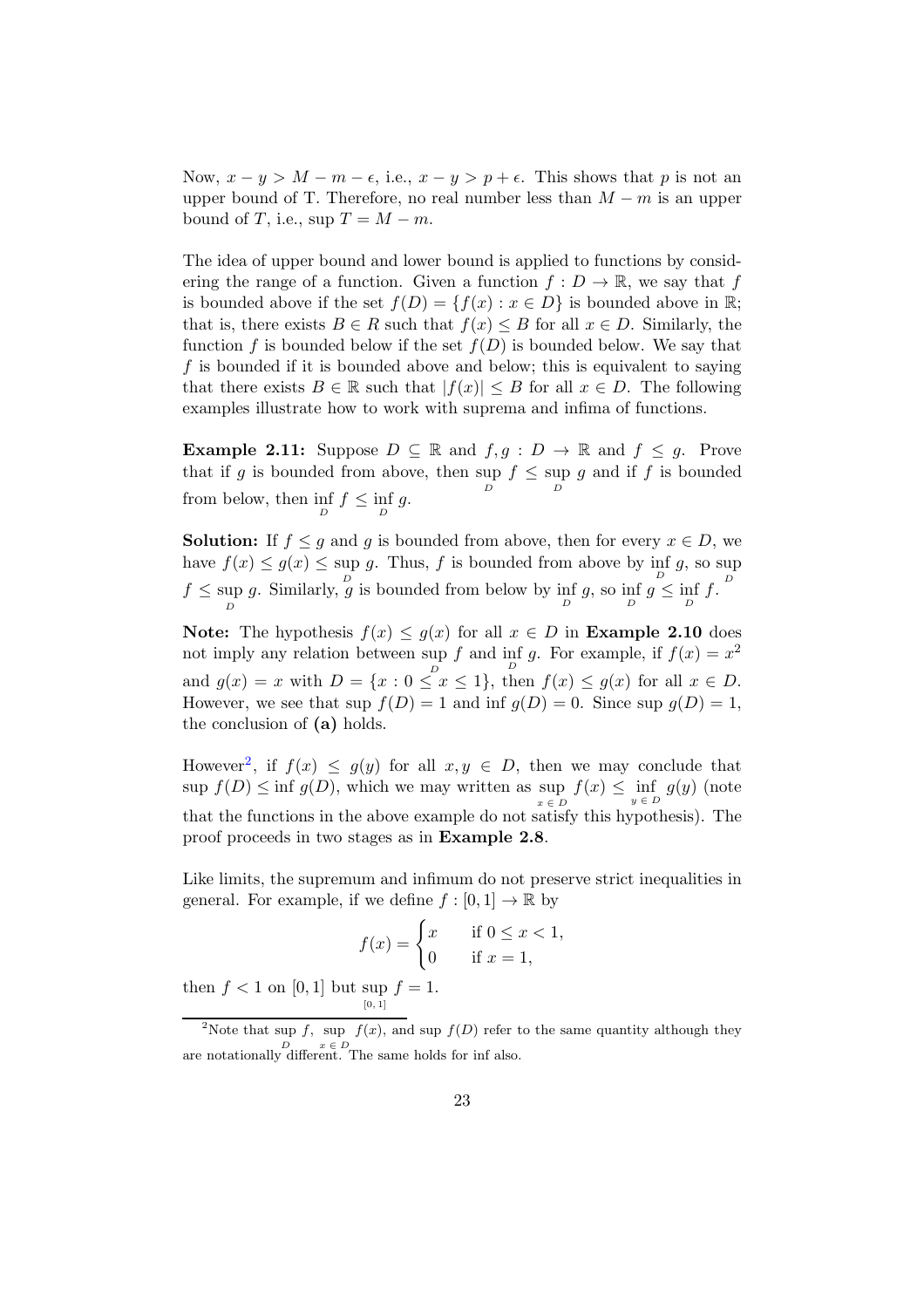Next, we consider the supremum and infimum of linear combinations of functions. Scalar multiplication by a positive constant multiplies the inf or sup, while multiplication by a negative constant switches the inf and sup.

**Example 2.12:** Let  $f: D \to \mathbb{R}$  is a bounded function and  $c \in \mathbb{R}$ . Prove that

(a) sup  $cf = c$  sup f and inf  $cf = c$  inf f, if  $c \geq 0$ , (b) sup  $cf = c$  inf f and inf  $cf = c$  sup f, if  $c < 0$ .

Solution: Exercise! (Hint: Apply the results of Example 2.6 to the set  $\{cf(x) : x \in D\} = c\{f(x) : x \in D\}$ .

**Example 2.13:** Let  $f, q : D \to \mathbb{R}$  be bounded functions. Prove that (a)  $\sup(f+g) \leq \sup f + \sup g$ , (b)  $\inf(f+g) \geq \inf f + \inf g$ .

**Solution:** Since  $f(x) \leq \sup f$  and  $g(x) \leq \sup g$  for every  $x \in [a, b]$ , we have

$$
f(x) + g(x) \le \sup f + \sup g.
$$

Thus,  $f + g$  is bounded from above by sup  $f + \sup g$ , so sup  $(f + g) \leq$ sup  $f + \sup g$ . The proof for the infimum is analogous (or apply the result for the supremum to the functions  $-f, -g$ ).

Thus, for sums of functions, we get an inequality. We may have strict inequality because f and q may take values close to their suprema (or infima) at different points. Let us consider the following example: Define  $f, g : [0, 1] \to \mathbb{R}$  by  $f(x) = x, g(x) = 1 - x$ . Then

 $\sup f = \sup g = \sup (f + g) = 1,$ 

so sup  $(f + q) <$  sup  $f +$  sup  $q$ .

**Example 2.14:** Let  $f, g: D \to \mathbb{R}$  be bounded functions. Prove that (a)  $|\sup f - \sup g| \leq \sup |f - g|$ , (b)  $|\inf f - \inf g| \leq \sup |f - g|$ .

**Solution:** Since  $f = f - g + g$  and  $f - g \leq |f - g|$ , we get from **Examples** 2.11 and 2.13 that

sup  $f \leq$  sup  $(f - g) +$  sup  $g \leq$  sup  $|f - g| +$  sup g,

so

$$
\sup f - \sup g \le \sup |f - g|.
$$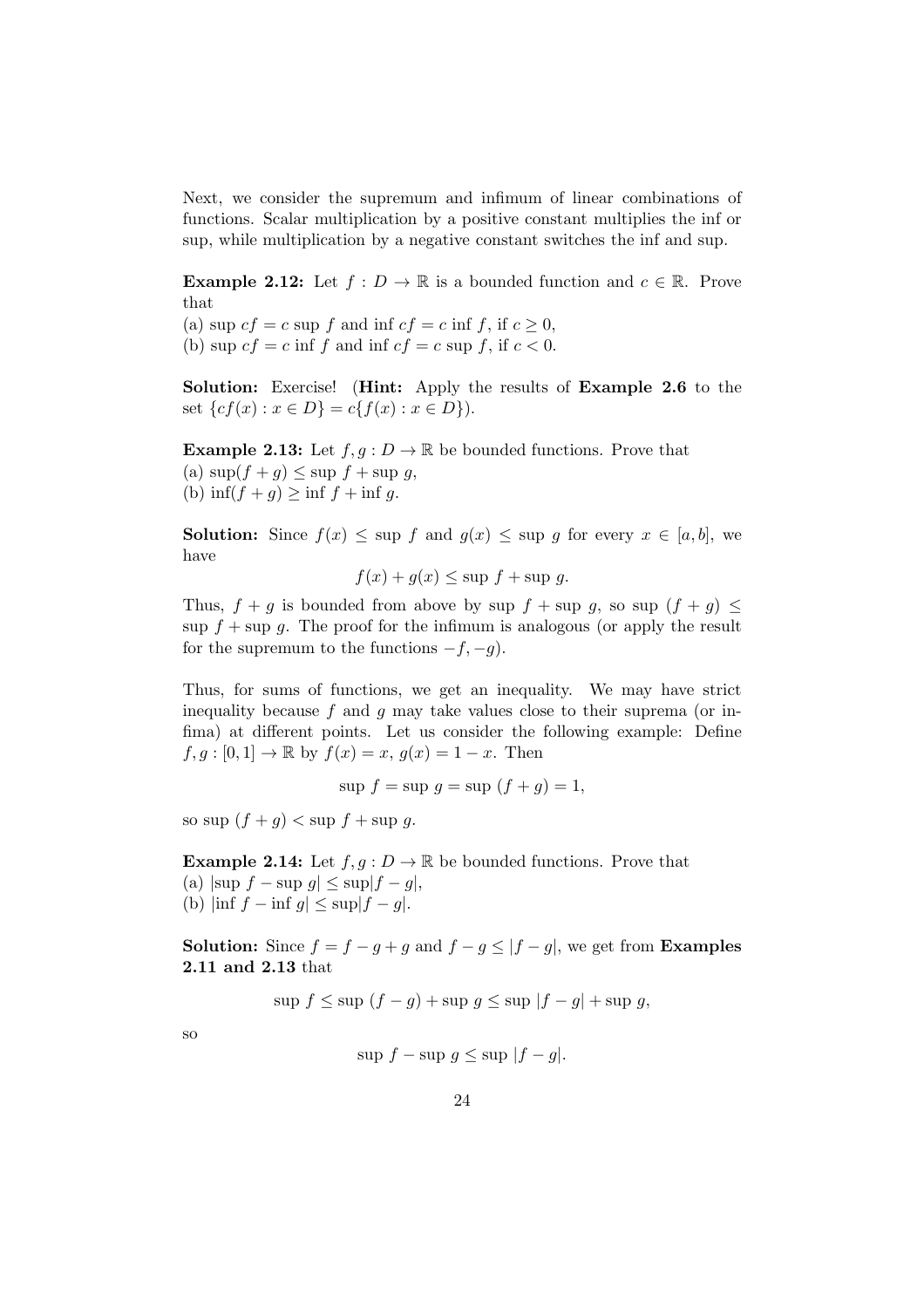Exchanging  $f$  and  $g$  in this inequality, we get

$$
\sup g - \sup f \le \sup |f - g|
$$

which implies that

$$
|\text{sup } f - \text{sup } g| \le \text{sup}|f - g|.
$$

Replacing f by  $-f$  and g by  $-g$  in this inequality and using the identity  $\sup(-f) = -\inf f$ , we get

$$
|\inf f - \inf g| \le \sup |f - g|.
$$

**Example 2.15:** Let  $f, g: D \to \mathbb{R}$  be bounded functions such that

 $|f(x) - f(y)| \le |g(x) - g(y)|$  for all  $x, y \in D$ .

Prove that sup  $f - \inf f \leq \sup g - \sup g$ .

**Solution:** The condition implies that for all  $x, y \in D$ , we have

$$
f(x) - f(y) \le |g(x) - g(y)| = \max\{g(x), g(y)\} - \min\{g(x), g(y)\} \le \sup g - \inf g
$$

which implies that

$$
\sup\{f(x) - f(y) : x, y \in D\} \le \sup g - \inf g.
$$

From Example 2.9,

$$
\sup\{f(x) - f(y) : x, y \in D\} \le \sup f - \inf f,
$$

<span id="page-24-0"></span>so the result follows.

#### 2.6 The Archimedean Property

Because of your familiarity with the set  $\mathbb R$  and the customary picture of the real line, it may seem obvious that the set N of natural numbers is not bounded in R. How can we prove this obvious fact? In fact, we cannot do so by using only the Algebraic and Order Properties given in Sections 2.1.1 & 2.1.2. Indeed, we must use the Completeness Property of  $\mathbb R$  as well as the Inductive Property of N (that is, if  $n \in \mathbb{N}$ , then  $n + 1 \in \mathbb{N}$ ). The absence of upper bounds for  $\mathbb N$  means that given any real number x there exists a natural number n (depending on x) such that  $x < n$ .

**Theorem 2.9** If  $x \in \mathbb{R}$ , then there exists  $n_x \in \mathbb{N}$  such that  $x < n_x$ .

**Proof:** If the assertion is false, then  $n \leq x$  for all  $n \in \mathbb{N}$ . Therefore, x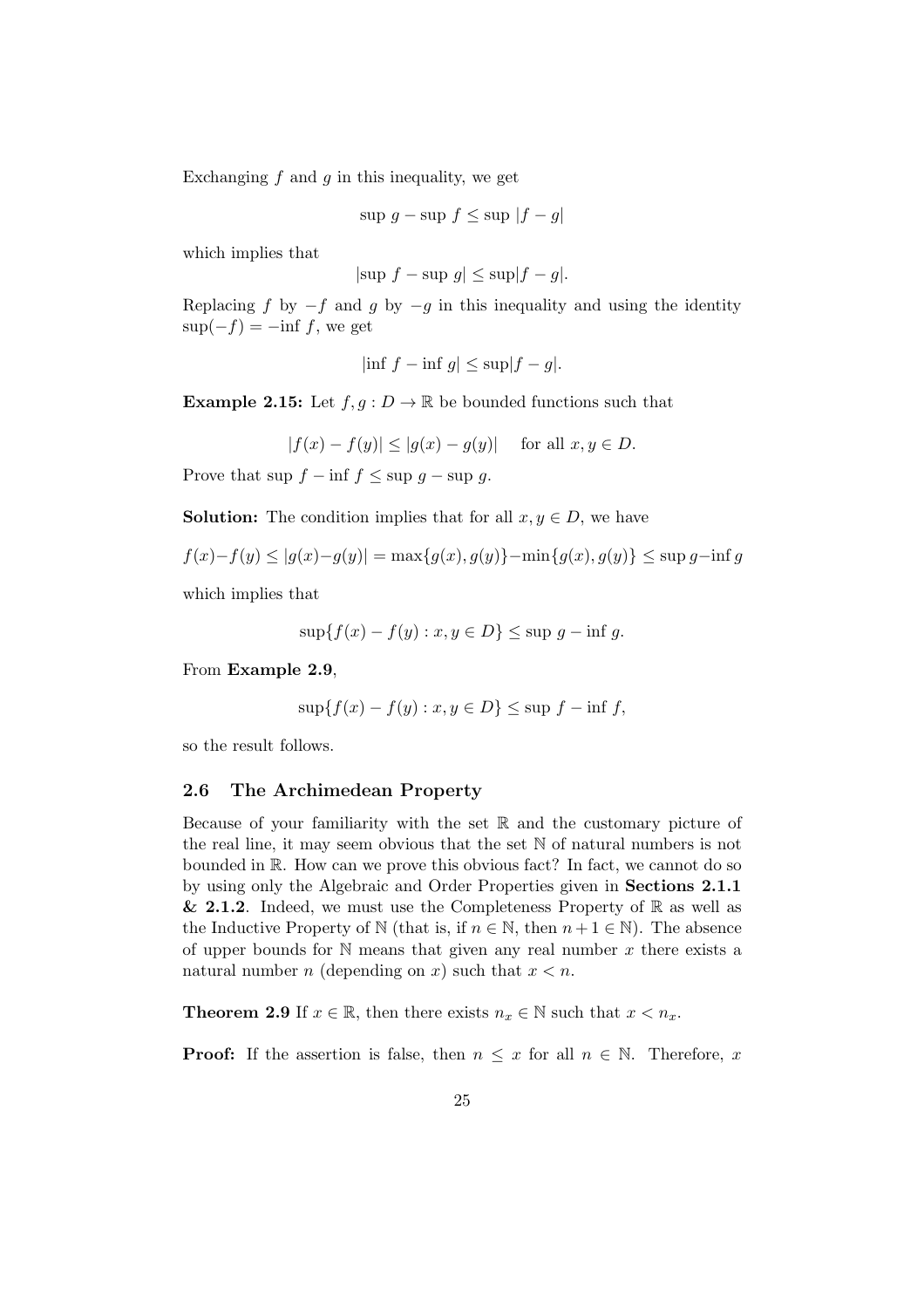is an upper bound of N. Therefore, by the Completeness Property, the nonempty set N has a supremum  $u \in \mathbb{R}$ . Subtracting 1 from u gives a number  $u-1$  which is smaller than the supremum u of N. Therefore  $u-1$  is not an upper bound of N, so there exists  $m \in \mathbb{N}$  with  $u - 1 < m$ . Adding 1 gives  $u < m + 1$ , and since  $m + 1 \in \mathbb{N}$ , this inequality contradicts the fact that u is an upper bound of N.

**Corollary 2.9.1:** If  $S = \{\frac{1}{n} : n \in \mathbb{N}\}$ , then inf  $S = 0$ .

**Proof:** Since  $S \neq \emptyset$  is bounded below by 0, it has an infimum and we let  $w = \inf S$ . It is clear that  $w \geq 0$ . For any  $\epsilon > 0$ . **Theorem 2.9** implies that there exists  $n \in \mathbb{N}$  such that  $\frac{1}{\epsilon} < n$ , which implies  $\frac{1}{n} < \epsilon$ . Therefore we have

$$
0 \le w \le \frac{1}{n} < \epsilon.
$$

But since  $\epsilon > 0$  is arbitrary, it follows from **Theorem 2.5(a)** that  $w = 0$ .

**Corollary 2.9.2:** If  $y > 0$ , there exists  $n_y \in \mathbb{N}$  such that  $0 < \frac{1}{n_y} < y$ .

**Proof:** Since inf  $\{\frac{1}{n} : n \in \mathbb{N}\} = 0$  and  $y > 0$ , then y is not a lower bound for the set  $\{\frac{1}{n}: n \in \mathbb{N}\}$ . Thus there exists  $n_y \in \mathbb{N}$  such that  $0 < \frac{1}{n_y} < y$ .

Corollary 2.9.3: If  $z > 0$ , there exists  $n_z \in \mathbb{N}$  such that  $n_z - 1 \leq z < n_z$ .

**Proof:** Theorem 2.9 ensures that the subset  $E_z = \{m \in \mathbb{N} : z < m\}$ of  $\mathbb N$  is not empty. By the Well-Ordering Property,  $E_z$  has a least element, which we denote by  $n_z$ . Then  $n_z - 1$  does not belong to  $E_z$ , and hence we have  $n_z - 1 \leq z < n_z$ .

Theorem 2.10 (The Archimedean Property of  $\mathbb{R}$ )<sup>[3](#page-25-0)</sup>: If  $x, y \in \mathbb{R}$  and  $x > 0, y > 0$ , then there exists a natural number n such that  $ny > x$ .

**Proof:** If possible, let there exist no natural number n for which  $ny > x$ . Then for every natural number k,  $ky \leq x$ . Therefore, the set  $S = \{ky :$  $k \in \mathbb{N}$  is bounded above, x being an upper bound. S is non-empty because  $y \in S$ . By the Completeness Property of R, sup S exists. Let sup  $S = b$ . Then  $ky \leq b$  for all  $k \in \mathbb{N}$ . Now,  $b - y \leq b$  since  $y > 0$ . This shows that  $b - y$  is not an upper bound of S and therefore there exists a natural number p such that  $b - y < py \le b$ . This implies  $(p + 1)y > b$ . This shows that b is not the supremum of S since  $p \in \mathbb{N} \implies p + 1 \in \mathbb{N}$  and there-

<span id="page-25-0"></span><sup>&</sup>lt;sup>3</sup>Collectively, the **Corollaries** 2.9.1-2.9.3 are sometimes referred to as the Archimedean Property of R.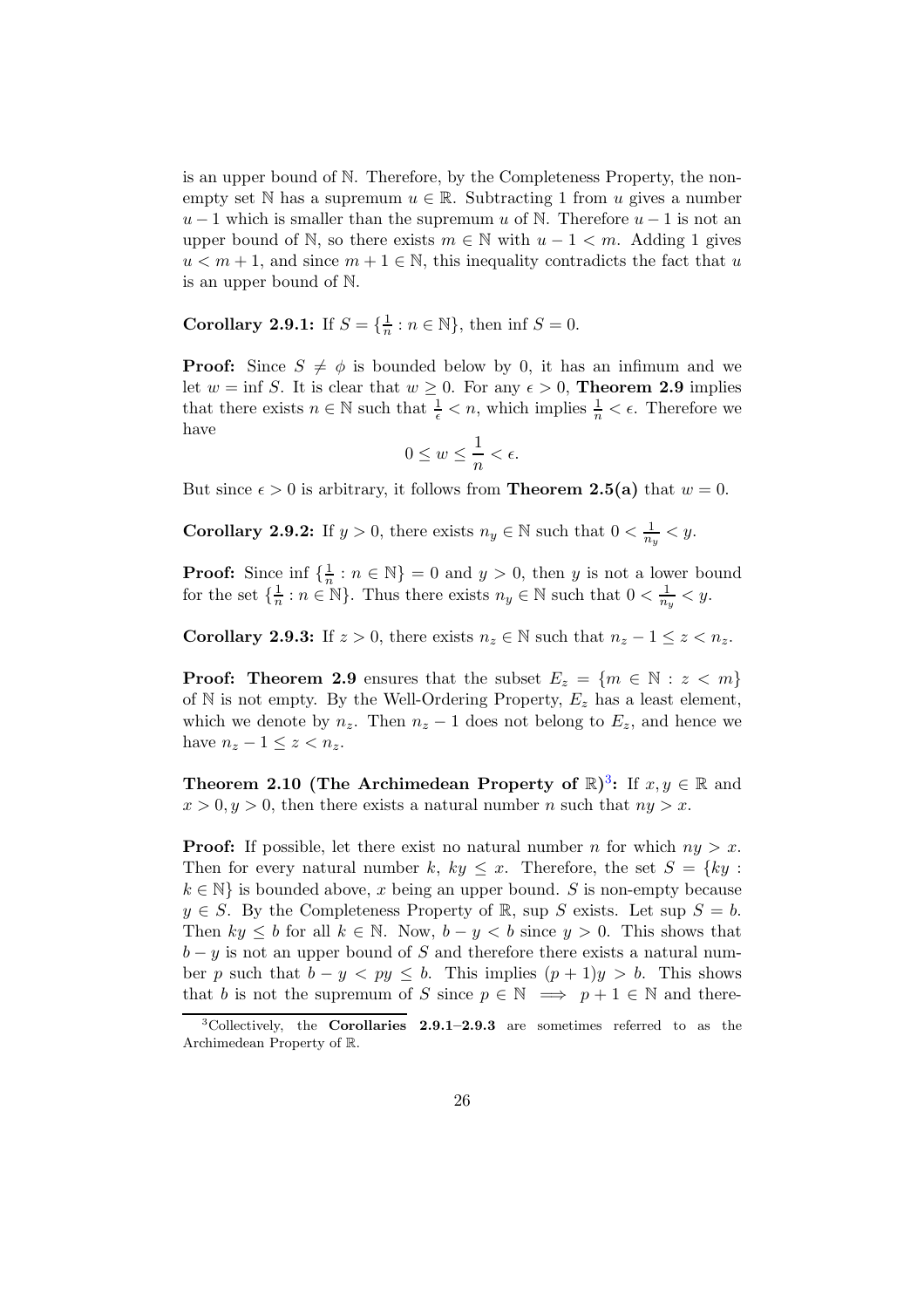fore  $(p+1)y \in S$ . This leads to a contradiction. Therefore, our assumption is wrong and the existence of a natural number n satisfying  $ny > x$  is proved.

The importance of the Supremum Property lies in the fact that it guarantees the existence of real numbers under certain hypotheses. We shall make use of it in this way many times. In fact, it can be used to prove the existence of a positive real number x such that  $x^2 = 2$ ; that is, the positive square root of 2. You already know that  $x$  cannot be a rational number **(Proof!)**; thus, you will be deriving the existence of at least one irrational<sup>[4](#page-26-0)</sup> number.

**Theorem 2.11:** For every real number  $a > 0$  and every integer  $n > 0$ , there exists a unique positive real number<sup>[5](#page-26-1)</sup> y such that  $y^n = a$ .

**Proof:** Let  $S = \{s \in \mathbb{R} : s > 0 \text{ and } s^n < a\}$ . Let  $t = \frac{a}{1+a}$ . Then,  $0 < t < 1$  and also  $0 < t < a$ . This implies  $t^n < t < a$ . Now,  $t > 0$  and  $t^n < a \implies t \in S$ , provided that S is non-empty. Let  $u = 1 + a$ . Then,  $u > 1$  and  $u > a$ . This implies  $u^n > u > a$ . Since  $u^n > a$  and  $u > 0$ , u is an upper bound of S. Thus, S is a non-empty subset of  $\mathbb{R}$ , bounded above and hence sup S exists. Let  $y = \sup S$ . Clearly,  $y > 0$ . We prove that  $y^n = a$ . Suppose, if possible, either  $y^n > a$  or  $y^n < a$  (by the law of trichotomy).

**Case I:** Let  $y^n > a$ . Then  $\frac{y^n - a}{(1+y)^n - y^n} > 0$ . By the Archimedian Property of R, there exists a natural number  $m$  such that

$$
0<\frac{1}{m}<\frac{y^n-a}{(1+y)^n-y^n}
$$

or,

$$
y^{n} - a > \frac{1}{m} \left[ \binom{n}{1} y^{n-1} + \binom{n}{2} y^{n-2} + \dots + \binom{n}{n} \right].
$$

Now,

$$
\left(y - \frac{1}{m}\right)^n = y^n - {n \choose 1} y^{n-1} \cdot \frac{1}{m} + \dots + (-1)^n {n \choose n} \cdot \frac{1}{m^n}
$$
  
>  $y^n - \frac{1}{m} \left[ {n \choose 1} y^{n-1} + {n \choose 2} y^{n-2} + \dots + {n \choose n} \right]$   
>  $y^n - (y^n - a) = a$ .

<span id="page-26-0"></span><sup>&</sup>lt;sup>4</sup>The ancient Greeks were aware of the existence of irrational numbers as early as  $500$ B.C. However, a satisfactory theory of such numbers was not developed until late in the nineteenth century.

<span id="page-26-1"></span><sup>&</sup>lt;sup>5</sup>This real number y is written  $\sqrt[n]{a}$  or  $a^{\frac{1}{n}}$ .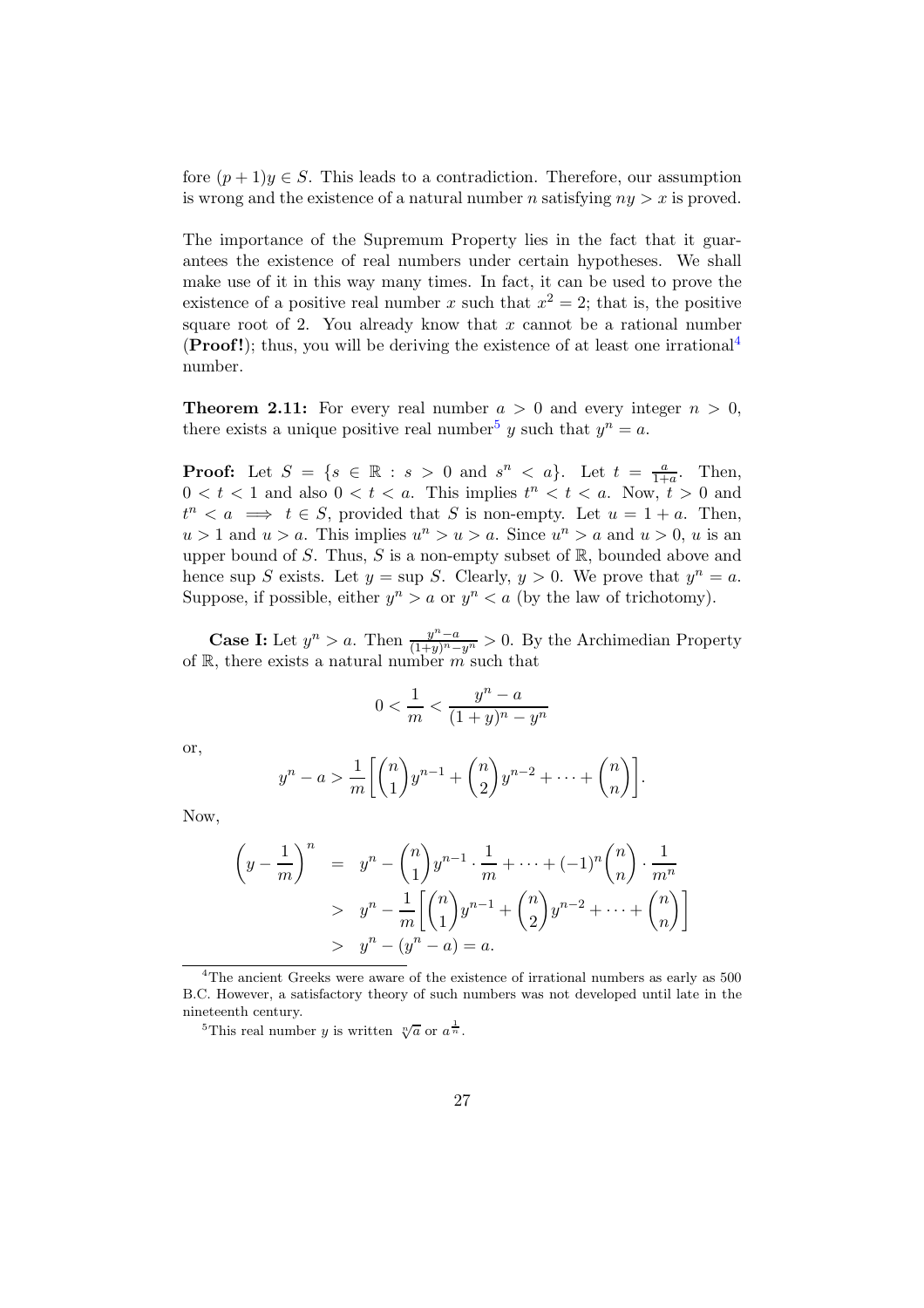This shows that  $y - \frac{1}{m}$  is an upper bound of S and this contradicts that  $y = \sup S$ .

**Case II:** Let  $y^n < a$ . Then  $\frac{a-y^n}{(1+y)^n-y^n} > 0$ . By the Archimedian Property of  $\mathbb{R}$ , there exists a natural number m such that

$$
0<\frac{1}{k}<\frac{a-y^n}{(1+y)^n-y^n}
$$

or,

$$
a-y^n > \frac{1}{k} \left[ \binom{n}{1} y^{n-1} \cdot \frac{1}{k} + \binom{n}{2} y^{n-2} + \dots + \binom{n}{n} \right].
$$

Now,

$$
\left(y + \frac{1}{k}\right)^n = y^n + {n \choose 1} y^{n-1} \cdot \frac{1}{k} + \dots + {n \choose n} \cdot \frac{1}{k^n}
$$
  

$$
< y^n + \frac{1}{k} \left[{n \choose 1} y^{n-1} + {n \choose 2} y^{n-2} + \dots + {n \choose n} \right]
$$
  

$$
< y^n - (a - y^n) = a.
$$

This shows that  $y + \frac{1}{k} \in S$  and this contradicts that  $x = \sup S$ .

In view of the Cases I and II, we have  $y^n = a$ .

We now prove that y is unique. If possible, let  $x \neq y$  and  $x^n = a$ . Then,  $x > 0$ ,  $y > 0$ , and  $x \neq y \implies y^n \neq x^n$ . Therefore,  $x^n \neq a$ . So, y is unique.

**Corollary 2.11:** There exists a unique positive real number  $y$  such that  $y^2 = 2.$ 

#### Proof: Exercise!

An ordered field is called an Archimedian ordered field if the Archimedian Property holds in it. Thus  $\mathbb R$  is an Archimedian ordered field.  $\mathbb Q$  is also an Archimedian ordered field. But Q is not a complete Archimedian ordered field, while  $\mathbb R$  is so.

We end this section by discussing the geometric representation of the Archimedian Property of R. Geometrically, it implies that of two unequal curves, surfaces or bodies, the larger of the two can become smaller than the quantity obtained by a suitable number of repition of the smaller. Let  $A_1$  be any point on a straight line between two arbitrarily chosen points  $A \& B$ . Take the points  $A_2, A_3, A_4, \ldots$  so that  $A_1$  lies between A and  $A_2, A_2$  between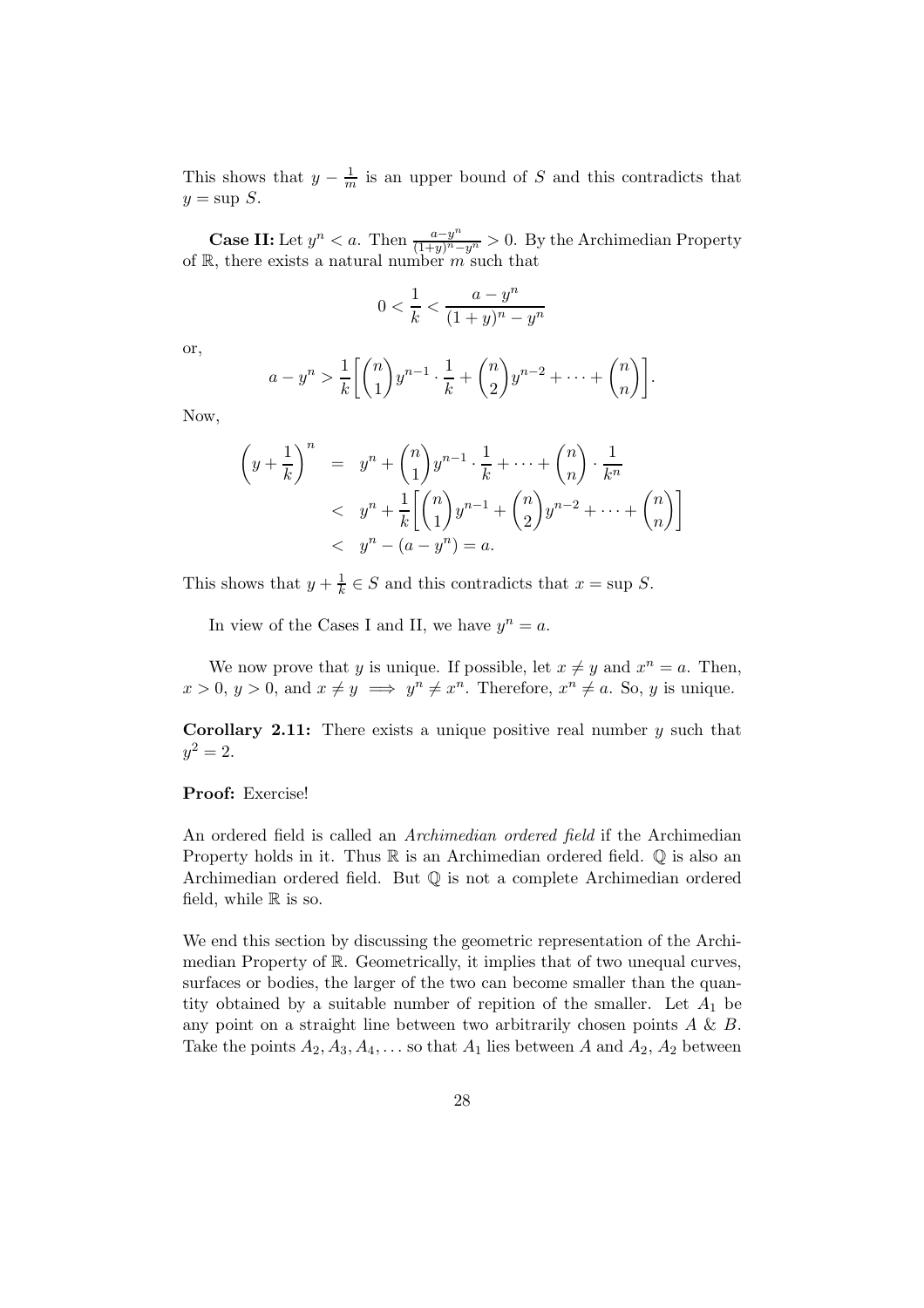$A_1$  and  $A_3$ ,  $A_3$  between  $A_2$  and  $A_4$ , and so on. Moreover, let the segments  $AA_1, A_1A_2, A_2A_3, \ldots$  be equal to one another. Then, among this series of points, there always exists a certain point  $A_n$  such that B lies between A and  $A_n$ .

#### <span id="page-28-0"></span>2.7 Density of Rational Numbers in R

We next show that the set of rational numbers is "dense" in  $\mathbb R$  in the sense that given any two real numbers there is a rational number between them (in fact, there are infinitely many such rational numbers).

**Theorem 2.12:** If x and y are any real numbers with  $x \leq y$ , then there exists a rational number  $r \in \mathbb{Q}$  such that  $x < r < y$ .

**Proof:** It is no loss of generality to assume that  $x > 0$ . Since  $y - x > 0$ , it follows that (why?) there exists  $n \in \mathbb{N}$  such that  $\frac{1}{n} < y - x$ . Therefore, we have  $nx + 1 < ny$ . Then, for  $nx > 0$ , we can obtain (why?)  $m \in \mathbb{N}$  with  $m-1 \le nx < m$ . Therefore,  $m \le nx+1 < ny$ , whence  $nx < m < ny$ . Thus, the rational number  $r = \frac{m}{n}$  satisfies  $x < r < y$ .

To round out the discussion of the interlacing of rational and irrational numbers, we have the same "betweenness property" for the set of irrational numbers.

**Corollary 2.12:** If x and y are real numbers with  $x < y$ , then there exists an irrational number z such that  $x < z < y$ .

**Proof:** If we apply **Theorem 2.12** to the real numbers  $\frac{x}{\sqrt{2}}$  and  $\frac{y}{\sqrt{2}}$  $\frac{1}{2}$ , we obtain a rational number  $r \neq 0$  (why?) such that

$$
\frac{x}{\sqrt{2}} < r < \frac{y}{\sqrt{2}}.
$$

Thus,  $z = r\sqrt{2}$  is irrational (**why?**) and satisfies  $x < z < y$ .

#### <span id="page-28-1"></span>2.8 Geometrical Representation of Real Numbers

The real numbers can be represented by points on a straight line. Let  $X'X$ be a directed line. We take a point  $O$  on the line.  $O$  divides the line into two parts. The part to the right of  $O$  is called the positive side, the part to the left of  $O$  is called the negative side. Let us take a point  $A$  to the right of O. Let O represent the real number zero and A represent the real number one. Taking the distance  $OA$  as the unit distance on some chosen scale, each real number can be represented by a unique point on the line; a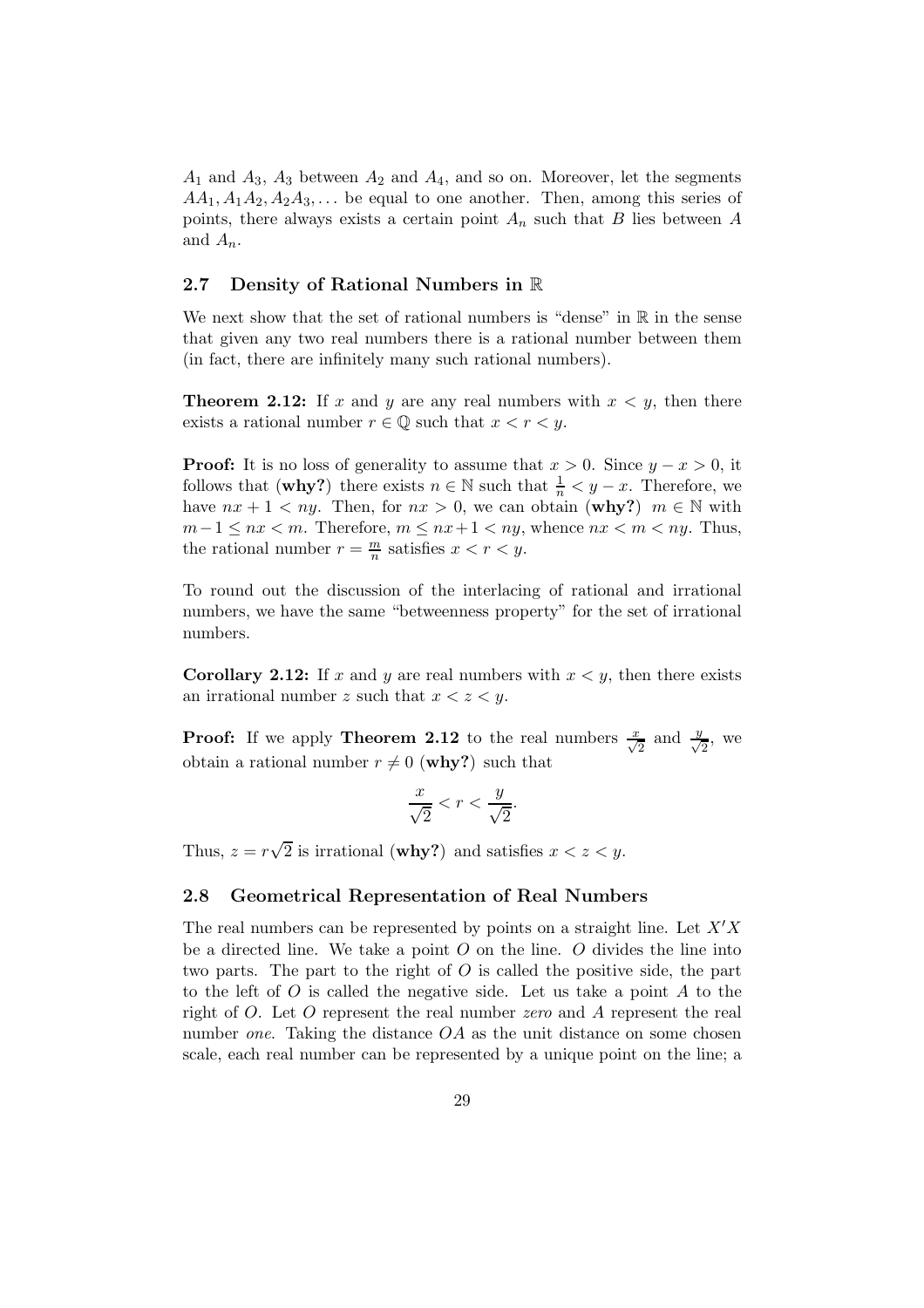positive real number by a point lying to the right of O and a negative real number by a point lying to the left of O. A point that represents a rational number is called a rational point and a point that represents an irrational number is called an irrational point. By the density property of  $\mathbb{R}$ , between any two points on the line, there lie infinitely many rational points as well as infinitely many irrational points. Having a complete representation of the set  $\mathbb R$  as points on the line, the question arises — "Does there exist any other point on the line that does not correspond to a real number?" The answer to the question is provided by *Cantor-Dedekind axiom* which states that there is a one-to-one correspondence between the set of all points on a line and the set of all real numbers. Therefore, each point on the line corresponds to only one real number and conversely, each real number is represented by only one point on the line.

Note: It will be convenient for us to suppose that a straight line is composed of points which correspond to all the numbers in the set  $\mathbb{R}$ . The points on the line can be looked upon as images of the numbers in R. In view of the one-to-one correspondence between the two sets (the set of points on the line and the set of numbers in R), we shall use the word "a point" for "a real number" and vice versa.

#### <span id="page-29-0"></span>2.9 Intervals

The order relation on R determines a natural collection of subsets called intervals. The notations and terminology for these special sets will be familiar from earlier courses. If  $a, b \in \mathbb{R}$  satisfy  $a < b$ , then the *open inteval* determined by  $a$  and  $b$  is the set

$$
(a, b) = \{x \in \mathbb{R} : a < x < b\}.
$$

The points a and b are called the endpoints of the interval; however, the endpoints are not included in an open interval. If both endpoints are adjoined to this open interval, then we obtain the closed inteval determined by a and b; namely, the set

$$
[a,b] = \{x \in \mathbb{R} : a \le x \le b\}.
$$

The two half-open (or half-closed) intervals determined by a and b are  $[a, b)$ , which includes the endpoint a, and  $(a, b]$ , which includes the endpoint b.

Each of these four intervals is bounded and has length defined by  $b - a$ . If  $a = b$ , the corresponding open interval is the empty set  $(a, a) = \phi$ , whereas the corresponding closed interval is the singleton set  $[a, a] = \{a\}.$ 

There are five types of unbounded intervals for which the symbols  $\infty$  (or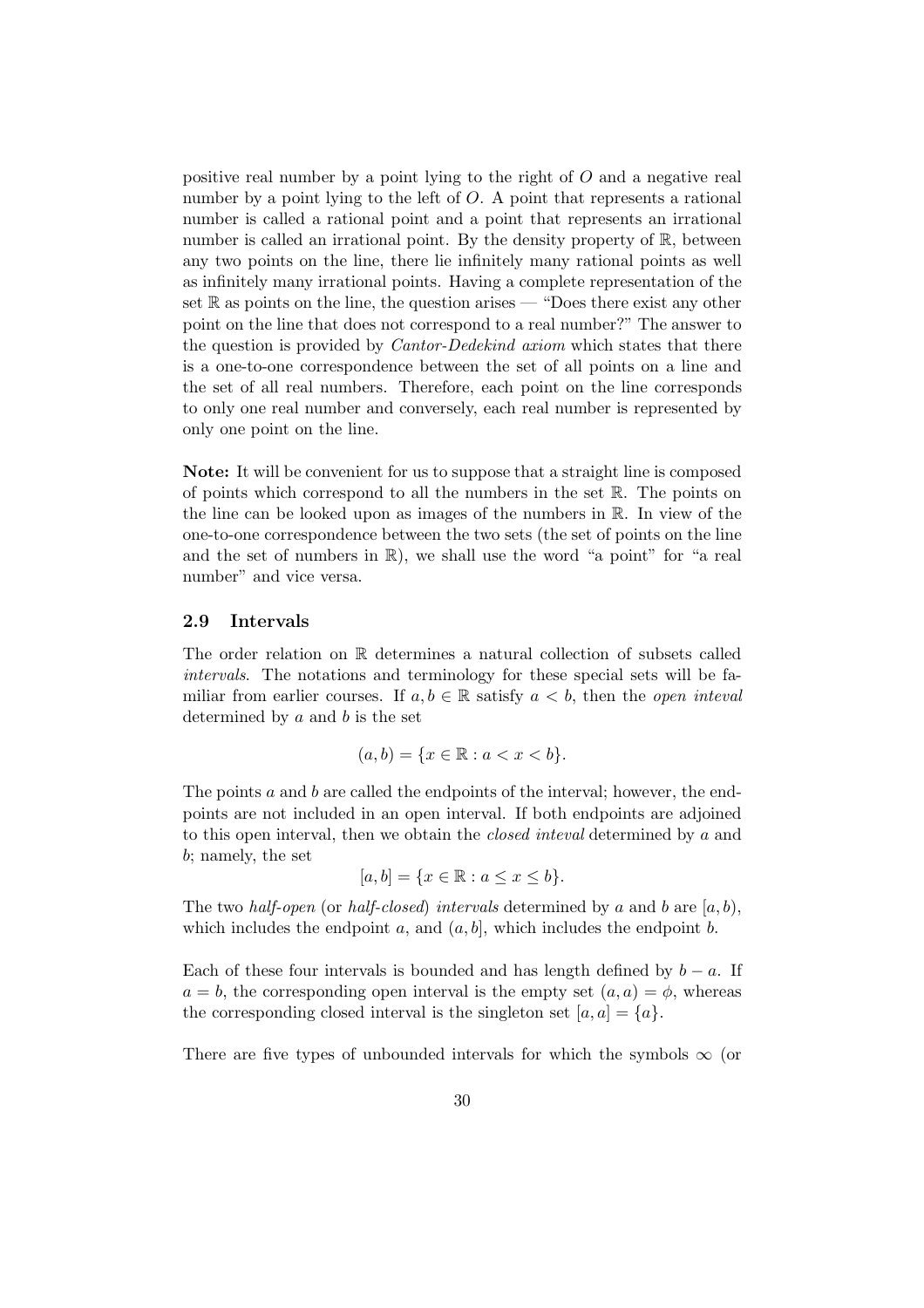$+\infty$ ) and  $-\infty$  are used as notational convenience in place of the endpoints. The infinite open intervals are the sets of the form

 $(a, \infty) = \{x \in \mathbb{R} : x > a\}$  and  $(-\infty, b) = \{x \in \mathbb{R} : x < b\}.$ 

The first set has no upper bounds and the second one has no lower bounds. Adjoining endpoints gives us the infinite closed intervals:

$$
[a, \infty) = \{x \in \mathbb{R} : x \le a\}
$$
 and 
$$
(-\infty, b] = \{x \in \mathbb{R} : x \le b\}.
$$

It is often convenient to think of the entire set R as an infinite interval; in this case, we write  $(-\infty, +\infty) = \mathbb{R}$ . No point is an endpoint of  $(-\infty, +\infty)$ . We call  $-\infty$  and  $+\infty$  points at infinity. If S is a non-empty set of reals, we write sup  $S = +\infty$  to indicate that S is unbounded above, and inf  $S = -\infty$ to indicate that S is unbounded below. The real number system with  $-\infty$ and  $+\infty$  adjoined is called the *extended real number system*, or simply the extended reals. It must be emphasized that  $\infty$  and  $-\infty$  are NOT elements of R, but only convenient symbols. The arithmetic relationships among  $-\infty$ ,  $+\infty$ , and the real numbers are defined as follows.

(a) If  $a$  is any real number, then

$$
a + \infty = \infty + a = \infty,
$$
  
\n
$$
a - \infty = -\infty + a = -\infty,
$$
  
\n
$$
\frac{a}{\infty} = \frac{a}{-\infty} = 0.
$$

(b) If  $a > 0$ , then

$$
a \cdot \infty = \infty \cdot a = \infty,
$$
  
 $a \cdot (-\infty) = (-\infty) \cdot a = -\infty.$ 

(c) If  $a < 0$ , then

$$
a \cdot \infty = \infty \cdot a = -\infty,
$$
  
 $a \cdot (-\infty) = (-\infty) \cdot a = \infty.$ 

We also define

$$
\infty + \infty = \infty \cdot \infty = (-\infty) \cdot (-\infty) = \infty
$$

and

$$
-\infty - \infty = \infty \cdot (-\infty) = (-\infty) \cdot \infty = -\infty.
$$

Finally, we define

$$
|\infty|=|-|\infty|=\infty.
$$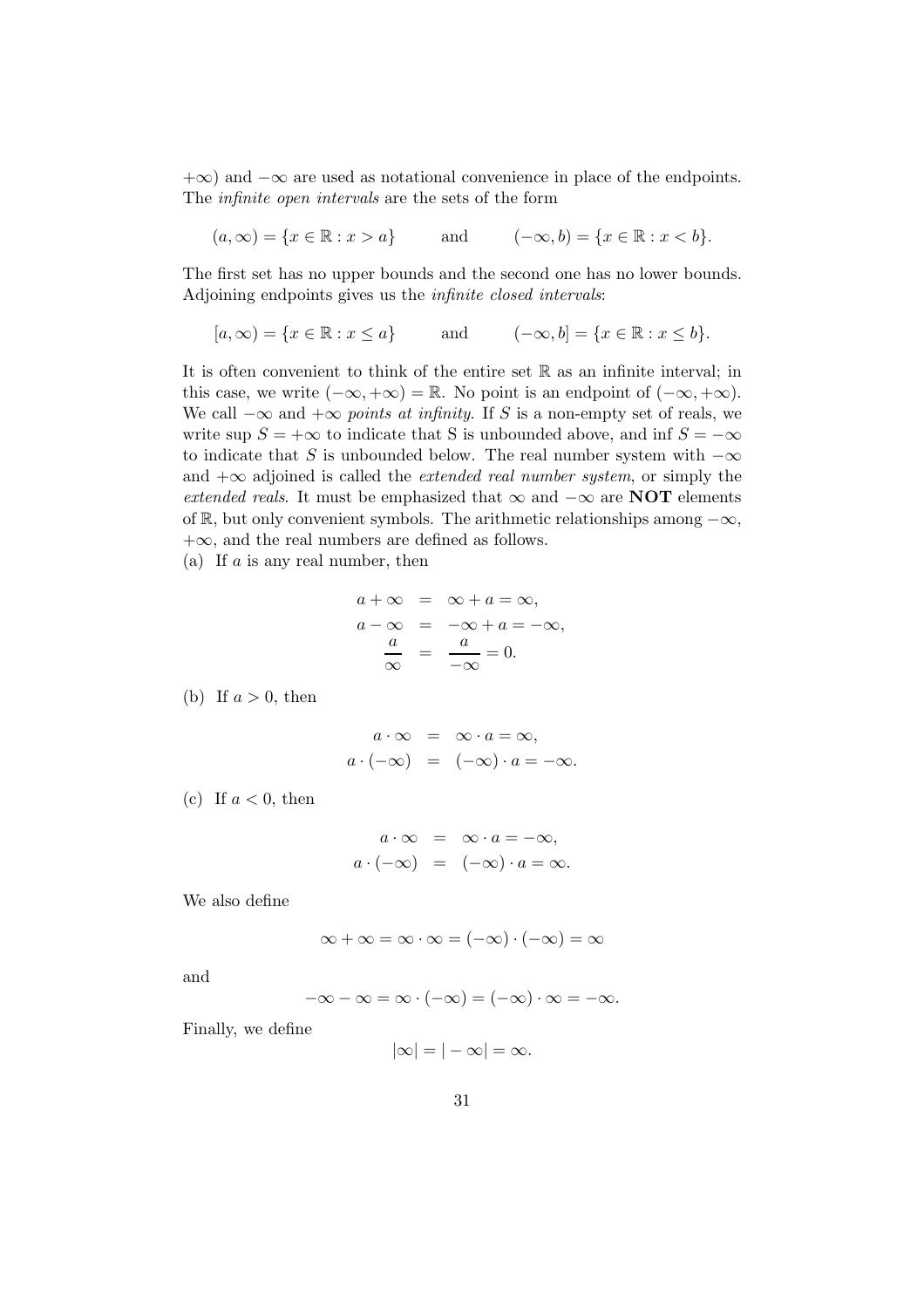It is not useful to define  $\infty - \infty$ ,  $0 \cdot \infty$ ,  $\frac{\infty}{\infty}$ , and  $\frac{0}{0}$ . They are called *indeter*minate forms, and left undefined. You have studied indeterminate forms in calculus; we will look at them more carefully later.

An obvious property of intervals is that if two points  $x, y$  with  $x < y$  belong to an interval I, then any point lying between them also belongs to I. That is, if  $x < t < y$ , then the point t belongs to the same interval as x and y. In other words, if x and y belong to an interval I, then the interval  $[x, y]$  is contained in I. We now state the characterization theorem for intervals.

**Theorem 2.13:** If S is a subset of R that contains at least two points and has the property

if 
$$
x, y \in S
$$
 and  $x < y$ , then  $[x, y] \subseteq S$ 

then S is an interval.

**Definition 2.5:** A sequence of intervals  $I_n$ ,  $n \in \mathbb{N}$ , is said to be nested if the following chain of inclusions holds:

$$
I_1 \supseteq I_2 \supseteq \cdots \supseteq I_n \supseteq I_{n+1} \supseteq \cdots
$$

For example, if  $I_n = [0, \frac{1}{n}]$  for  $n \in \mathbb{N}$ , then  $I_n \supseteq I_{n+1}$  for each  $n \in \mathbb{N}$  so that this sequence of intervals is nested. In this case, the element 0 belongs to all  $I_n$  and the Archimedean Property can be used to show that 0 is the only such common point (**Proof!**). We denote this by writing  $\bigcap_{n=1}^{\infty} I_n = \{0\}.$ 

It is important to realize that, in general, a nested sequence of intervals need not have a common point. For example, if  $J_n = (0, \frac{1}{n})$  for  $n \in \mathbb{N}$ , then this sequence of intervals is nested, but there is no common point, since for every  $x > 0$ , there exists  $m \in \mathbb{N}$  such that  $\frac{1}{m} < x$  so that  $x \neq J_m$ . Similarly, the sequence of intervals  $K_n = (n, \infty), n \in \mathbb{N}$ , is nested but has no common point (why?).

However, it is an important property of  $\mathbb R$  that every nested sequence of closed, bounded sequence of intervals does have a common point, as we will now prove. Notice that the Completeness Property of  $\mathbb R$  plays an essential role in establishing this property.

**Theorem 2.14 (Nested Intervals Property):** If  $I_n = [a_n, b_n]$ ,  $n \in \mathbb{N}$ , is a nested sequence of closed, bounded intervals, then there exists a number  $\xi \in \mathbb{R}$  such that  $\xi \in I_n$  for all  $n \in \mathbb{N}$ .

**Proof:** Since the intervals are nested, we have  $I_n \subseteq I_1$  for all  $n \in \mathbb{N}$ , so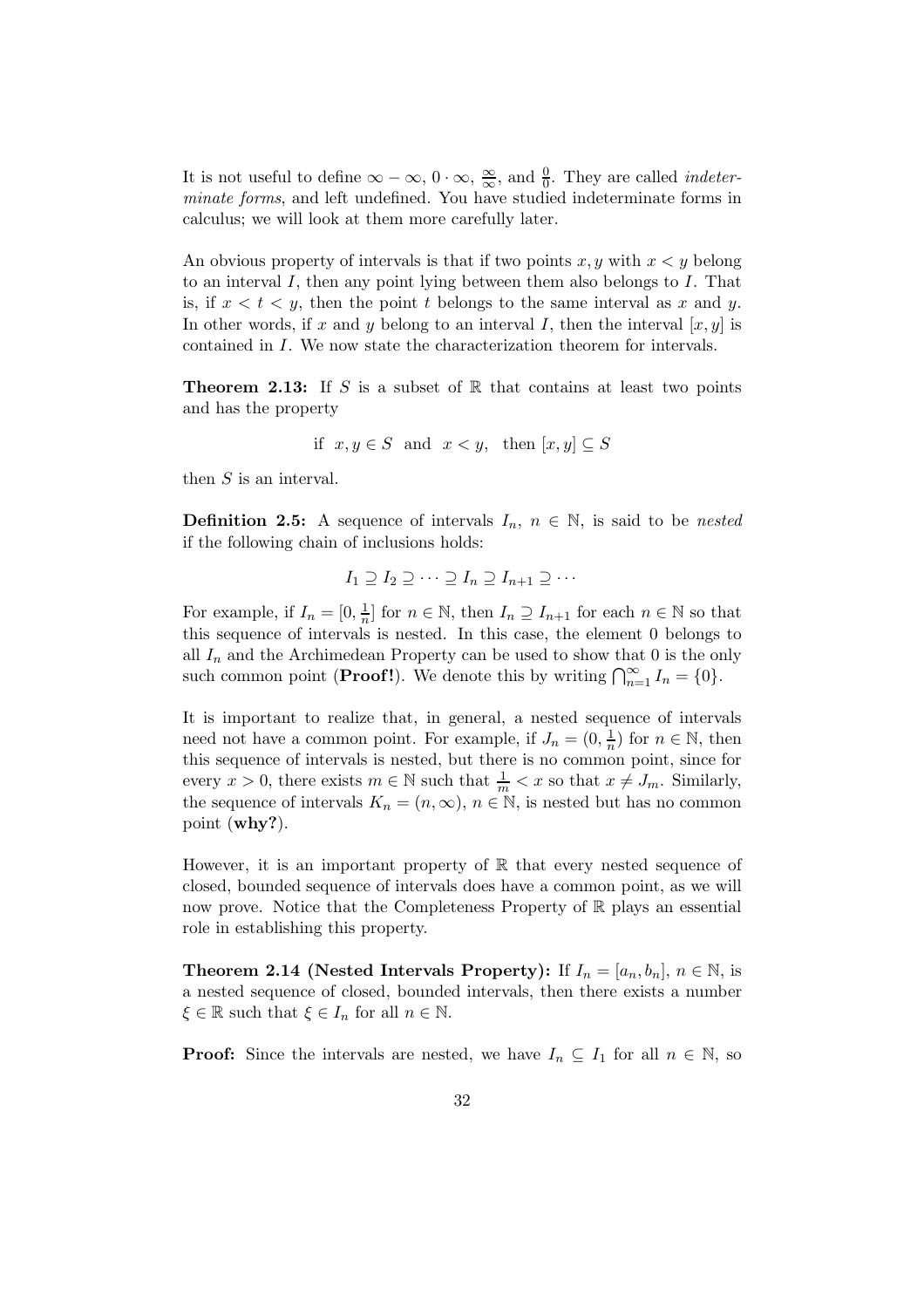that  $a_n \leq b_1$  for all  $n \in \mathbb{N}$ . Hence, the non-empty set  $\{a_n : n \in \mathbb{N}\}\$ is bounded above, and we let  $\xi$  be its supremum. Clearly,  $a_n \leq \xi$  for all  $n \in \mathbb{N}$ . We claim also that  $\xi \in b_n$  for all n. This is established by showing that for any particular n, the number  $b_n$  is an upper bound for the set  $\{a_k : k \in \mathbb{N}\}.$ We consider two cases. (i) If  $n \leq k$ , then since  $I_n \supseteq I_k$ , we have  $a_k \leq b_k \leq b_n$ . (ii) If  $k < n$ , then since  $I_k \supseteq I_n$ , we have  $a_k \leq a_n \leq b_n$ . Thus, we conclude that  $a_k \leq b_n$  for all k, so that  $b_n$  is an upper bound of the set  $\{a_k : k \in \mathbb{N}\}.$ Hence,  $\xi \leq b_n$  for each  $n \in \mathbb{N}$ . Since  $a_n \leq \xi \leq b_n$  for all n, we have  $\xi \in I_n$ for all  $n \in \mathbb{N}$ .

**Theorem 2.15:** If  $I_n = [a_n, b_n]$ ,  $n \in \mathbb{N}$ , is a nested sequence of closed, bounded intervals such that the lengths  $b_n - a_n$  of  $I_n$  satisfy

$$
\inf\{b_n - a_n : n \in \mathbb{N}\} = 0,
$$

then the number  $\xi$  contained in  $I_n$  for all  $n \in \mathbb{N}$  is unique.

**Proof:** If  $\eta = \inf\{b_n : n \in \mathbb{N}\}\$ , then an argument similar to the proof of **Theorem 2.14** can be used to show that  $a_n \leq \eta$  for all n, and hence that  $\xi \leq \eta$ . In fact,  $x \in I_n$  for all  $n \in \mathbb{N}$  if and only if  $\xi \leq x \leq \eta$ . If we have  $\inf\{b_n - a_n : n \in \mathbb{N}\} = 0$ , then for any  $\epsilon > 0$ , there exists  $m \in \mathbb{N}$  such that  $0 \leq \eta - \xi \leq b_m - a_m < \epsilon$ . Since this holds for all  $\epsilon > 0$ , it follows that  $\eta - \xi = 0$ . Therefore, we conclude that  $\xi = \eta$  is the only point that belongs to  $I_n$  for every  $n \in \mathbb{N}$ .

#### <span id="page-32-0"></span>2.10 Countable & Uncountable Sets

The notions of "finite" and "infinite" are extremely primitive, and it is very likely that the reader has never examined these notions very carefully. We define these terms precisely and establish a few basic results and state some other important results that seem obvious but whose proofs are a bit tricky.

**Definition 2.6:** (a) A set is called an *empty set* (denoted by  $\phi$ ) if it has 0 elements.

(b) If  $n \in \mathbb{N}$ , a set S is said to have n elements if there exists a bijection from the set  $\mathbb{N}_n = \{1, 2, \ldots, n\}$  onto S.

(c) A set S is said to be *finite* if it is either empty or it has n elements for some  $n \in \mathbb{N}$ .

(d) A set S is said to be *infinite* if it is not finite.

Since the inverse of a bijection is a bijection, it is easy to see that a set S has n elements if and only if there is a bijection from S onto the set  $\{1, 2, \ldots, n\}$ . Also, since the composition of two bijections is a bijection, we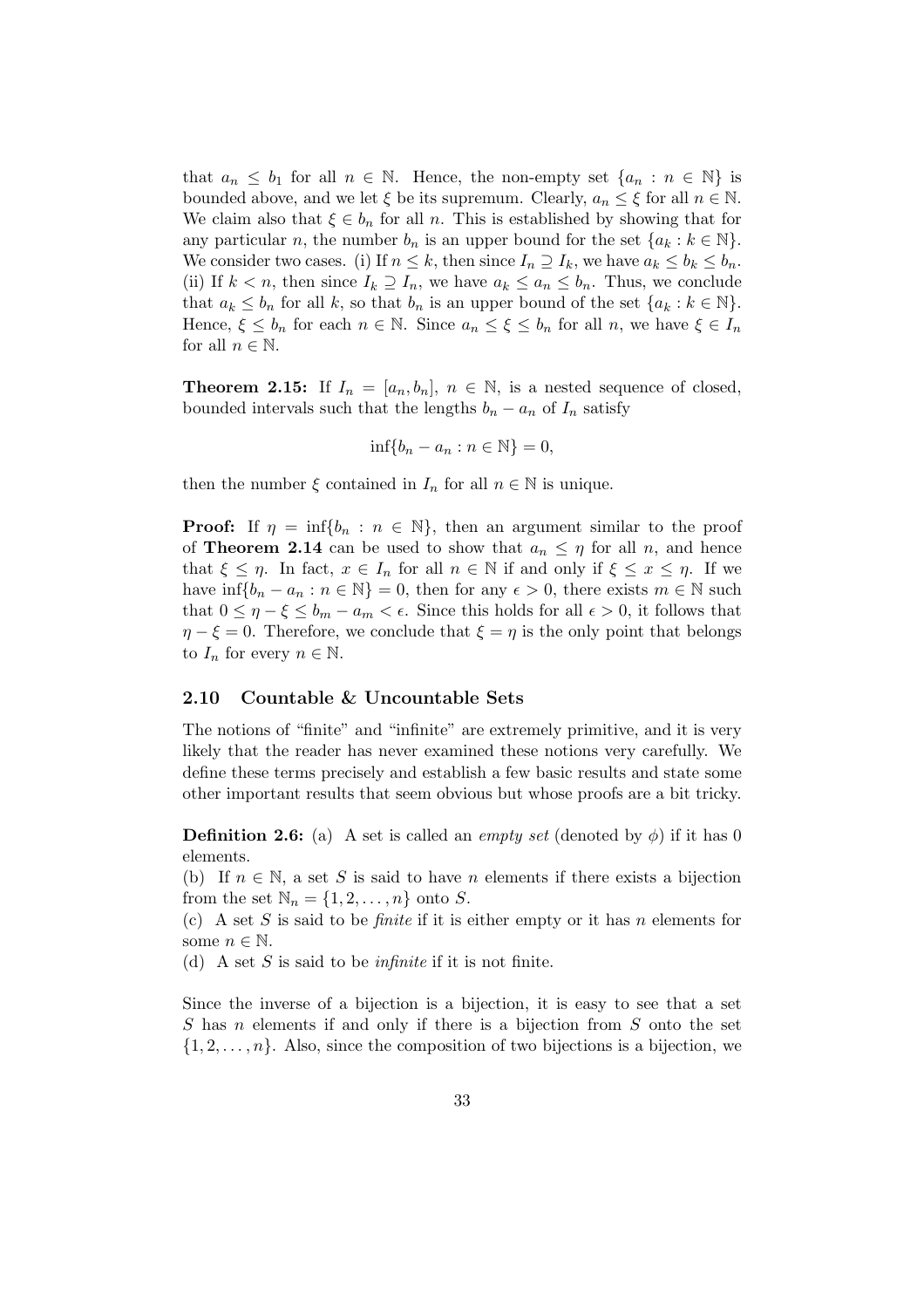see that a set  $S_1$  has n elements if and only there is a bijection from  $S_1$  onto another set  $S_2$  that has n elements. Further, a set  $T_1$  is finite if and only if there is a bijection from  $T_1$  onto another set  $T_2$  that is finite. It is now necessary to establish some basic properties of finite sets to be sure that the definitions do not lead to conclusions that conflict with our experience of counting.

**Theorem 2.16 (Uniqueness Theorem):** If S is a finite set, then the number of elements in  $S$  is a unique number in  $\mathbb N$ .

**Theorem 2.17:** The set N of natural numbers is an infinite set.

**Theorem 2.18:** (a) If A is a set with m elements and B is a set with n elements and if  $A \cap B = \phi$ , then  $A \cup B$  has  $m + n$  elements.

(b) If A is a set with  $m \in N$  elements and  $C \subseteq A$  is a set with 1 element, then  $A \setminus C$  is a set with  $m-1$  elements.

(c) If C is an infinite set and B is a finite set, then  $C \setminus B$  is an infinite set.

**Theorem 2.19:** Suppose that S and T are sets and that  $T \subseteq S$ .

(a) If  $S$  is a finite set, then  $T$  is a finite set.

(b) If  $T$  is an infinite set, then  $S$  is an infinite set.

We now introduce an important type of infinite set.

**Definition 2.7:** (a) A set S is said to be *denumerable* (or *enumerable* or *countably infinite*) if there exists a bijection of  $\mathbb N$  onto  $S$ .

(b) A set S is said to be *countable* if it is either finite or denumerable.

 $(c)$  A set S is said to be *uncountable* if it is not countable.

From the properties of bijections, it is clear that  $S$  is denumerable if and only if there exists a bijection of S onto N. Also a set  $S_1$  is denumerable if and only if there exists a bijection from  $S_1$  onto a set  $S_2$  that is denumerable. Further, a set  $T_1$  is countable if and only if there exists a bijection from  $T_1$  onto a set  $T_2$  that is countable. Finally, an infinite countable set is denumerable.

**Example 2.16:** (a) The set  $E = \{2n : n \in \mathbb{N}\}\$  of even natural numbers is denumerable, since the mapping  $f : \mathbb{N} \to E$  defined by  $f(n) = 2n$  for  $n \in \mathbb{N}$ , is a bijection of N onto E. Similarly, the set  $O = \{2n - 1 : n \in \mathbb{N}\}\$ of odd natural numbers is denumerable.

(b) The set Z of all integers is denumerable. To construct a bijection of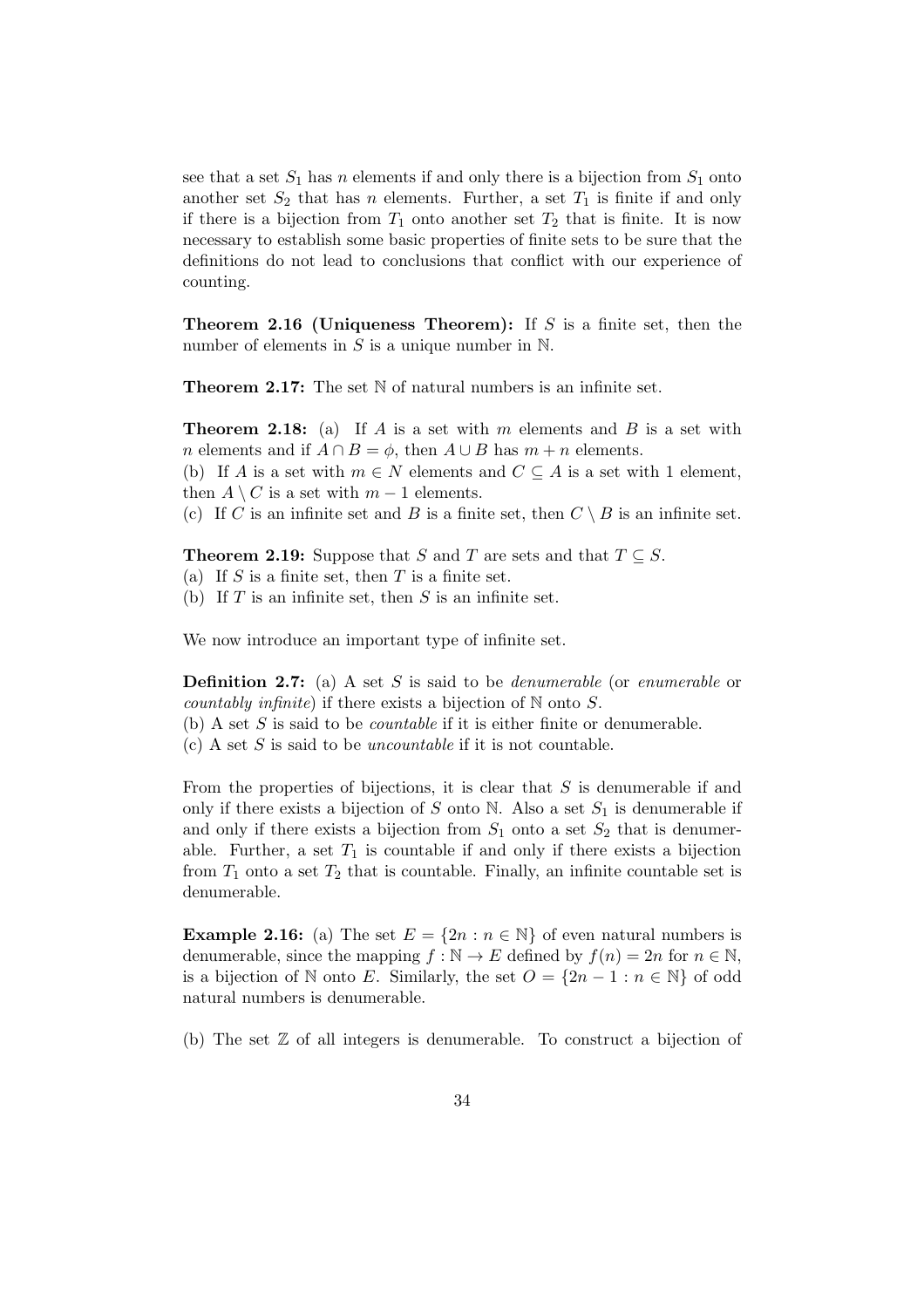$\mathbb N$  onto  $\mathbb Z$ , we map 1 onto 0, we map the set of even natural numbers onto the set N of positive integers, and we map the set of odd natural numbers onto the negative integers. This mapping can be displayed by the enumeration:

$$
\mathbb{Z} = \{0, 1, -1, 2, -2, 3, -3, \ldots\}.
$$

(c) The union of two disjoint denumerable sets is denumerable. Indeed, if  $A = \{a_1, a_2, a_3, ...\}$  and  $B = \{b_1, b_2, b_3, ...\}$ , we can enumerate the elements of  $A \cup B$  as:

$$
a_1, b_1, a_2, b_2, a_3, b_3, \ldots
$$

<span id="page-34-0"></span>**Theorem 2.20:** The set  $\mathbb{N} \times \mathbb{N}$  is denumerable.

#### 2.11 Uncountability of  $\mathbb R$

We will now use the Nested Interval Property to prove that the set  $\mathbb R$  is an uncountable set. The proof was given by Georg Cantor in 1874 in the first of his papers on infinite sets. He later published a proof, known as the Cantor's second proof, which is the elegant "diagonal" argument based on decimal representations of real numbers. Interested readers may go through the detailed proof in Section 2.5 of the book by Bertle & Sherbert.

**Theorem 2.21:** The set  $\mathbb R$  of real numbers is not countable.

**Proof:** We will prove that the unit interval  $I = [0, 1]$  is an uncountable set. This implies that the set  $\mathbb R$  is an uncountable set, for if  $\mathbb R$  were countable, then the subset I would also be countable ( $why$ ?). The proof is by contradiction. If we assume that  $I$  is countable, then we can enumerate the set as  $I = \{x_1, x_2, \ldots, x_n, \ldots\}$ . We first select a closed subinterval  $I_1$  of I such that  $x_1 \notin I_1$ , then select a closed subinterval  $I_2$  of I such that  $x_2 \notin I_2$ , and so on. In this way, we obtain non-empty closed intervals

$$
I_1 \supseteq I_2 \supseteq \cdots \supseteq I_n \supseteq \cdots
$$

such that  $I_n \subseteq I$  and  $x_n \notin I_n$  for all n. Therefore  $\xi \neq x_n$  for all  $n \in \mathbb{N}$ , so the enumeration of  $I$  is not a complete listing of the elements of  $I$ , as claimed. Hence, I is an uncountable set.

The fact that the set  $\mathbb R$  of real numbers is uncountable can be combined with the fact that the set  $\mathbb Q$  of rational numbers is countable to conclude that the set  $\mathbb{R} \setminus \mathbb{Q}$  of irrational numbers is uncountable. Indeed, since the union of two countable sets is countable, if  $\mathbb{R} \setminus \mathbb{Q}$  is countable, then since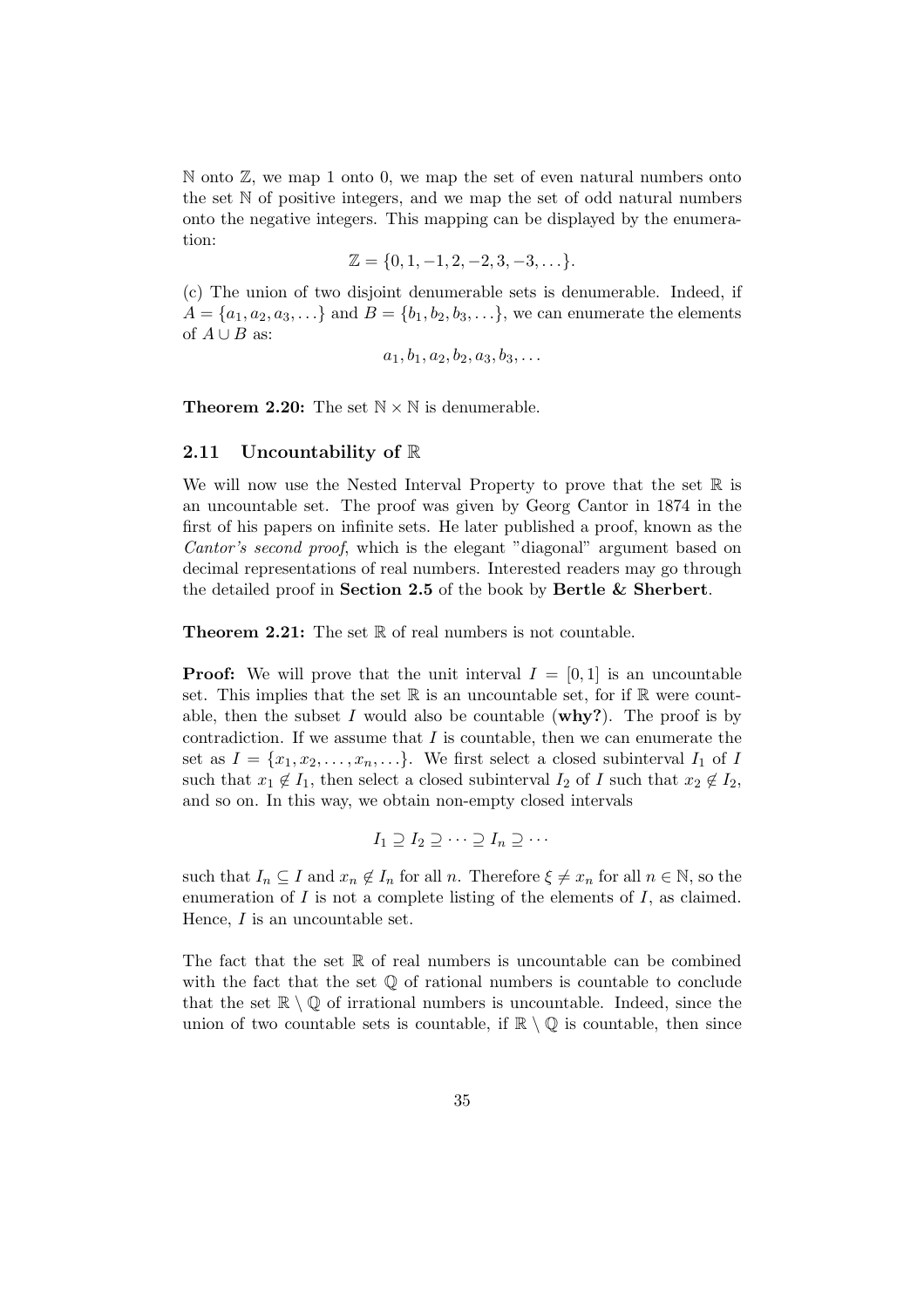$\mathbb{R} = \mathbb{Q} \cup (\mathbb{R} \setminus \mathbb{Q})$ , we conclude that  $\mathbb{R}$  is also a countable set, which is a contradiction. Therefore, the set of irrational numbers  $\mathbb{R} \setminus \mathbb{Q}$  is an uncountable set.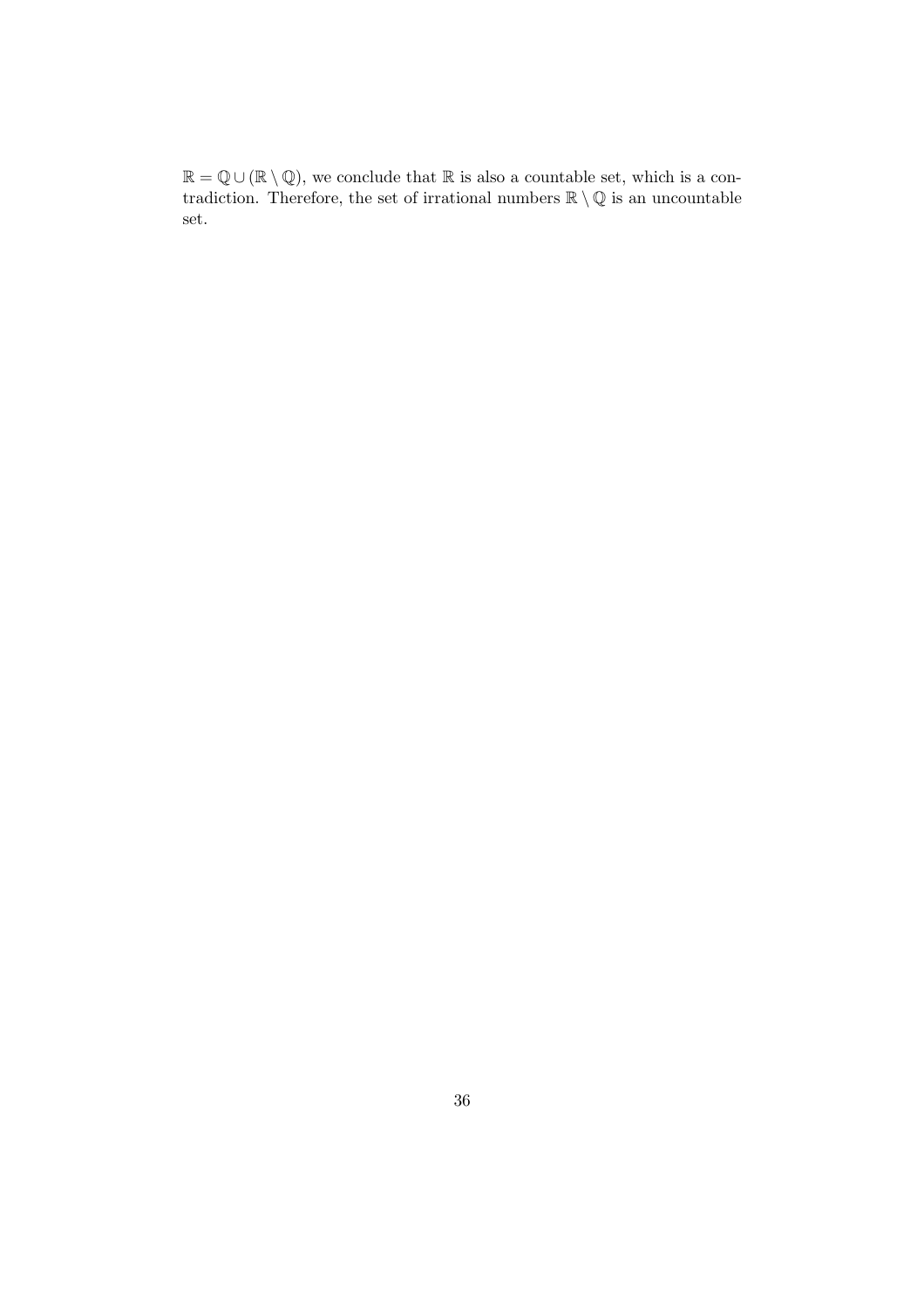#### <span id="page-36-0"></span>2.12 Neighbourhood of a point in R

We will later need precise language to discuss the notion of one real number being "close to" another. If a is a given real number, then saying that a real number x is "close to" a should mean that the distance  $|x-a|$  between them is "small". A context in which this idea can be discussed is provided by the terminology of neighborhoods, which we now define.

**Definition 2.8:** Let  $a \in \mathbb{R}$  and  $\epsilon > 0$ . Then the *e-neighbourhood* of a is the set

$$
N(a,\epsilon) = \{x \in \mathbb{R} : |x - a| < \epsilon\}.
$$

For  $a \in \mathbb{R}$ , the statement that  $x \in N(a, \epsilon)$  is equivalent to either of the statements

$$
-\epsilon < x - a < \epsilon \qquad \Leftrightarrow \qquad a - \epsilon < x < a + \epsilon.
$$

 $N(a, \epsilon) \setminus \{a\}$  is called the *deleted*  $\epsilon$ -neighbourhood of a and is denoted by  $N'(a, \epsilon)$ .  $N(a) \setminus \{a\}$  is called the *deleted neighbourhood* of a and is denoted by  $N'(a)$ .

**Theorem 2.22:** Let  $a \in \mathbb{R}$ . If  $x \in N(a, \epsilon)$  for every  $\epsilon > 0$ , then  $x = a$ .

Proof: Exercise!

**Theorem 2.23:** Let  $c \in \mathbb{R}$ . Then

(a) The union of a finite number of neighbourhoods of  $c$  is a neighbourhood of c.

(b) The intersection of a finite number of neighbourhoods of  $c$  is a neighbourhood of c.

#### Proof: Exercise!

Note: The intersection of an infinite number of neighbourhoods of a point  $c \in \mathbb{R}$  may not be a neighbourhood of c. For example, for every  $n \in \mathbb{N}$ ,  $\left(-\frac{1}{n},\frac{1}{n}\right)$  is a neighbourhood of 0. But,  $\bigcap_{n=1}^{\infty}\left(-\frac{1}{n},\frac{1}{n}\right)=\{0\}$ , which is not a neighbourhood of 0.

Example 2.17: Let  $U = \{x : 0 < x < 1\}$ . If  $a \in U$ , then let  $\epsilon$  be the smaller of the two numbers a and  $1 - a$ . Then,  $N(a, \epsilon)$  is contained in U **(Proof!).** Thus each element of U has some  $\epsilon$ -neighborhood of it contained in  $U$ .

Example 2.18: If  $I = \{x : 0 \le x \le 1\}$ , then for any  $\epsilon > 0$ ,  $N(0, \epsilon)$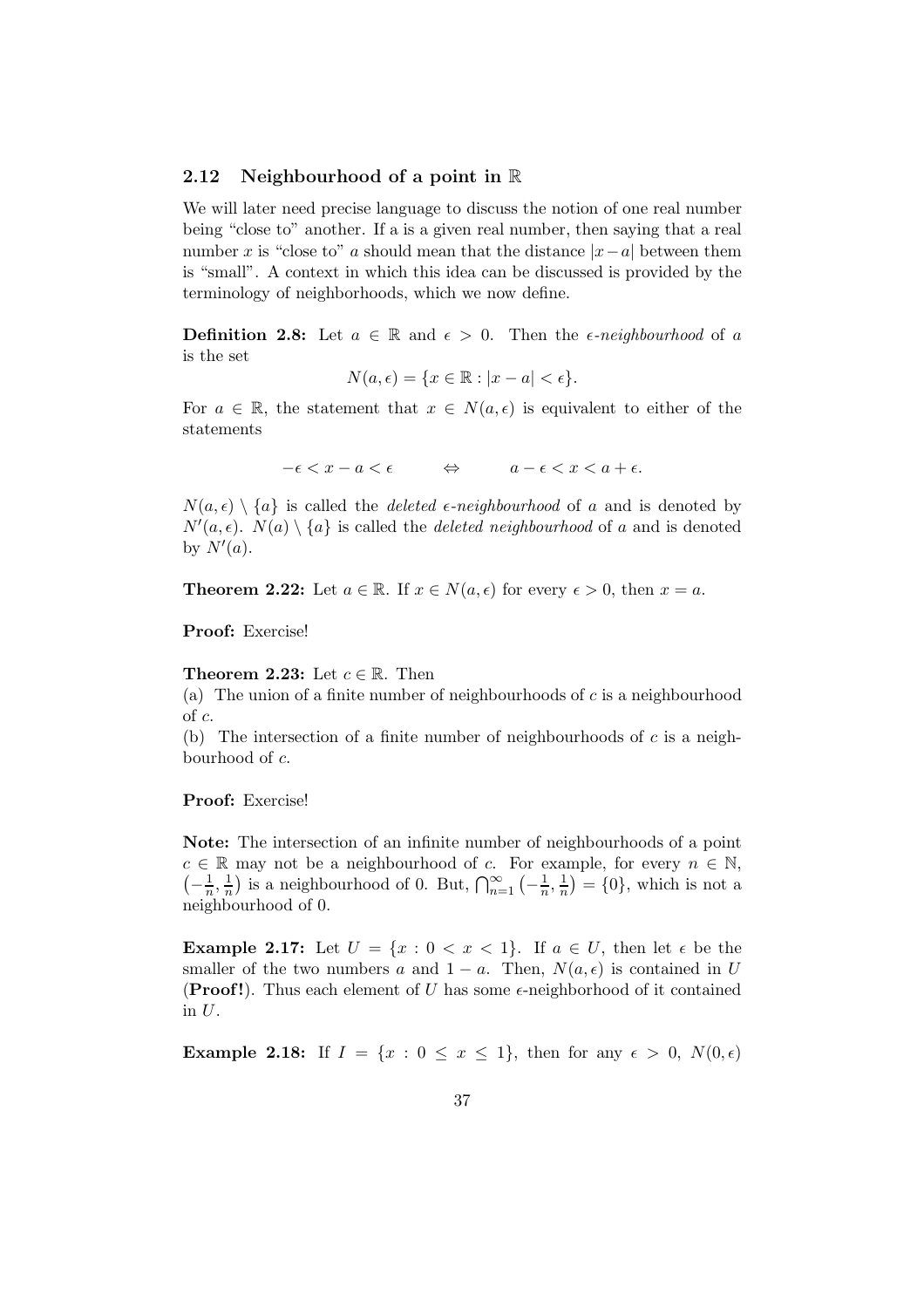contains points not in I, and so  $N(0, \epsilon)$  is not contained in I. For example, the number  $x = -\frac{\epsilon}{2}$  $\frac{\epsilon}{2}$  is in  $N(0,\epsilon)$  but not in I.

Example 2.19: If  $|x - a| < \epsilon$  and  $|y - b| < \epsilon$ , then the Triangle Inequality implies that

$$
|(x + y) - (a + b)| = |(x - a) + (y - b)|
$$
  
\n
$$
\leq |x - a| + |y - b|
$$
  
\n
$$
< 2\epsilon.
$$

Thus if  $x, y$  belong to the  $\epsilon$ -neighborhoods of a, b respectively, then  $x +$ y belongs to the 2 $\epsilon$ -neighborhood of  $a + b$  (but not necessarily to the  $\epsilon$ neighborhood of  $a + b$ ).

#### <span id="page-37-0"></span>2.13 Interior Point, Limit Point, Isolated Point, and Interior of a Set

**Definition 2.9:** Let S be a subset of R. A point  $x \in S$  is said to be an *inte*rior point of S if there exists a neighbourhood  $N(x)$  of x such that  $N(x) \subseteq S$ .

**Definition 2.10:** The set of all interior points of S is said to be the in*terior* of S and is denoted by int S (or by  $S^{\circ}$ ).

**Example 2.20:** (a) Let  $S = \{1, \frac{1}{2}\}$  $\frac{1}{2}, \frac{1}{3}$  $\frac{1}{3}, \frac{1}{4}$  $\frac{1}{4}, \ldots$ . Let  $x \in S$ . Every neighbourhood of x contains points not belonging to  $S$ . So, x cannot be an interior of S. Therefore, int  $S = \phi$ .

(b) Let  $S = N$ . Every neighbourhood of x contains points not belonging to S. So, x cannot be an interior of S. Therefore, int  $S = \phi$ .

(c) Let  $S = \mathbb{Q}$ . Every neighbourhood of x contains rational as well as irrational points. So, x cannot be an interior of S. Therefore, int  $S = \phi$ .

(d) Let  $S = \{x \in \mathbb{R} : 1 < x < 3\}$ . Every point of S is an interior point of S. Therefore, int  $S = S$ .

(e) Let  $S = \mathbb{R}$ . Every point of S is an interior point of S. Therefore, int  $S = S$ .

(f) Let  $S = \phi$ . S has no interior point. Therefore, int  $S = \phi$ .

**Definition 2.11:** Let S be a subset of R. A point  $x \in S$  is said to be a limit point (or an accumulation point or a cluster point) of S if every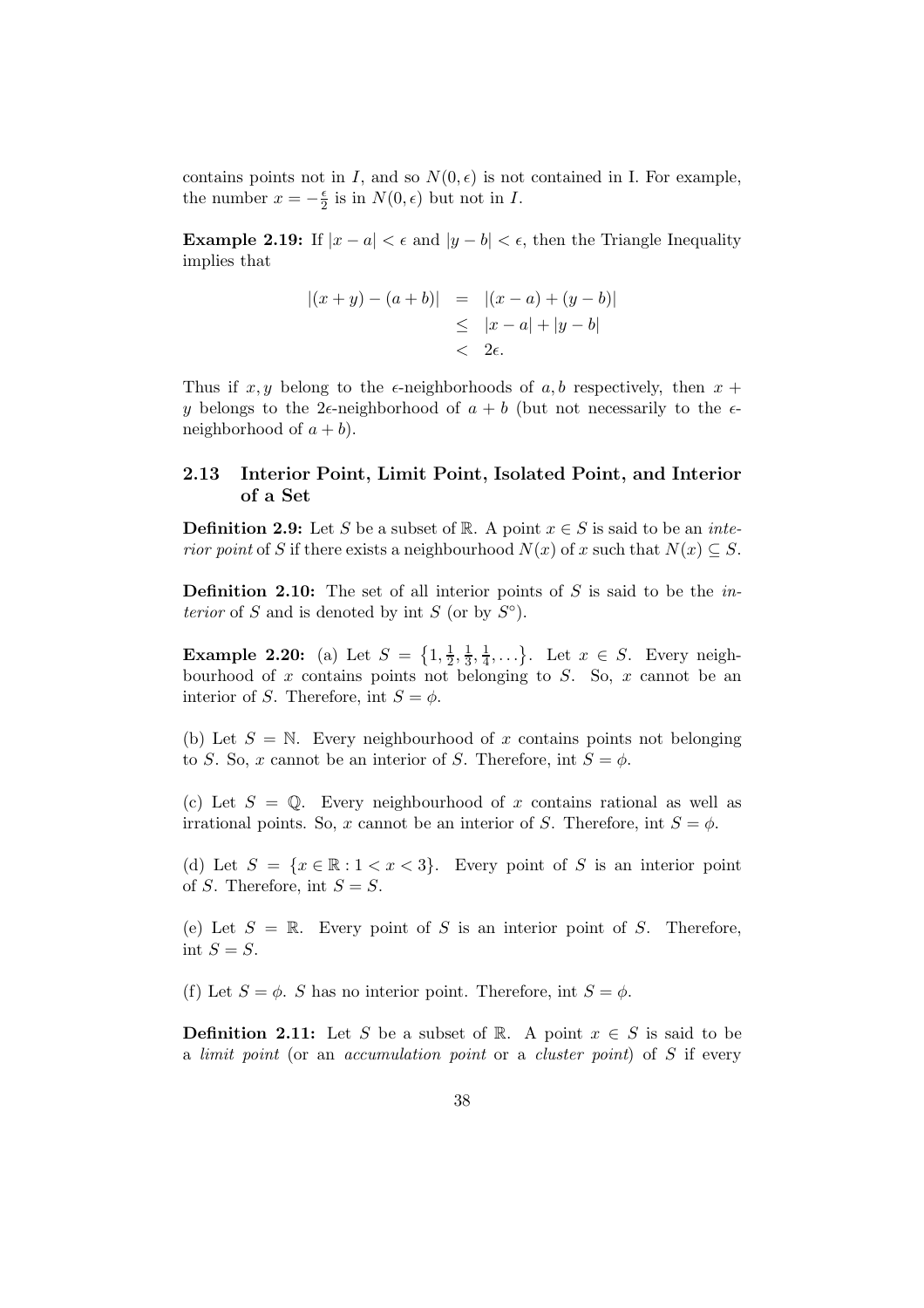neighbourhood of x contains a point of  $S$  other than  $x$ .

Therefore, x is a limit point of S if for each positive  $\epsilon$ ,

$$
N'(x,\epsilon)\cap S\neq \phi,
$$

i.e., every deleted neighbourhood of  $x$  contains a point of  $S$ .

Note that a limit point of a set  $S$  may or may not belong to  $S$ . When we say that a set  $S \subseteq \mathbb{R}$  has a limit point, we mean that some real number x is a limit point of S and no assertion is made as to whether x belongs to S or not.

Example 2.21: Prove that a finite set has no limit points.

**Solution:** Let S be a finite set and  $S = \{x_1, x_2, \ldots, x_m\}$ . Let  $p \in \mathbb{R}$ .  $p$  cannot be a limit point of  $S$  because if  $p$  be a limit point of  $S$ , then every neighbourhood of  $p$  must contain infinitely many elements of  $S$ , which is an impossibility since  $S$  contains only a finite number of elements. Therefore, the finite set S has no limit points.

**Example 2.22:** Prove that  $N$  has no limit points.

**Solution:** Let  $p \in \mathbb{R}$ . Let  $\epsilon = \frac{1}{2}$ . Then the  $\epsilon$ -neighbourhood  $N(p, \frac{1}{2})$  of  $p$ contains at most one natural number and  $p$  cannot be a limit point of  $N$ , beacuse, in order that p may be a limit point of  $N$ , each neighbourhood of p must contain infinitely many elements of N. Therefore, N has no limit points.

**Example 2.23:** Let S be a subset of  $\mathbb{R}$ . Prove that an interior point of  $S$  is a limit point of  $S$ .

**Solution:** Let  $x$  be an interior point of  $S$ . Then there exists a positive  $\delta$  such that the neighbourhood  $N(x, \delta)$  of x is entirely contained in S. Let us choose  $\epsilon > 0$ .

**Case I:**  $0 < \epsilon < \delta$ : Then  $N(x, \epsilon) \subseteq N(x, \delta) \subseteq S$  and therefore  $N'(x, \epsilon) \cap$  $S \neq \phi$ .

**Case II:**  $\epsilon > \delta$ : Then  $N(x,\delta) \subseteq N(x,\epsilon)$ .  $N(x,\delta) \subseteq S$  and  $N(x,\delta) \subseteq S$  $N(x,\epsilon) \implies N(x,\delta) \subseteq N(x,\epsilon) \cap S$ . Then clearly,  $N'(x,\epsilon) \cap S \neq \phi$ .

**Definition 2.12:** Let S be a subset of R. A point  $y \in S$  is said to be an *isolated point* of S if  $y$  is not a limit point of S.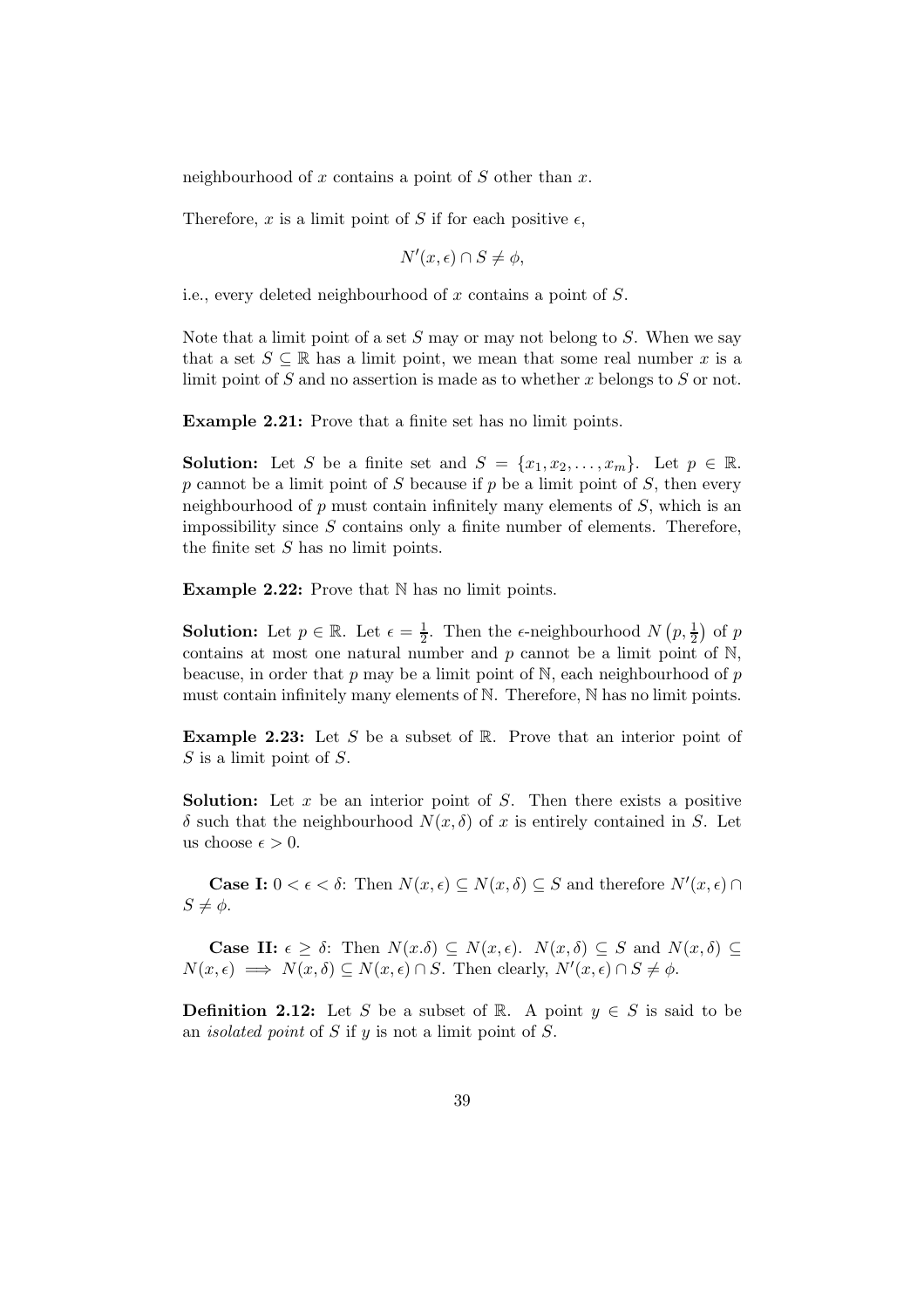Since y is not a limit point of S, there exists a neighbourhood  $N(y)$  of x such that  $N'(y) \cap S \neq \emptyset$ . Since  $y \in S$ ,  $N(y) \cap S = \{y\}$ . Therefore, y is an isolated point of S if for some positive  $\epsilon$ ,  $N(y, \epsilon)$  contains no point of S other than y.

**Example 2.24:** (a) Let  $S = \{1, \frac{1}{2}\}$  $\frac{1}{2}, \frac{1}{3}$  $\frac{1}{3}, \frac{1}{4}$  $\frac{1}{4}, \ldots$ . Every point of S is an isolated point of S. We prove that 0 is a limit point of S. Let  $\epsilon > 0$ . By Archimedian Property of  $\mathbb{R}$ , there exists a natural number m such that  $0 < \frac{1}{m} < \epsilon$ . Now,  $\frac{1}{m} \in S$  and  $\frac{1}{m} \in N'(0, \epsilon)$ . Thus, the deleted  $\epsilon$ -neighbourhood of 0 contains a point of S and this holds for each positive  $\epsilon$ . Hence, 0 is a limit point of S.

(b) Let  $S = \mathbb{Z}$ . Every point of  $\mathbb{Z}$  is an isolated point of  $\mathbb{Z}$ . Therefore, no point of  $\mathbb Z$  is a limit point of  $\mathbb Z$ . Let  $x \in \mathbb R \setminus \mathbb Z$ . Then there exists an integer m such that  $m-1 < x < m$ . Let  $\epsilon = \min\{|x-m|, |x-m-1|\}$ . Then the neighbourhood  $N(x, \epsilon)$  of x contains no point of Z and therefore x cannot be a limit point of  $\mathbb{Z}$ .

(c) Let  $S = \mathbb{Q}$ . No point of S is an isolated point of S. Every point  $x \in \mathbb{R}$  is a limit point of  $\mathbb{Q}$ , since each deleted neighbourhood of x contains a point of  $\mathbb{Q}$ .

(d) Let  $S = \mathbb{R}$ . No point of S is an isolated point of S. Every point  $x \in \mathbb{R}$  is a limit point of  $\mathbb{R}$ , since each deleted neighbourhood of x contains a point of  $\mathbb{R}$ .

**Theorem 2.24:** Let  $S \subseteq \mathbb{R}$  and x be a limit point of S. Then every neighbourhood of x contains infinitely many elements of S.

**Proof:** Let  $\epsilon > 0$ . Since x is a limit point of S, the deleted neighbourhood  $N'(x,\epsilon)$  contains a point of S, i.e.,  $N'(x,\epsilon) \cap S \neq \emptyset$ . Let  $A = N'(x,\epsilon) \cap S$ . We prove that  $A$  is an infinite set. If not, let  $A$  contain only a finite number of elements of S, say  $a_1, a_2, ..., a_m$ . Let  $\epsilon_1 = |x - a_1|, \epsilon_2 = |x - a_2|, ...,$  $\epsilon_m = |x - a_m|$ . Let  $\epsilon = \min{\epsilon_1, \epsilon_2, \ldots, \epsilon_m}$ . Then  $\epsilon > 0$  and  $a_i \notin N(x, \epsilon)$ ,  $i = 1, 2, \dots, m$ . It follows that  $N'(x, \epsilon) \cap S \neq \emptyset$  and this diswallows x to be a limit point of S. Thus A is an infinite set. In other words,  $N(x, \epsilon)$  contains infinitely many elements of S.

We shall often use the above theorem to determine that a given set has no limit points.

Theorem 2.25 (Bolzano-Weierstrass Theorem for sets): Every bounded infinite subset of  $\mathbb R$  has at least one limit point (in  $\mathbb R$ ).

**Proof:** Let S be a bounded infinite subset of R. Since S is non-empty,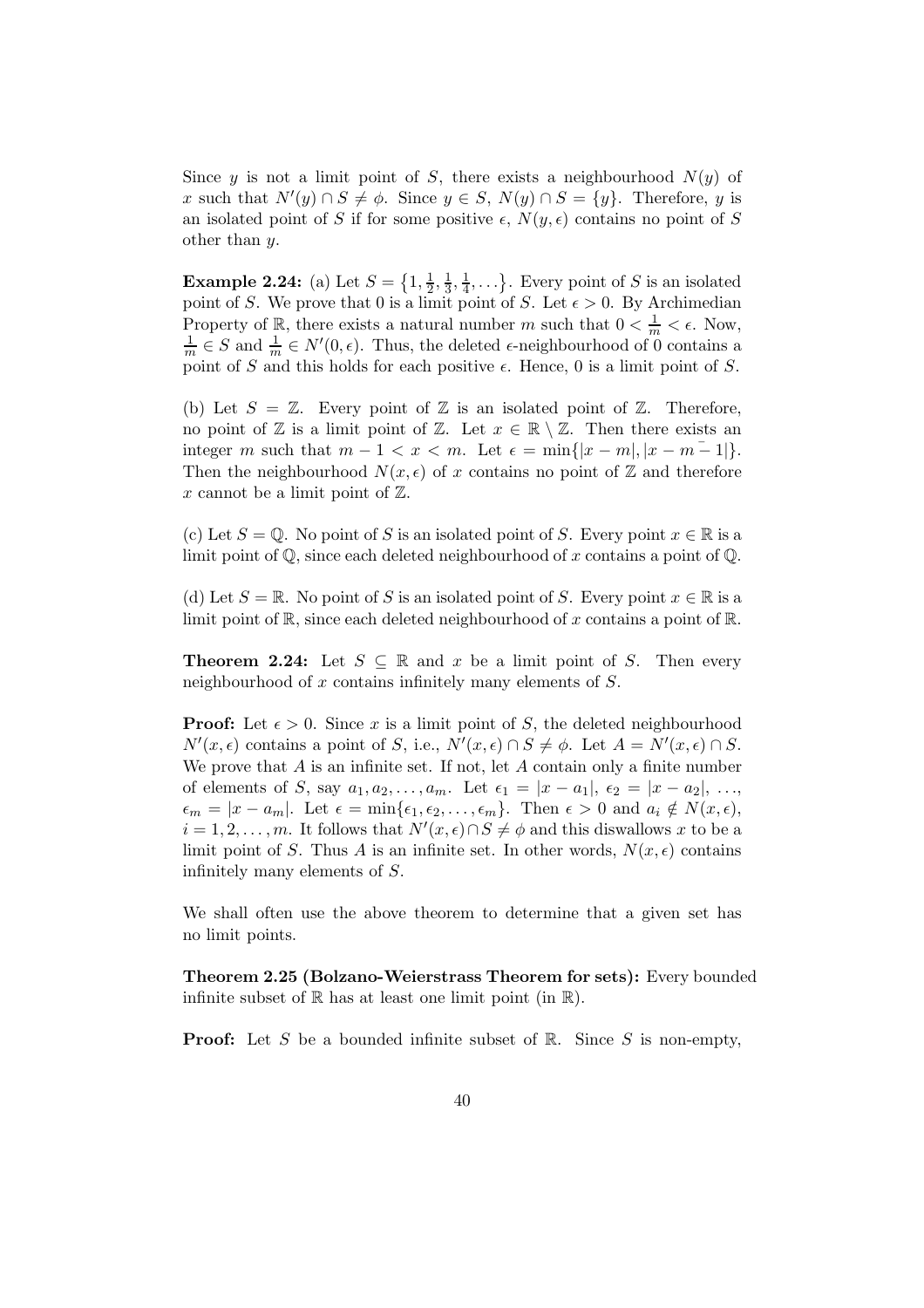both sup S and inf S exist. Let  $s^* = \sup S$  and  $s_* = \inf S$ . Then  $x \in S \implies s_* \leq x \leq s^*$ . Let H be a subset of R defined by

 $H = \{x \in \mathbb{R} : x \text{ is greater than infinitely many elements of } S\}.$ 

Then  $s^* \in H$  and so H is a non-empty subset of R. Let  $h \in H$ . Then h is greater than infinitely many elements of S and therefore  $h > s_*$ , because no element less or equal to  $s_*$  exceeds infinitely many elements of S. Thus, H is a non-empty subset of R, bounded below,  $s_*$  being a lower bound. So inf H exists. Let inf  $H = \xi$ . We now show that  $\xi$  is a limit point of S. Let us choose  $\epsilon > 0$ . Since inf  $H = \xi$ , there exists an element  $y \in H$  such that  $\xi \leq y \leq \xi + \epsilon$ . Since  $y \in H$ , y exceeds infinitely many elements of S and consequently  $\xi + \epsilon$  exceeds infinitely many elements of S. Since  $\xi$  is the infimum of H,  $\xi - \epsilon$  does not belong to H and so  $\xi - \epsilon$  can exceed at most a finite number of elements of S. Thus, the neighbourhood ( $\xi - \epsilon, \xi + \epsilon$ ) contains infinitely many elements of S. This holds for each  $\epsilon > 0$ . Therefore,  $\xi$  is a limit point of S.

This completes the proof.

**Definition 2.13:** Let  $S \subseteq \mathbb{R}$ . The set of all limit points of S is said to be the *derived set* of S and is denoted by  $S'$ .

**Example 2.25:** (a) If S is either a finite set or  $S = \phi$ , then  $S' = \phi$ .

(b) If  $S = \mathbb{N}$  or  $\mathbb{Z}$ , then  $S' = \phi$ .

(c) If  $S = \mathbb{Q}$  or  $\mathbb{R}$ , then  $S' = \mathbb{R}$ .

**Example 2.26:** Let S be a bounded subset of  $\mathbb{R}$ . Prove that the derived set  $S'$  is bounded.

**Solution:** Case I: Let S be a finite subset of R. Then  $S' = \phi$  and it is bounded.

**Case II:** Let S be an infinite subset of  $\mathbb{R}$ . By Bolzano-Weierstrass theorem,  $S'$  is a non-empty subset of  $\mathbb{R}$ .

Let sup  $S = m^*$ . Then  $x \in S \implies x \leq m^*$ . Let  $c > m^*$ . Let us choose  $\epsilon = \frac{c-m^*}{2}$ . Then  $m^* + \epsilon = c - \epsilon$  and the  $\epsilon$ -neighbourhood  $(c - \epsilon, c + \epsilon)$  of c contains no point of S. Therefore, c cannot be a limit point of S, i.e.,  $c \notin S'$ . Thus,  $c > m^* \implies c \notin S'$ . Contrapositively,  $c \in S' \implies c \leq m^*$ . This shows that  $m^*$  is an upper bound of  $S'$ , i.e.,  $S'$  is bounded above.

Let inf  $S = m_*$  and let  $d < m_*$ . By similar arguments, d cannot be a limit point of S, i.e.,  $d \notin S'$ . Thus,  $d < m_* \implies d \notin S'$ . Contrapositively,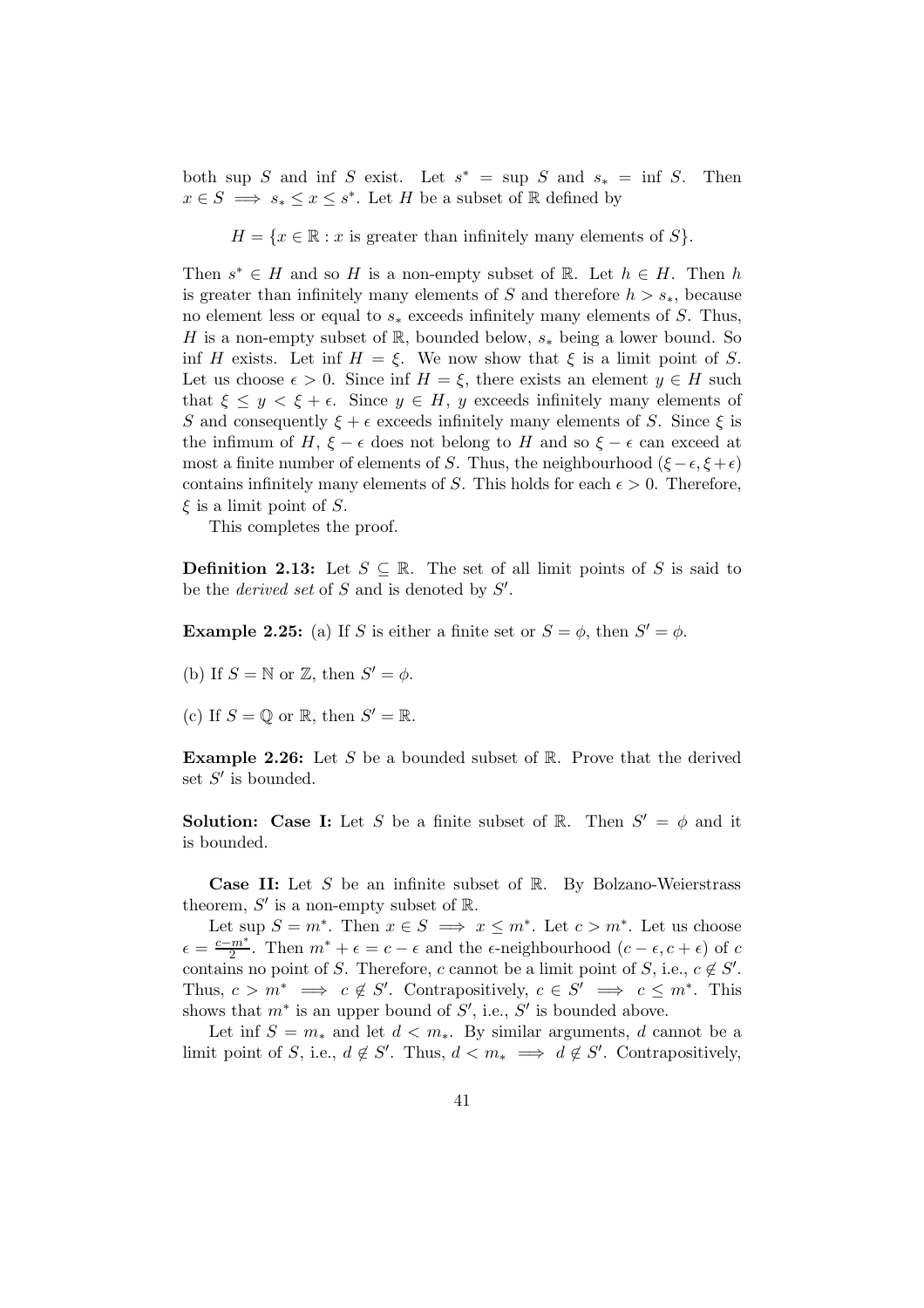$d \in S' \implies d \geq m_*$ . This shows that  $m_*$  is a lower bound of  $S'$ , i.e., S is bounded below.

Therefore,  $S'$  is a bounded subset of  $\mathbb{R}$ .

**Example 2.27:** Let S be a non-empty subset of  $\mathbb{R}$  bounded above and  $s^* = \sup S$ . If  $s^*$  does not belong to S. prove that  $s^*$  is a limit point of S and  $s^*$  is the greatest element of  $S'$ .

**Solution:** Let  $\epsilon > 0$ . Since  $s^* = \sup S$ , (i)  $x \in S \implies x < s^* \text{ (since } s^* \notin S \text{) and }$ (ii) there is an element  $y \in S$  such that  $s^* - \epsilon < y < s^*$ . We have

 $s^* - \epsilon < y < s^* < s^* + \epsilon.$ 

Thus, the  $\epsilon$ -neighbourhood  $(s^* - \epsilon, s^* + \epsilon)$  of  $s^*$  contains a point y of S other than  $s^*$ . Since  $\epsilon$  is arbitrary,  $s^*$  is a limit point of S.

Let  $t > s^*$  and  $\epsilon = \frac{t-s^*}{2}$  $\frac{2s^*}{2}$ . Then  $\epsilon > 0$  and  $s^* + \epsilon = t - \epsilon$ . Since  $s^* = \sup S$ , no point of S is greater than  $S^*$ . Therefore, the neighbourhood  $(t - \epsilon, t + \epsilon)$ of t contains no point of  $S$  and so  $t$  is not a limit point of  $S$ . Consequently,  $s^*$  is the greatest element of  $S'$ .

**Example 2.28:** Let  $S = (a, b)$  be an open bounded interval. Prove that  $S' = [a, b].$ 

**Solution:** Case I: Let  $x \in (a, b)$ . Then x is an interior point of S and therefore  $x$  is a limit point of  $S$ , since an interior point of a set is a limit point of the set.

**Case II:** Let  $x = a$ . Let us choose  $\epsilon > 0$ . Let  $\delta = \min{\{\epsilon, b - a\}}$ . Then  $\delta > 0$  and

$$
a < a + \frac{\delta}{2} < a + \delta \le a + \epsilon
$$
,  $a < a + \frac{\delta}{2} < a + \delta \le b$ .

Now,

$$
a < a + \frac{\delta}{2} < a + \epsilon \implies a + \frac{\delta}{2} \in N'(a, \epsilon) \text{ and } a < a + \frac{\delta}{2} < b \implies a + \frac{\delta}{2} \in S.
$$

Therefore,  $a + \frac{\delta}{2}$  $\frac{\delta}{2} \in N'(a, \epsilon) \cap S$ . As  $N'(a, \epsilon) \cap S \neq \phi$ , a is a limit point of S.

**Case III:** Let  $x = b$ . The proof is similar to **Case II** above.

**Case IV:** Let  $x > b$ . Let us choose  $\epsilon = \frac{x-b}{2}$ . Then  $\epsilon > 0$  and  $b+\epsilon = x-\epsilon$ . The neighbourhood  $(x - \epsilon, x + \epsilon)$  contains no point of S and this proves that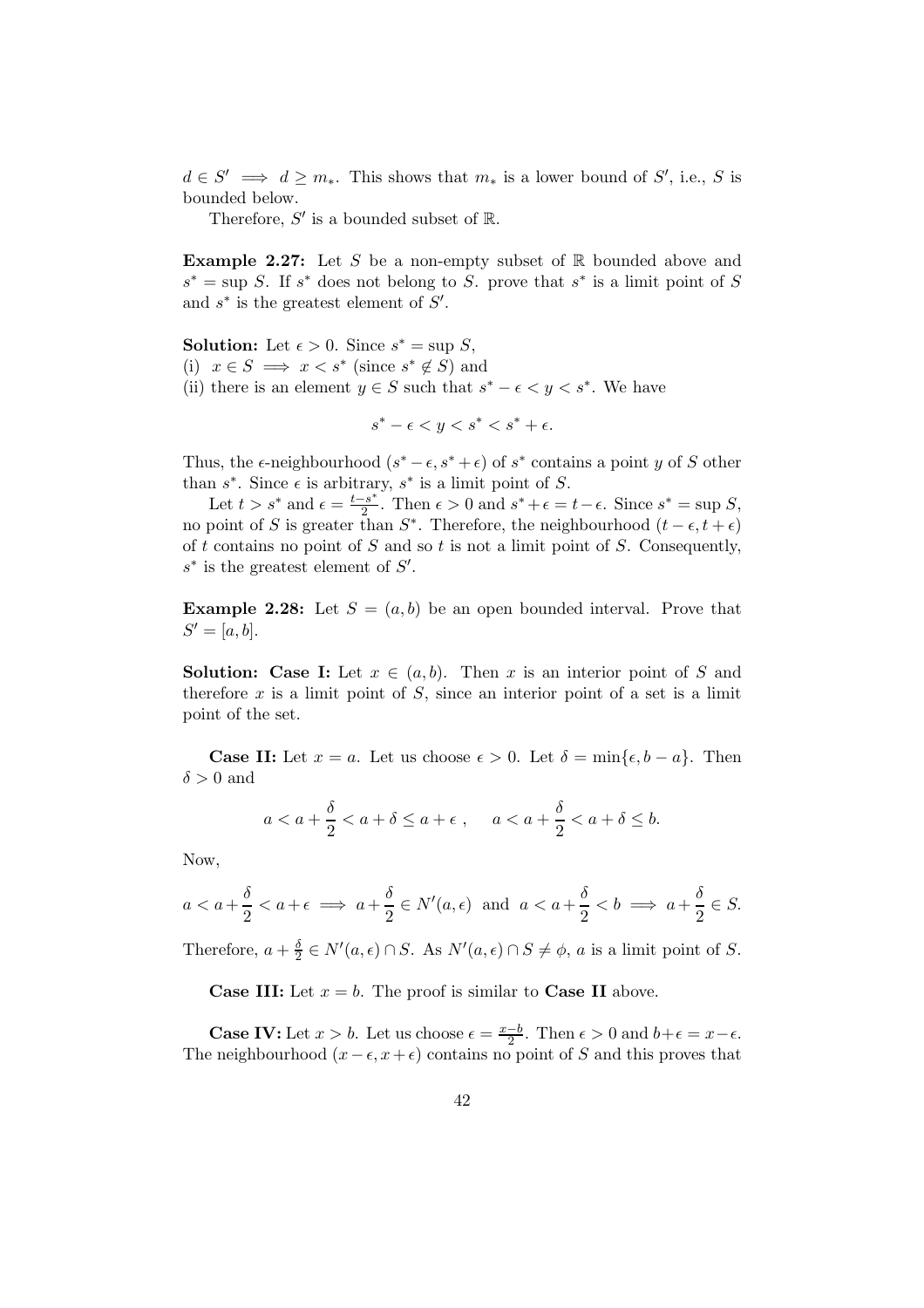$x$  is not a limit point of  $S$ .

**Case V:** Let  $x < a$ . Let us choose  $\epsilon = \frac{a-x}{2}$ . The  $\epsilon > 0$  and  $x + \epsilon = a - \epsilon$ . The neighbourhood  $(x - \epsilon, x + \epsilon)$  contains no point of S and this proves that  $x$  is not a limit point of  $S$ .

From the above cases, we conclude that  $S' = [a, b]$ .

**Example 2.29:** Let  $S = [a, b]$  be a closed bounded interval. Prove that  $S' = S = [a, b].$ 

Solution: Exercise!

**Example 2.30:** Find the derived set of the set  $S = \{\frac{1}{n} : n \in \mathbb{N}\}.$ 

Solution:  $\cdots$ 

**Example 2.31:** Let  $S = \{\frac{1}{m} + \frac{1}{n} : m \in \mathbb{N}, n \in \mathbb{N}\}.$ (i) Show that  $0$  is a limit point of  $S$ . (ii) If  $k \in \mathbb{N}$ , show that  $\frac{1}{k}$  is a limit point of S.

Solution:  $\cdots$ 

**Example 2.32:** Let  $S = \{(-1)^m + \frac{1}{n} : m \in \mathbb{N}, n \in \mathbb{N}\}\$ . Show that 1 and  $-1$  are limit points of S.

Solution:  $\cdots$ 

**Theorem 2.26:** (a) Let  $A, B$  be subsets of  $\mathbb{R}$  and  $A \subseteq B$ . Then  $A' \subseteq B'$ . (b) Let  $A \subseteq \mathbb{R}$ . Then  $(A')' \subseteq A'$ . (c) Let  $A, B$  be subsets of  $\mathbb{R}$ . Then  $(A \cap B)' \subseteq A' \cap B'$ . (d) Let  $A_1, A_2, \ldots, A_m$  be subsets of R. Then  $(A_1 \cap A_2 \cap \cdots \cap A_m)' \subseteq$  $A'_1 \cap A'_2 \cap \cdots \cap A'_m.$ (e) Let  $A, B$  be subsets of R. Then  $(A \cup B)' = A' \cup B'$ . (f) Let  $A_1, A_2, \ldots, A_m$  be subsets of R. Then  $(A_1 \cup A_2 \cup \cdots \cup A_m)' =$  $A'_1 \cup A'_2 \cap \cdots \cup A'_m.$ 

Proof: Exercise!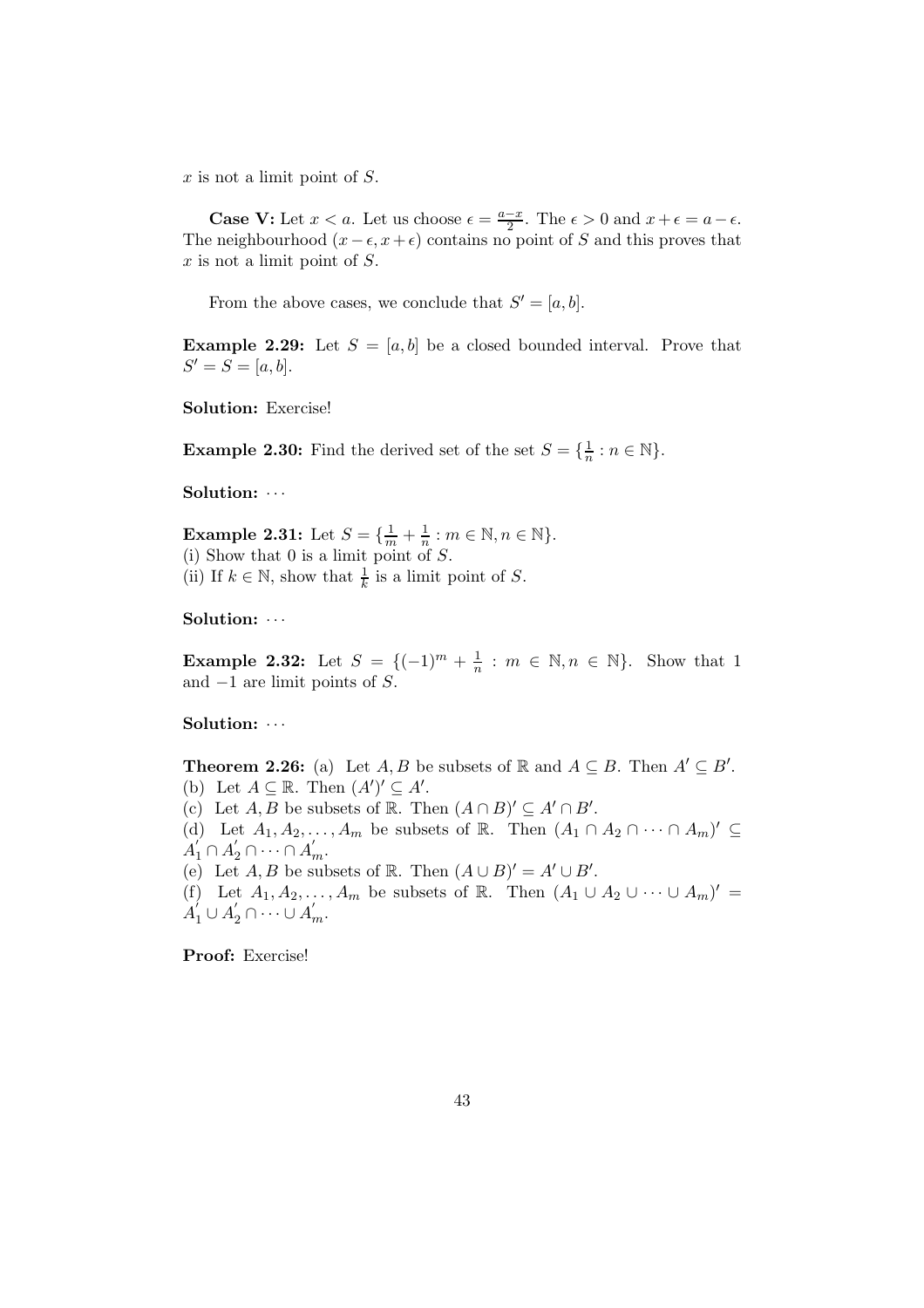#### <span id="page-43-0"></span>2.14 Open & Closed Sets

**Definition 2.13:** A set  $S \subseteq \mathbb{R}$  is said to be an *open set* if each point of S is an interior point of S.

Example  $2.33: \cdots$ 

**Theorem 2.27:** Let  $S \subseteq \mathbb{R}$ . Then S is an open set if and only if  $S = \text{int } S$ .

Proof:  $\cdots$ 

**Theorem 2.28:** (a) The union of a finite number of open sets in  $\mathbb R$  is an open set.

(b) The union of an arbitrary collection of open sets in  $\mathbb R$  is an open set.

(c) The intersection of a finite number of open sets in  $\mathbb R$  is an open set.

#### Proof: Exercise!

**Note:** The intersection of an infinite number of open sets in  $\mathbb{R}$  is not necessarily an open set. Let us consider the sets  $G_i$  where

$$
G_1 = \{x \in \mathbb{R} : -1 < x < 1\}
$$
\n
$$
G_2 = \{x \in \mathbb{R} : -\frac{1}{2} < x < \frac{1}{2}\}
$$
\n
$$
\cdots \qquad \cdots \qquad \cdots
$$
\n
$$
G_n = \{x \in \mathbb{R} : -\frac{1}{n} < x < \frac{1}{n}\}
$$
\n
$$
\cdots \qquad \cdots \qquad \cdots
$$

Each  $G_i$  is an open set but  $\bigcap_{i=1}^{\infty} G_i = \{0\}$  is not an open set.

Again, let us consider the sets  $G_i$  where

$$
G_1 = \{x \in \mathbb{R} : -1 < x < 1\}
$$
\n
$$
G_2 = \{x \in \mathbb{R} : -2 < x < 2\}
$$
\n
$$
\dots \dots \dots
$$
\n
$$
G_n = \{x \in \mathbb{R} : -n < x < n\}
$$
\n
$$
\dots \dots \dots
$$

Each  $G_i$  is an open set and  $\bigcap_{i=1}^{\infty} G_i = G_1$  is also an open set.

**Definition 2.14:** A set  $S \subseteq \mathbb{R}$  is said to be a *closed set* if it contains all its limit points, i.e.,  $S' \subseteq S$ .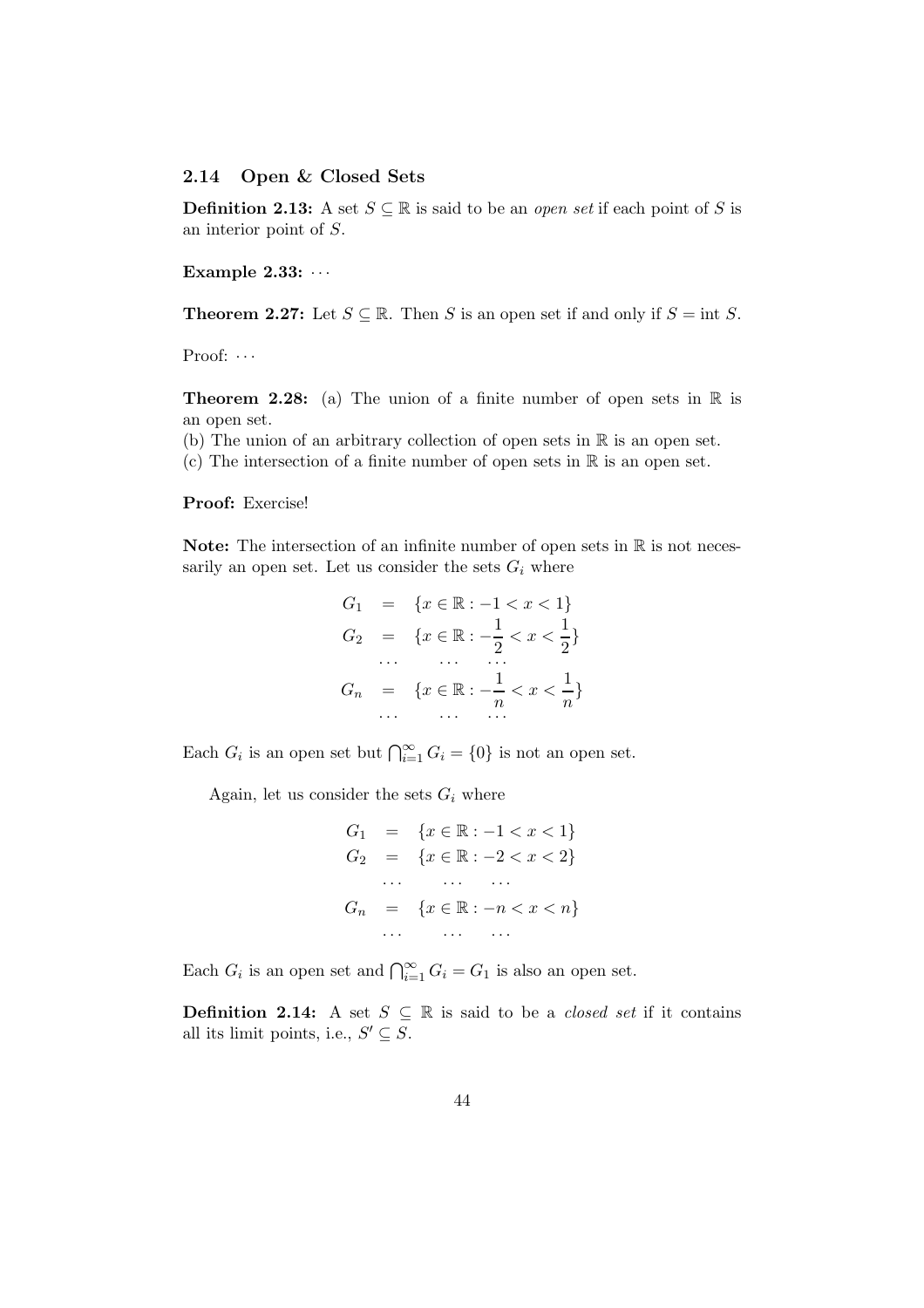**Theorem 2.29:** Let S be a subset of R. Then int S is an open set.

Proof:  $\cdots$ 

**Theorem 2.30:** Let S be a subset of R. Then int S is the largest open set contained in S.

Proof:  $\cdots$ 

Theorem 2.31: An open interval is an open set.

Proof:  $\cdots$ 

**Theorem 2.32:** A non-empty bounded open set in  $\mathbb R$  is the union of a countable collection of disjoint open intervals.

**Example 2.34:** Let  $S = (0,1]$  and  $T = \{\frac{1}{n} : n = 1, 2, 3, \cdots\}$ . Show that  $S \setminus T$  is an open set.

**Solution:** Observe that  $S \setminus T = \left(\frac{1}{2}\right)$  $(\frac{1}{2}, 1) \cup (\frac{1}{3})$  $\frac{1}{3}, \frac{1}{2}$  $\frac{1}{2})\cup(\frac{1}{4})$  $\frac{1}{4}, \frac{1}{3}$  $(\frac{1}{3}) \cup \cdots$ . Thus,  $S \setminus T$  is the union of an infinite number of open intervals. Since an open interval is an open set,  $S \setminus T$  is the union of an infinite number of open sets and hence is an open set.

**Definition 2.15:** A set  $S \subseteq \mathbb{R}$  is said to be a *closed set* if  $\overline{S} \subseteq S$ . Alternatively, a set  $S \subseteq \mathbb{R}$  is said to be a *closed set* if  $\mathbb{R} \setminus S$  is an open set.

Example  $2.35: \cdots$ 

**Theorem 2.33:** Let  $S \subseteq \mathbb{R}$ . Then S is a closed set if and only if  $S' \subseteq S$ .

Proof:  $\cdots$ 

**Theorem 2.34:** (a) The union of a finite number of closed sets in  $\mathbb{R}$  is a closed set.

(b) The intersection of a finite number of closed sets in R is a closed set.

Proof: Exercise!

**Note:** Since R is an open set,  $\phi$  being the complement of R, is a closed set. Since  $\phi$  is an open set, R being the complement of  $\phi$ , is a closed set. Therefore, the set R is both open and closed; the set  $\phi$  is both open and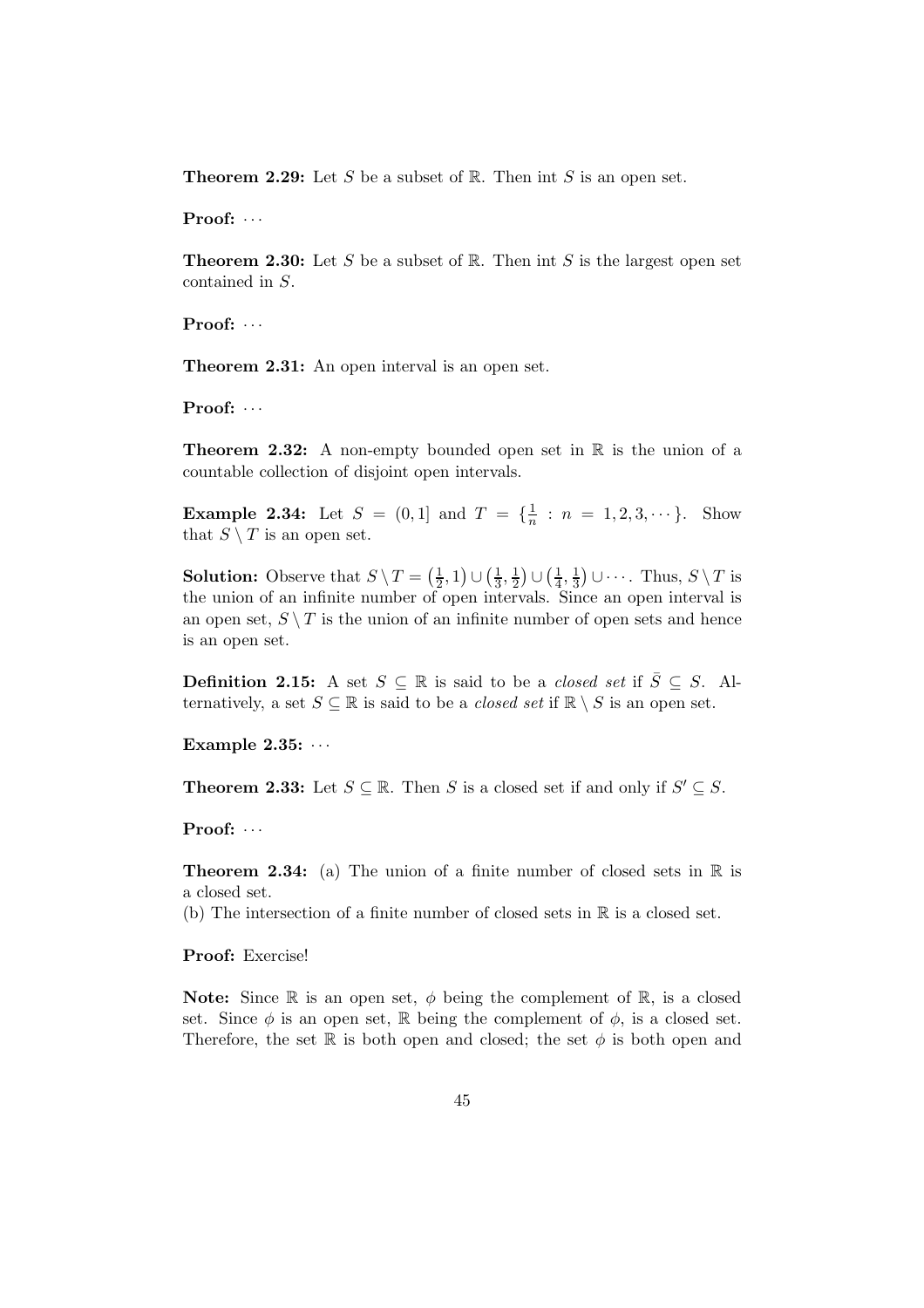closed in  $\mathbb R$ . The next theorem shows that no other subset of  $\mathbb R$  has this property.

**Theorem 2.35:** No non-empty proper subset of  $\mathbb{R}$  is both open and closed in R.

Proof:  $\cdots$